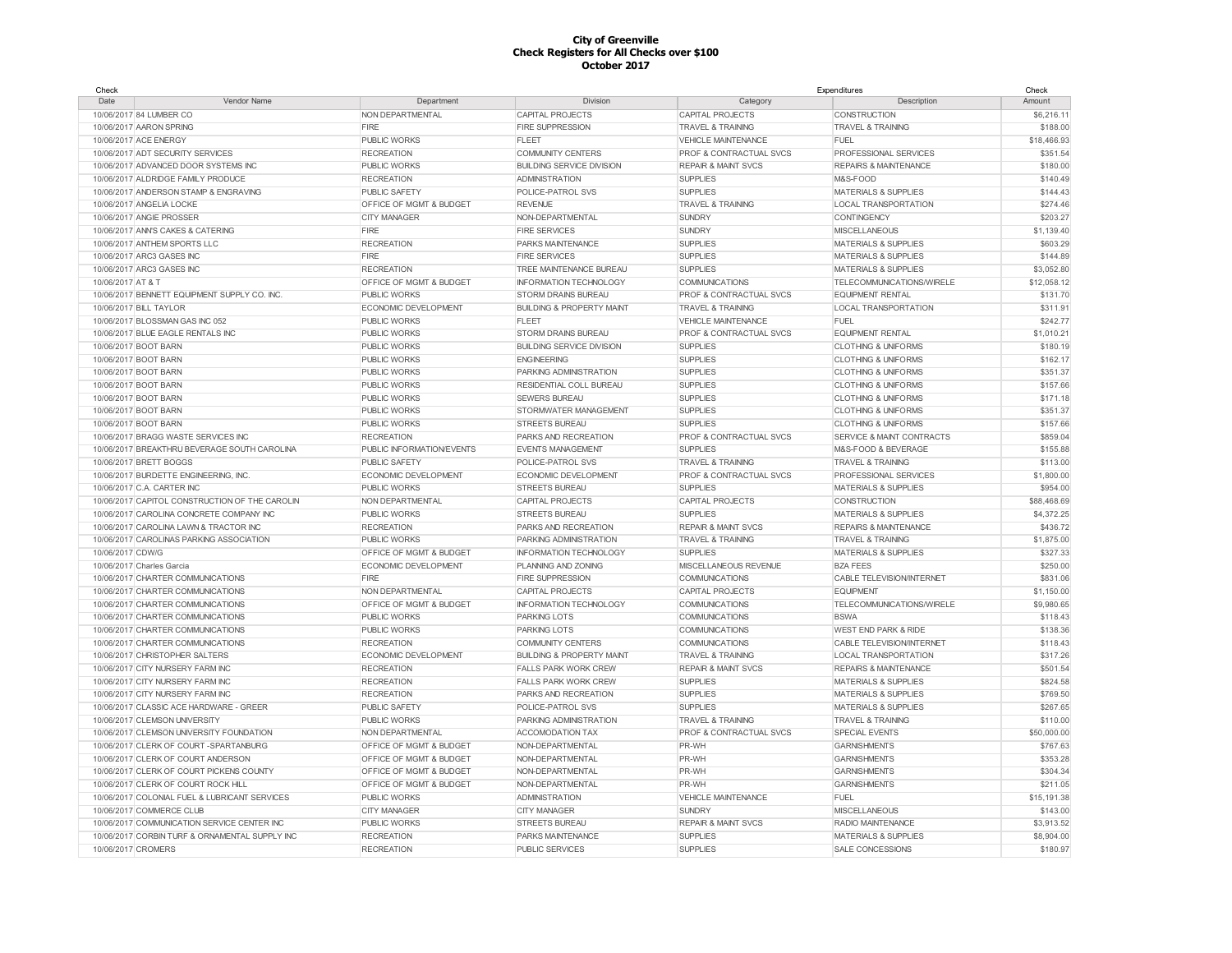| 10/06/2017 CSX TRANSPORTATION                 | <b>RECREATION</b>                  | PARKS AND RECREATION                 | PROF & CONTRACTUAL SVCS            | RENTAL OF REAL PROPERTY          | \$893.49    |
|-----------------------------------------------|------------------------------------|--------------------------------------|------------------------------------|----------------------------------|-------------|
| 10/06/2017 CUMMINS ATLANTIC                   | <b>PUBLIC WORKS</b>                | <b>VEHICLE MAINTENANCE</b>           | <b>VEHICLE MAINTENANCE</b>         | <b>PARTS</b>                     | \$2,442.68  |
| 10/06/2017 DAVE DERRICK                       | <b>PUBLIC WORKS</b>                | PARKING ADMINISTRATION               | <b>TRAVEL &amp; TRAINING</b>       | <b>TRAVEL &amp; TRAINING</b>     | \$528.84    |
| 10/06/2017 DAVID KERNS                        | FIRE                               | <b>FIRE SERVICES</b>                 | <b>TRAVEL &amp; TRAINING</b>       | <b>TRAVEL &amp; TRAINING</b>     | \$188.00    |
| 10/06/2017 DAVID W OWENS                      | FIRE                               | <b>FIRE SUPPRESSION</b>              | <b>TRAVEL &amp; TRAINING</b>       | <b>TRAVEL &amp; TRAINING</b>     | \$188.00    |
| 10/06/2017 DEBORAH K LEPOROWSKI PSY. D. LLC   | <b>HUMAN RESOURCES</b>             | <b>HUMAN RESOURCES</b>               | <b>PROF &amp; CONTRACTUAL SVCS</b> | PROFESSIONAL SERVICES            | \$1,275.00  |
| 10/06/2017 DESIGNLAB INC                      | <b>PUBLIC SAFETY</b>               | POLICE-PATROL SVS                    | <b>SUPPLIES</b>                    | <b>CLOTHING &amp; UNIFORMS</b>   | \$1,523.05  |
| 10/06/2017 DISYS SOLUTIONS INC                | OFFICE OF MGMT & BUDGET            | <b>INFORMATION TECHNOLOGY</b>        | <b>PROF &amp; CONTRACTUAL SVCS</b> | <b>EQUIPMENT RENTAL</b>          | \$1,455.17  |
| 10/06/2017 DIVERSIFIED ELECTRONICS INC        | <b>FIRE</b>                        | <b>FIRE SERVICES</b>                 | <b>REPAIR &amp; MAINT SVCS</b>     | RADIO MAINTENANCE                | \$443.00    |
| 10/06/2017 DIVERSIFIED ELECTRONICS INC        | <b>PUBLIC SAFETY</b>               | POLICE-PATROL SVS                    | <b>REPAIR &amp; MAINT SVCS</b>     | <b>REPAIRS &amp; MAINTENANCE</b> | \$124.55    |
| 10/06/2017 DOSHER PHYSICAL THERAPY ASSOCIATES | <b>HUMAN RESOURCES</b>             | <b>HEALTH CARE</b>                   | <b>SUNDRY</b>                      | <b>WELLNESS ACTIVITIES</b>       | \$470.00    |
| 10/06/2017 DUKE ENERGY                        | FIRE                               | <b>FIRE SERVICES</b>                 | <b>UTILITIES</b>                   | <b>ELECTRICITY</b>               | \$3,322.52  |
| 10/06/2017 DUKE ENERGY                        | <b>PUBLIC SAFETY</b>               | POLICE-PATROL SVS                    | <b>UTILITIES</b>                   | <b>ELECTRICITY</b>               | \$370.60    |
| 10/06/2017 DUKE ENERGY                        | <b>PUBLIC WORKS</b>                | <b>BUILDING SERVICE DIVISION</b>     | UTILITIES                          | <b>ELECTRICITY</b>               | \$956.08    |
| 10/06/2017 DUKE ENERGY                        | PUBLIC WORKS                       | RIVERPLACE GARAGE                    | <b>UTILITIES</b>                   | <b>ELECTRICITY</b>               | \$1,406.55  |
| 10/06/2017 DUKE ENERGY                        | <b>PUBLIC WORKS</b>                | <b>SEWERS BUREAU</b>                 | UTILITIES                          | <b>ELECTRICITY</b>               | \$561.40    |
| 10/06/2017 DUKE ENERGY                        | PUBLIC WORKS                       | <b>TRAFFIC ENGINEERING</b>           | <b>UTILITIES</b>                   | <b>ELECTRICITY</b>               | \$831.82    |
| 10/06/2017 DUKE ENERGY                        | <b>RECREATION</b>                  | <b>COMMUNITY CENTERS</b>             | UTILITIES                          | <b>ELECTRICITY</b>               | \$893.77    |
| 10/06/2017 DUKE ENERGY                        | <b>RECREATION</b>                  | PARKS MAINTENANCE                    | <b>UTILITIES</b>                   | <b>ELECTRICITY</b>               | \$2,481.28  |
| 10/06/2017 EARTH PRODUCTS LLC-EASLEY SC       | <b>RECREATION</b>                  | <b>BEAUTIFICATION BUREAU</b>         | <b>SUPPLIES</b>                    | MATERIALS & SUPPLIES             | \$424.00    |
| 10/06/2017 ECHOLS OIL COMPANY INC             | PUBLIC WORKS                       | <b>FLEET</b>                         | VEHICLE MAINTENANCE                | <b>FUEL</b>                      | \$16,927.66 |
| 10/06/2017 ELECTRONIC DATA MAGNETICS INC      | <b>PUBLIC WORKS</b>                | <b>FIXED ROUTE</b>                   | PRINTING                           | PRINTING & BINDING               | \$1,585.00  |
| 10/06/2017 ELIZABETH MORRISON                 | <b>RECREATION</b>                  | <b>ADMINISTRATION</b>                | <b>RECREATION FEES</b>             | <b>REC FEES LEAGUE FEES</b>      | \$280.00    |
| 10/06/2017 EMPLOYMENT SCREENING RESOURCES     | <b>HUMAN RESOURCES</b>             | <b>HUMAN RESOURCES</b>               | PROF & CONTRACTUAL SVCS            | PROFESSIONAL SERVICES            | \$408.00    |
| 10/06/2017 EVANS MECHWART HAMBLETON & TILTON  | NON DEPARTMENTAL                   |                                      |                                    |                                  |             |
|                                               |                                    | CAPITAL PROJECTS                     | <b>CAPITAL PROJECTS</b>            | PLANNING/DESIGN                  | \$2,478.09  |
| 10/06/2017 FAMILY CT OF THE 13TH CIRCUIT      | <b>OFFICE OF MGMT &amp; BUDGET</b> | NON-DEPARTMENTAL                     | PR-WH                              | <b>GARNISHMENTS</b>              | \$3,744.39  |
| 10/06/2017 FERGUSON ENTERPRISES INC           | <b>PUBLIC WORKS</b>                | <b>BUILDING SERVICE DIVISION</b>     | <b>SUPPLIES</b>                    | <b>MATERIALS &amp; SUPPLIES</b>  | \$389.90    |
| 10/06/2017 FGP INTERNATIONAL                  | OFFICE OF MGMT & BUDGET            | <b>PURCHASING</b>                    | PROF & CONTRACTUAL SVCS            | TEMP PERSONNEL SVCS              | \$858.61    |
| 10/06/2017 FIREFOLD                           | OFFICE OF MGMT & BUDGET            | <b>INFORMATION TECHNOLOGY</b>        | <b>SUPPLIES</b>                    | <b>MATERIALS &amp; SUPPLIES</b>  | \$256.25    |
| 10/06/2017 FOOTHILLS ARC USERS NETWORK FAUN   | <b>PUBLIC SAFETY</b>               | POLICE-PATROL SVS                    | <b>TRAVEL &amp; TRAINING</b>       | <b>TRAVEL &amp; TRAINING</b>     | \$295.00    |
| 10/06/2017 FRED GALLEGOS                      | <b>PUBLIC WORKS</b>                | <b>BUILDING SERVICE DIVISION</b>     | <b>TRAVEL &amp; TRAINING</b>       | <b>TRAVEL &amp; TRAINING</b>     | \$229.69    |
| 10/06/2017 GILLIG LLC                         | <b>PUBLIC WORKS</b>                | <b>VEHICLE MAINTENANCE</b>           | <b>VEHICLE MAINTENANCE</b>         | <b>PARTS</b>                     | \$1,258.79  |
| 10/06/2017 GOOD LIFE CATERING CO LLC          | <b>HUMAN RESOURCES</b>             | <b>HUMAN RESOURCES</b>               | <b>TRAVEL &amp; TRAINING</b>       | <b>TRAINING/CITY WIDE</b>        | \$378.00    |
| 10/06/2017 GOVERNMENT FINANCE OFFICERS ASSOC  | OFFICE OF MGMT & BUDGET            | <b>ADMINISTRATION</b>                | <b>TRAVEL &amp; TRAINING</b>       | <b>TRAVEL &amp; TRAINING</b>     | \$990.00    |
| 10/06/2017 GRAINGER 803858935                 | <b>PUBLIC WORKS</b>                | <b>SEWERS BUREAU</b>                 | <b>SUPPLIES</b>                    | <b>MATERIALS &amp; SUPPLIES</b>  | \$794.81    |
| 10/06/2017 GREENVILLE NEWS SUBSCRIPTIONS      | <b>FIRE</b>                        | FIRE                                 | <b>SUNDRY</b>                      | DUES, SUBSCRIPTN, PUBLICATN      | \$206.87    |
| 10/06/2017 GREENVILLE OFFICE SUPPLY CO INC    | ECONOMIC DEVELOPMENT               | <b>BUILDING &amp; PROPERTY MAINT</b> | <b>SUPPLIES</b>                    | OFFICE SUPPLIES&MATERIALS        | \$137.17    |
| 10/06/2017 GREENVILLE OFFICE SUPPLY CO INC    | ECONOMIC DEVELOPMENT               | PLANNING AND ZONING                  | <b>SUPPLIES</b>                    | <b>MATERIALS &amp; SUPPLIES</b>  | \$259.85    |
| 10/06/2017 GREENVILLE OFFICE SUPPLY CO INC    | <b>HUMAN RESOURCES</b>             | <b>OCCUPATIONAL HEALTH</b>           | <b>SUPPLIES</b>                    | <b>MATERIALS &amp; SUPPLIES</b>  | \$212.11    |
| 10/06/2017 GREENVILLE OFFICE SUPPLY CO INC    | <b>PUBLIC WORKS</b>                | <b>ENGINEERING</b>                   | <b>SUPPLIES</b>                    | <b>CLOTHING &amp; UNIFORMS</b>   | \$722.88    |
| 10/06/2017 HARPER CORPORATION                 | PUBLIC WORKS                       | STORM DRAINS BUREAU                  | <b>SUPPLIES</b>                    | CONSTRUCTION & REPAIR            | \$31,058.25 |
| 10/06/2017 HARRISON'S WORKWEAR                | <b>RECREATION</b>                  | <b>BEAUTIFICATION BUREAU</b>         | <b>SUPPLIES</b>                    | <b>CLOTHING &amp; UNIFORMS</b>   | \$171.79    |
| 10/06/2017 HARVEY & ASSOCIATES INC            | PUBLIC WORKS                       | <b>BUILDING SERVICE DIVISION</b>     | <b>PROF &amp; CONTRACTUAL SVCS</b> | SERVICE & MAINT CONTRACTS        | \$625.00    |
| 10/06/2017 HESC                               | OFFICE OF MGMT & BUDGET            | NON-DEPARTMENTAL                     | PR-WH                              | <b>GARNISHMENTS</b>              | \$178.06    |
| 10/06/2017 HILLS MACHINERY COMP LLC           | <b>PUBLIC WORKS</b>                | <b>FLEET</b>                         | <b>VEHICLE MAINTENANCE</b>         | <b>OUTSIDE REPAIRS</b>           | \$496.08    |
| 10/06/2017 HM LIFE INSURANCE COMPANY          | <b>HUMAN RESOURCES</b>             | <b>HEALTH CARE</b>                   | <b>HEALTH</b>                      | <b>HEALTH STOP LOSS</b>          | \$67,590.85 |
| 10/06/2017 HOME DEPOT CREDIT SERVICE 5906     | <b>PUBLIC WORKS</b>                | <b>BUILDING SERVICE DIVISION</b>     | <b>SUPPLIES</b>                    | <b>MATERIALS &amp; SUPPLIES</b>  | \$398.28    |
| 10/06/2017 HOME DEPOT CREDIT SERVICE 5906     | <b>PUBLIC WORKS</b>                | <b>SEWERS BUREAU</b>                 | <b>SUPPLIES</b>                    | <b>MATERIALS &amp; SUPPLIES</b>  | \$105.65    |
| 10/06/2017 HOME DEPOT CREDIT SERVICE 5906     | PUBLIC WORKS                       | STORM DRAINS BUREAU                  | <b>SUPPLIES</b>                    | <b>MATERIALS &amp; SUPPLIES</b>  | \$105.65    |
| 10/06/2017 HOME DEPOT CREDIT SERVICE 5906     | <b>PUBLIC WORKS</b>                | <b>STREETS BUREAU</b>                | <b>SUPPLIES</b>                    | <b>MATERIALS &amp; SUPPLIES</b>  | \$105.64    |
| 10/06/2017 HOME DEPOT CREDIT SERVICE 5922     | <b>RECREATION</b>                  | PARKS AND RECREATION                 | <b>REPAIR &amp; MAINT SVCS</b>     | <b>REPAIRS &amp; MAINTENANCE</b> | \$634.94    |
| 10/06/2017 HOMETOWN TROLLEY                   | <b>PUBLIC WORKS</b>                | VEHICLE MAINTENANCE                  | <b>VEHICLE MAINTENANCE</b>         | PARTS                            | \$689.20    |
| 10/06/2017 HYDRAULIC ONSITE EQUIPMENT REPAIR  | PUBLIC WORKS                       | <b>FLEET</b>                         | <b>VEHICLE MAINTENANCE</b>         | <b>OUTSIDE REPAIRS</b>           | \$119.53    |
| 10/06/2017 INTERNAL REVENUE SERVICE           | <b>OFFICE OF MGMT &amp; BUDGET</b> | NON-DEPARTMENTAL                     | PR-WH                              | <b>GARNISHMENTS</b>              | \$202.50    |
| 10/06/2017 J W VAUGHAN CO                     | <b>PUBLIC WORKS</b>                | <b>BUILDING SERVICE DIVISION</b>     | <b>SUPPLIES</b>                    | MATERIALS & SUPPLIES             | \$1,690.19  |
| 10/06/2017 JAMES CROSBY JR                    | <b>PUBLIC WORKS</b>                | <b>BUILDING SERVICE DIVISION</b>     | <b>SUPPLIES</b>                    | <b>MATERIALS &amp; SUPPLIES</b>  | \$140.00    |
| 10/06/2017 JAMES PATRICK TIMMS                | ECONOMIC DEVELOPMENT               | <b>BUILDING &amp; PROPERTY MAINT</b> | <b>TRAVEL &amp; TRAINING</b>       | <b>LOCAL TRANSPORTATION</b>      | \$363.80    |
| 10/06/2017 JEFFREY A GUNN                     | PUBLIC WORKS                       | <b>ENGINEERING</b>                   | SUBDIVISION BONDS                  | <b>REFUND</b>                    | \$31,450.00 |
| 10/06/2017 JENEEN GRAHAM PETTY CASH           | PUBLIC SAFETY                      | POLICE-PATROL SVS                    | PROF & CONTRACTUAL SVCS            | PROFESSIONAL SERVICES            | \$1,272.00  |
| 10/06/2017 JENNIFER KINCH GARCIA              | <b>RECREATION</b>                  | <b>EDUCATION</b>                     | <b>TRAVEL &amp; TRAINING</b>       | <b>TRAVEL &amp; TRAINING</b>     | \$119.50    |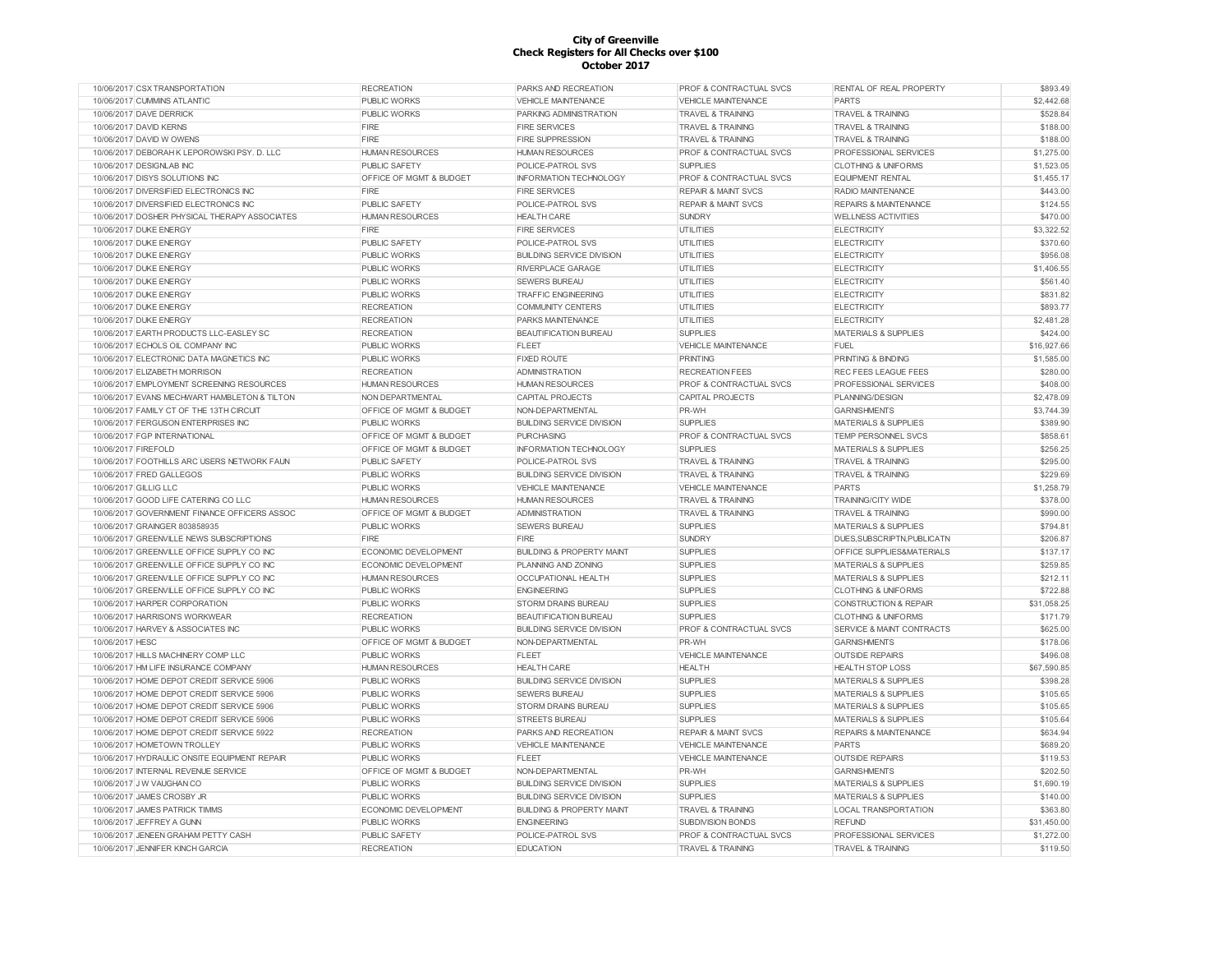| 10/06/2017 JET-VAC SEWER EQUIPMENT CO          | <b>PUBLIC WORKS</b>       | STORM DRAINS BUREAU                  | <b>SUPPLIES</b>                    | <b>MATERIALS &amp; SUPPLIES</b>  | \$1,752.88  |
|------------------------------------------------|---------------------------|--------------------------------------|------------------------------------|----------------------------------|-------------|
| 10/06/2017 JOANNE SMYTHE                       | PUBLIC SAFETY             | POLICE-PATROL SVS                    | <b>TRAVEL &amp; TRAINING</b>       | <b>TRAVEL &amp; TRAINING</b>     | \$812.84    |
| 10/06/2017 JOEL PATTERSON                      | ECONOMIC DEVELOPMENT      | <b>BUILDING &amp; PROPERTY MAINT</b> | <b>TRAVEL &amp; TRAINING</b>       | <b>LOCAL TRANSPORTATION</b>      | \$437.63    |
| 10/06/2017 JOHNSTONE SUPPLY OF GREENVILLE      | <b>PUBLIC WORKS</b>       | <b>BUILDING SERVICE DIVISION</b>     | <b>SUPPLIES</b>                    | <b>MATERIALS &amp; SUPPLIES</b>  | \$177.45    |
| 10/06/2017 JONSCOT GENERAL CONTRACTORS LLC     | NON DEPARTMENTAL          | NON DEPARTMENTAL                     | <b>CAPITAL PROJECTS</b>            | <b>CONSTRUCTION</b>              | \$80,285.00 |
| 10/06/2017 KEVIN HUGHES                        | ECONOMIC DEVELOPMENT      | <b>BUILDING &amp; PROPERTY MAINT</b> | <b>TRAVEL &amp; TRAINING</b>       | LOCAL TRANSPORTATION             | \$412.49    |
| 10/06/2017 KRISTINA JUNKER                     | OFFICE OF MGMT & BUDGET   | <b>ADMINISTRATION</b>                | <b>TRAVEL &amp; TRAINING</b>       | LOCAL TRANSPORTATION             | \$107.54    |
| 10/06/2017 KRISTINA JUNKER                     | OFFICE OF MGMT & BUDGET   | <b>ADMINISTRATION</b>                | <b>TRAVEL &amp; TRAINING</b>       | <b>TRAVEL &amp; TRAINING</b>     | \$315.00    |
| 10/06/2017 KRUT LED                            | <b>PUBLIC WORKS</b>       | <b>BUILDING SERVICE DIVISION</b>     | <b>SUPPLIES</b>                    | <b>MATERIALS &amp; SUPPLIES</b>  | \$2,311.20  |
| 10/06/2017 KUDZU STAFFING                      | <b>HUMAN RESOURCES</b>    | <b>HUMAN RESOURCES</b>               | PROF & CONTRACTUAL SVCS            | <b>TEMP PERSONNEL SVCS</b>       | \$869.25    |
| 10/06/2017 KW BEVERAGE                         | PUBLIC INFORMATION/EVENTS | <b>EVENTS MANAGEMENT</b>             | <b>SUPPLIES</b>                    | M&S-FOOD & BEVERAGE              | \$4,413.91  |
| 10/06/2017 KYLE MCLEAN                         | NON DEPARTMENTAL          | <b>CAPITAL PROJECTS</b>              | <b>CAPITAL PROJECTS</b>            | PROJECT MANAGEMENT               | \$2,500.00  |
| 10/06/2017 LANDSCAPERS SUPPLY                  | <b>PUBLIC WORKS</b>       | <b>STREETS BUREAU</b>                | <b>SUPPLIES</b>                    | <b>MATERIALS &amp; SUPPLIES</b>  | \$171.72    |
| 10/06/2017 LANDSCAPERS SUPPLY                  | <b>RECREATION</b>         | <b>FALLS PARK WORK CREW</b>          | <b>SUPPLIES</b>                    | <b>MATERIALS &amp; SUPPLIES</b>  | \$1,037.85  |
| 10/06/2017 LANDSCAPERS SUPPLY                  | <b>RECREATION</b>         | PARKS AND RECREATION                 | <b>REPAIR &amp; MAINT SVCS</b>     | <b>REPAIRS &amp; MAINTENANCE</b> | \$229.42    |
| 10/06/2017 LANDSCAPERS SUPPLY                  | <b>RECREATION</b>         | <b>PARKS MAINTENANCE</b>             | <b>SUPPLIES</b>                    | <b>MATERIALS &amp; SUPPLIES</b>  | \$874.50    |
| 10/06/2017 LARK & ASSOCIATES POLYGRAPH SERVICE | <b>HUMAN RESOURCES</b>    | <b>HUMAN RESOURCES</b>               | <b>PROF &amp; CONTRACTUAL SVCS</b> | PROFESSIONAL SERVICES            | \$180.00    |
| 10/06/2017 LAWMEN'S SAFETY SUPPLY              | <b>PUBLIC SAFETY</b>      | POLICE-PATROL SVS                    | <b>SUPPLIES</b>                    | <b>CLOTHING &amp; UNIFORMS</b>   | \$813.24    |
| 10/06/2017 LINA                                | <b>HUMAN RESOURCES</b>    | <b>HEALTH CARE</b>                   | <b>OTHER INSURANCE</b>             | LIFE INSURANCE                   | \$19,597.67 |
| 10/06/2017 LINA                                | <b>HUMAN RESOURCES</b>    | <b>HEALTH CARE</b>                   | <b>OTHER INSURANCE</b>             | <b>LONG TERM DISABILITY</b>      | \$7,125.18  |
| 10/06/2017 LOWES                               | FIRE                      | <b>FIRE SUPPRESSION</b>              | <b>SUPPLIES</b>                    | <b>MATERIALS &amp; SUPPLIES</b>  | \$742.35    |
|                                                |                           |                                      |                                    |                                  |             |
| 10/06/2017 LYNN WATKINS                        | <b>RECREATION</b>         | <b>EDUCATION</b>                     | <b>TRAVEL &amp; TRAINING</b>       | <b>TRAVEL &amp; TRAINING</b>     | \$113.49    |
| 10/06/2017 MANDY WATSON WORKING CASH SAT MRKT  | PUBLIC INFORMATION/EVENTS | <b>EVENTS MANAGEMENT</b>             | <b>SPECIAL EVENTS</b>              | <b>EBT TOKEN REIMBURSEMENT</b>   | \$106.00    |
| 10/06/2017 MARATHON STAFFING INC               | PUBLIC INFORMATION/EVENTS | <b>EVENTS MANAGEMENT</b>             | PROF & CONTRACTUAL SVCS            | TEMP PERSONNEL SVCS              | \$844.35    |
| 10/06/2017 MARATHON STAFFING INC               | <b>PUBLIC SAFETY</b>      | POLICE-DISPATCH BUREAU               | PROF & CONTRACTUAL SVCS            | TEMP PERSONNEL SVCS              | \$7,380.64  |
| 10/06/2017 MARATHON STAFFING INC               | <b>PUBLIC WORKS</b>       | <b>FIXED ROUTE</b>                   | PROF & CONTRACTUAL SVCS            | TEMP PERSONNEL SVCS              | \$1,410.80  |
| 10/06/2017 MARATHON STAFFING INC               | <b>PUBLIC WORKS</b>       | <b>MAINTENANCE</b>                   | <b>PROF &amp; CONTRACTUAL SVCS</b> | TEMP PERSONNEL SVCS              | \$880.62    |
| 10/06/2017 MARIETTA TIRE SHOP INC AND          | <b>PUBLIC WORKS</b>       | <b>FLEET</b>                         | <b>VEHICLE MAINTENANCE</b>         | <b>OUTSIDE REPAIRS</b>           | \$479.66    |
| 10/06/2017 MCKINNEY LUMBER & HARDWARE LLC      | <b>RECREATION</b>         | <b>ADMINISTRATION</b>                | <b>SUPPLIES</b>                    | M&S-MAINTENANCE                  | \$655.14    |
| 10/06/2017 MICHAEL PANASKO                     | ECONOMIC DEVELOPMENT      | ECONOMIC DEVELOPMENT                 | <b>TRAVEL &amp; TRAINING</b>       | <b>TRAVEL &amp; TRAINING</b>     | \$2,353.39  |
| 10/06/2017 MID-ATLANTIC ASSOCIATES INC         | C. D. DIVISION            | <b>CDBG PROJECTS</b>                 | <b>CD PROJECTS</b>                 | <b>LAND ACQUISITION</b>          | \$1,900.00  |
| 10/06/2017 MIKE'S BODY SHOP                    | <b>PUBLIC WORKS</b>       | <b>FLEET</b>                         | <b>VEHICLE MAINTENANCE</b>         | <b>OUTSIDE REPAIRS</b>           | \$1,762.11  |
| 10/06/2017 MINUTEMAN PRESS                     | <b>PUBLIC WORKS</b>       | <b>FIXED ROUTE</b>                   | <b>PRINTING</b>                    | <b>PRINTING &amp; BINDING</b>    | \$310.49    |
| 10/06/2017 MOORE MEDICAL CORP                  | <b>HUMAN RESOURCES</b>    | <b>OCCUPATIONAL HEALTH</b>           | <b>SUPPLIES</b>                    | <b>MATERIALS &amp; SUPPLIES</b>  | \$706.98    |
| 10/06/2017 MOTOROLA SOLUTIONS INC              | <b>PUBLIC SAFETY</b>      | POLICE-DISPATCH BUREAU               | <b>REPAIR &amp; MAINT SVCS</b>     | RADIO MAINTENANCE                | \$10,701.71 |
| 10/06/2017 NAPA AUTO PARTS                     | <b>FIRE</b>               | <b>FIRE SUPPRESSION</b>              | <b>VEHICLE MAINTENANCE</b>         | <b>PARTS</b>                     | \$248.18    |
| 10/06/2017 NATIONAL AUTO FLEET GROUP           | <b>PUBLIC WORKS</b>       | <b>PUBLIC WORKS</b>                  | <b>VEHICLES</b>                    | VEHICLE                          | \$41,527.62 |
| 10/06/2017 NETLINK INC                         | <b>PUBLIC SAFETY</b>      | POLICE-PATROL SVS                    | <b>SUNDRY</b>                      | <b>MISCELLANEOUS</b>             | \$261.78    |
| 10/06/2017 NGLIC                               | <b>HUMAN RESOURCES</b>    | <b>HEALTH CARE</b>                   | <b>OTHER INSURANCE</b>             | <b>VISION - SUPERIOR</b>         | \$9,375.85  |
| 10/06/2017 NICK DEPALMA                        | <b>PUBLIC WORKS</b>       | <b>ENGINEERING</b>                   | <b>TRAVEL &amp; TRAINING</b>       | <b>TRAVEL &amp; TRAINING</b>     | \$117.45    |
| 10/06/2017 NORTHERN SAFETY CO INC              | <b>RECREATION</b>         | <b>BEAUTIFICATION BUREAU</b>         | <b>SUPPLIES</b>                    | <b>MATERIALS &amp; SUPPLIES</b>  | \$192.45    |
| 10/06/2017 NORTHERN SAFETY CO INC              | <b>RECREATION</b>         | PARKS AND RECREATION                 | <b>SUPPLIES</b>                    | <b>MATERIALS &amp; SUPPLIES</b>  | \$772.48    |
| 10/06/2017 NORTHERN TOOL & EQUIPMENT           | <b>PUBLIC WORKS</b>       | <b>FLEET</b>                         | <b>SUPPLIES</b>                    | <b>MATERIALS &amp; SUPPLIES</b>  | \$794.84    |
| 10/06/2017 OFF-SITE DATA STORAGE SERVICES INC  | OFFICE OF MGMT & BUDGET   | <b>PURCHASING</b>                    | <b>PROF &amp; CONTRACTUAL SVCS</b> | PROFESSIONAL SERVICES            | \$360.00    |
| 10/06/2017 OGLETREE DEAKINS NASH SMOAK & STEWA | <b>HUMAN RESOURCES</b>    | <b>HUMAN RESOURCES</b>               | PROF & CONTRACTUAL SVCS            | PROFESSIONAL SERVICES            | \$400.00    |
| 10/06/2017 PALMETTO UTILITY PROTECTION INC     | <b>PUBLIC WORKS</b>       | SEWERS BUREAU                        | PROF & CONTRACTUAL SVCS            | PROFESSIONAL SERVICES            | \$1,002.68  |
| 10/06/2017 PANAGAKOS ASPHALT INC               | <b>PUBLIC WORKS</b>       | <b>SEWERS BUREAU</b>                 | <b>SUPPLIES</b>                    | <b>MATERIALS &amp; SUPPLIES</b>  | \$125.73    |
| 10/06/2017 PANAGAKOS ASPHALT INC               | <b>PUBLIC WORKS</b>       | STORM DRAINS BUREAU                  | <b>SUPPLIES</b>                    | <b>MATERIALS &amp; SUPPLIES</b>  | \$125.73    |
| 10/06/2017 PANAGAKOS ASPHALT INC               | <b>PUBLIC WORKS</b>       | <b>STREETS BUREAU</b>                | <b>SUPPLIES</b>                    | <b>MATERIALS &amp; SUPPLIES</b>  | \$251.39    |
| 10/06/2017 PERFECT DELIVERY INC                | PUBLIC SAFETY             | POLICE-PATROL SVS                    | <b>SUPPLIES</b>                    | MATERIALS & SUPPLIES             | \$293.50    |
| 10/06/2017 PETERBILT STORE OF GREENVILLE, THE  | <b>PUBLIC WORKS</b>       | <b>VEHICLE MAINTENANCE</b>           | VEHICLE MAINTENANCE                | <b>PARTS</b>                     | \$174.90    |
| 10/06/2017 PHILLIP BROWN                       | <b>PUBLIC SAFETY</b>      | POLICE-PATROL SVS                    | <b>TRAVEL &amp; TRAINING</b>       | <b>TRAVEL &amp; TRAINING</b>     | \$138.00    |
| 10/06/2017 PIEDMONT ELECTRICAL DISTRIBUTORS    | <b>PUBLIC WORKS</b>       | <b>BUILDING SERVICE DIVISION</b>     | <b>SUPPLIES</b>                    | MATERIALS & SUPPLIES             | \$373.88    |
| 10/06/2017 PRESORT PLUS INC                    | PUBLIC WORKS              | <b>TROLLEY</b>                       | <b>SUPPLIES</b>                    | MATERIALS & SUPPLIES             | \$530.00    |
| 10/06/2017 PROFORMA                            | <b>FIRE</b>               | <b>FIRE PREVENTION</b>               | <b>SUPPLIES</b>                    | <b>MATERIALS &amp; SUPPLIES</b>  | \$703.16    |
| 10/06/2017 PROSOURCE LLC                       | <b>PUBLIC WORKS</b>       | <b>BUILDING SERVICE DIVISION</b>     | <b>SUPPLIES</b>                    | <b>MATERIALS &amp; SUPPLIES</b>  | \$224.04    |
| 10/06/2017 PROVIDENT LIFE & ACCIDENT INS CO    | <b>HUMAN RESOURCES</b>    | <b>HEALTH CARE</b>                   | <b>OTHER INSURANCE</b>             | LIFE INSURANCE                   | \$1,982.80  |
| 10/06/2017 PUBLIC SAFETY CENTER INC            | PUBLIC SAFETY             | POLICE-PATROL SVS                    | <b>SUPPLIES</b>                    | <b>MATERIALS &amp; SUPPLIES</b>  | \$347.30    |
| 10/06/2017 PUBLIC WORKS EQUIPMENT & SUPPLY INC | <b>PUBLIC WORKS</b>       | <b>FLEET</b>                         | <b>VEHICLE MAINTENANCE</b>         | <b>OUTSIDE REPAIRS</b>           | \$9,198.03  |
| 10/06/2017 QUINTON JONES                       | MUNICIPAL COURT           | MUNICIPAL COURT                      | COURT LIAB-CLAIMS/JUDGMNT          | LEC-CONFISCATED MONIES           | \$325.00    |
|                                                |                           |                                      |                                    |                                  |             |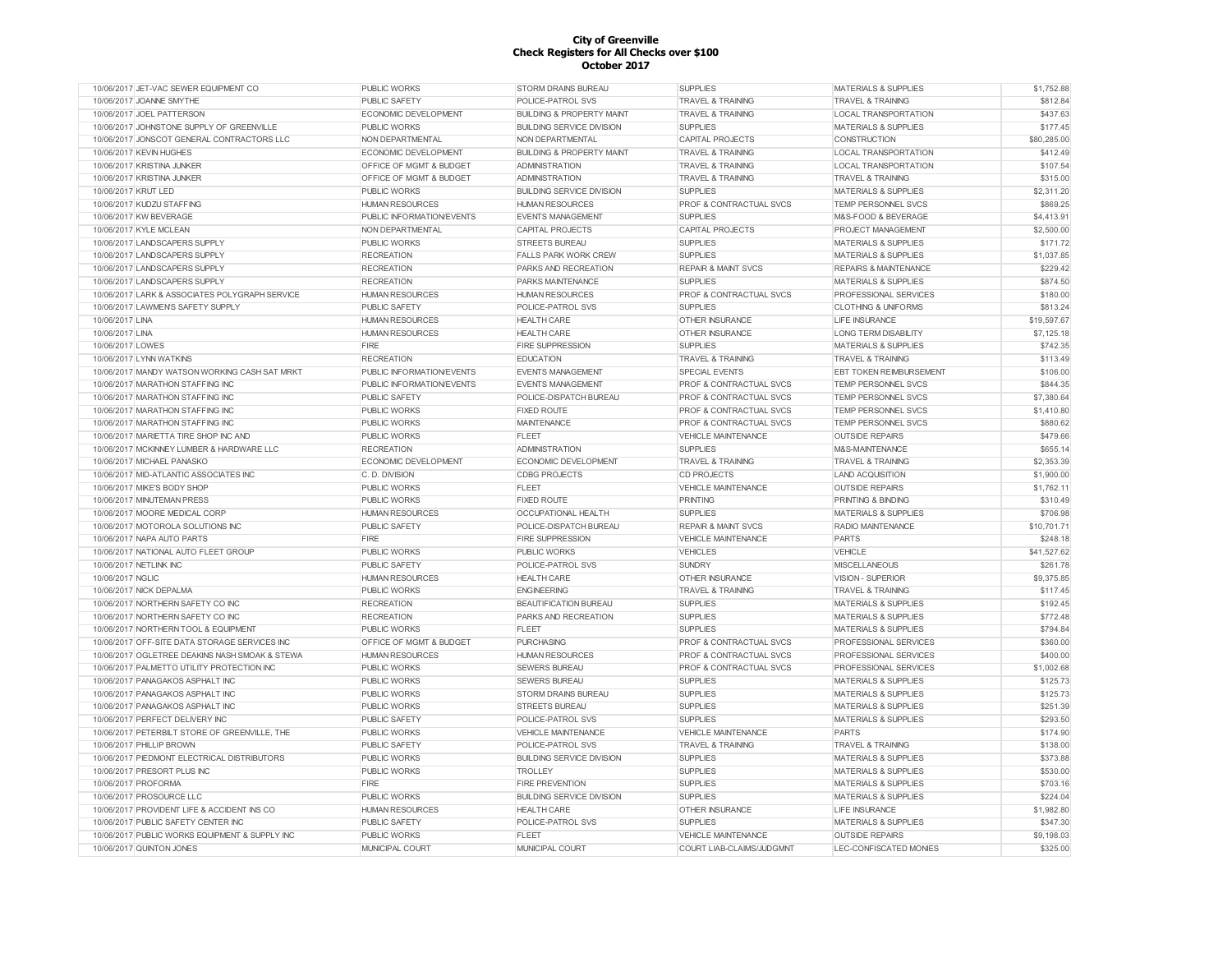| 10/06/2017 R E MICHEL COMPANY LLC             | <b>PUBLIC WORKS</b>                | <b>BUILDING SERVICE DIVISION</b>     | <b>SUPPLIES</b>                    | <b>MATERIALS &amp; SUPPLIES</b>      | \$155.79    |
|-----------------------------------------------|------------------------------------|--------------------------------------|------------------------------------|--------------------------------------|-------------|
| 10/06/2017 R J SHIRLEY INC                    | <b>RECREATION</b>                  | TREE MAINTENANCE BUREAU              | PROF & CONTRACTUAL SVCS            | PROFESSIONAL SERVICES                | \$1,062.75  |
| 10/06/2017 REBUILD UPSTATE                    | C. D. DIVISION                     | <b>CDBG PROJECTS</b>                 | <b>CD PROJECTS</b>                 | PUBLIC INFORMATION                   | \$29,639.48 |
| 10/06/2017 RED WING SHOE STORE #874           | <b>PUBLIC WORKS</b>                | <b>BUILDING SERVICE DIVISION</b>     | <b>SUPPLIES</b>                    | <b>CLOTHING &amp; UNIFORMS</b>       | \$721.71    |
| 10/06/2017 RED WING SHOE STORE #874           | <b>PUBLIC WORKS</b>                | <b>ENGINEERING</b>                   | <b>SUPPLIES</b>                    | <b>CLOTHING &amp; UNIFORMS</b>       | \$190.79    |
| 10/06/2017 RED WING SHOE STORE #874           | <b>PUBLIC WORKS</b>                | <b>FLEET</b>                         | <b>SUPPLIES</b>                    | <b>CLOTHING &amp; UNIFORMS</b>       | \$704.23    |
| 10/06/2017 RED WING SHOE STORE #874           | <b>PUBLIC WORKS</b>                | RESIDENTIAL COLL BUREAU              | <b>SUPPLIES</b>                    | <b>CLOTHING &amp; UNIFORMS</b>       | \$563.88    |
| 10/06/2017 RED WING SHOE STORE #874           | <b>PUBLIC WORKS</b>                | <b>SEWERS BUREAU</b>                 | <b>SUPPLIES</b>                    | <b>CLOTHING &amp; UNIFORMS</b>       | \$334.94    |
| 10/06/2017 RED WING SHOE STORE #874           | <b>PUBLIC WORKS</b>                | STORM DRAINS BUREAU                  | <b>SUPPLIES</b>                    | <b>CLOTHING &amp; UNIFORMS</b>       | \$1,221.05  |
| 10/06/2017 RED WING SHOE STORE #874           | <b>PUBLIC WORKS</b>                | <b>STREETS BUREAU</b>                | <b>SUPPLIES</b>                    | <b>CLOTHING &amp; UNIFORMS</b>       | \$659.28    |
| 10/06/2017 RED WING SHOE STORE #874           | <b>PUBLIC WORKS</b>                | <b>TRAFFIC ENGINEERING</b>           | <b>SUPPLIES</b>                    | <b>CLOTHING &amp; UNIFORMS</b>       | \$724.94    |
| 10/06/2017 RON POWELL                         | OFFICE OF MGMT & BUDGET            | <b>REVENUE</b>                       | <b>TRAVEL &amp; TRAINING</b>       | LOCAL TRANSPORTATION                 | \$176.02    |
| 10/06/2017 S & ME, INC.                       | NON DEPARTMENTAL                   | CAPITAL PROJECTS                     | <b>CAPITAL PROJECTS</b>            | PROJECT EXPENSE                      | \$515.50    |
| 10/06/2017 S C DEPARTMENT OF MOTOR VEHICLES   | <b>PUBLIC WORKS</b>                | <b>PUBLIC WORKS</b>                  | <b>VEHICLES</b>                    | VEHICLE                              | \$300.00    |
| 10/06/2017 S C DEPARTMENT OF REVENUE          | OFFICE OF MGMT & BUDGET            | NON-DEPARTMENTAL                     | PR-WH                              | <b>GARNISHMENTS</b>                  | \$456.12    |
| 10/06/2017 S C RETIREMENT SYSTEM              | <b>OFFICE OF MGMT &amp; BUDGET</b> | NON-DEPARTMENTAL                     | PR-WH                              | <b>RETIREMENT SVS PURCHASE</b>       | \$780.58    |
| 10/06/2017 Sherri L Forehand                  | <b>ECONOMIC DEVELOPMENT</b>        | PLANNING AND ZONING                  | MISCELLANEOUS REVENUE              | <b>BZA FEES</b>                      | \$150.00    |
| 10/06/2017 SNIDER FLEET SOLUTIONS             | <b>PUBLIC WORKS</b>                | <b>FIXED ROUTE</b>                   | <b>VEHICLE MAINTENANCE</b>         | <b>TIRES AND TUBES</b>               | \$1,254.00  |
| 10/06/2017 SNIDER FLEET SOLUTIONS             | <b>PUBLIC WORKS</b>                | <b>FLEET</b>                         | VEHICLE MAINTENANCE                | <b>OUTSIDE REPAIRS</b>               | \$1,050.00  |
| 10/06/2017 SOUTHEASTERN JANITORIAL OF SC LLC  | <b>FIRE</b>                        | <b>FIRE SERVICES</b>                 | PROF & CONTRACTUAL SVCS            | <b>SERVICE &amp; MAINT CONTRACTS</b> | \$1,049.77  |
| 10/06/2017 SOUTHEASTERN JANITORIAL OF SC LLC  | MUNICIPAL COURT                    | MUNICIPAL COURT                      | PROF & CONTRACTUAL SVCS            | <b>SERVICE &amp; MAINT CONTRACTS</b> | \$1,400.02  |
| 10/06/2017 SOUTHEASTERN JANITORIAL OF SC LLC  | <b>PUBLIC SAFETY</b>               | POLICE-PATROL SVS                    | <b>PROF &amp; CONTRACTUAL SVCS</b> | <b>SERVICE &amp; MAINT CONTRACTS</b> | \$950.00    |
| 10/06/2017 SOUTHEASTERN JANITORIAL OF SC LLC  | <b>PUBLIC WORKS</b>                | <b>BUILDING SERVICE DIVISION</b>     | PROF & CONTRACTUAL SVCS            | SERVICE & MAINT CONTRACTS            | \$5,998.17  |
| 10/06/2017 SOUTHEASTERN JANITORIAL OF SC LLC  |                                    | <b>FLEET</b>                         | <b>PROF &amp; CONTRACTUAL SVCS</b> | <b>SERVICE &amp; MAINT CONTRACTS</b> | \$364.26    |
|                                               | <b>PUBLIC WORKS</b>                |                                      |                                    |                                      |             |
| 10/06/2017 SOUTHEASTERN JANITORIAL OF SC LLC  | <b>PUBLIC WORKS</b>                | <b>FLEET</b>                         | <b>SUPPLIES</b>                    | <b>MATERIALS &amp; SUPPLIES</b>      | \$200.00    |
| 10/06/2017 SOUTHEASTERN JANITORIAL OF SC LLC  | <b>PUBLIC WORKS</b>                | <b>PUBLIC WORKS</b>                  | <b>PROF &amp; CONTRACTUAL SVCS</b> | <b>SERVICE &amp; MAINT CONTRACTS</b> | \$160.39    |
| 10/06/2017 SOUTHEASTERN JANITORIAL OF SC LLC  | <b>PUBLIC WORKS</b>                | <b>RESIDENTIAL COLL BUREAU</b>       | <b>PROF &amp; CONTRACTUAL SVCS</b> | MAINTENANCE CONTRACTS                | \$160.39    |
| 10/06/2017 SOUTHEASTERN JANITORIAL OF SC LLC  | <b>PUBLIC WORKS</b>                | <b>SEWERS BUREAU</b>                 | <b>PROF &amp; CONTRACTUAL SVCS</b> | MAINTENANCE CONTRACTS                | \$160.39    |
| 10/06/2017 SOUTHEASTERN JANITORIAL OF SC LLC  | <b>PUBLIC WORKS</b>                | STORM DRAINS BUREAU                  | <b>PROF &amp; CONTRACTUAL SVCS</b> | <b>SERVICE &amp; MAINT CONTRACTS</b> | \$160.39    |
| 10/06/2017 SOUTHEASTERN JANITORIAL OF SC LLC  | <b>PUBLIC WORKS</b>                | <b>STREETS BUREAU</b>                | <b>PROF &amp; CONTRACTUAL SVCS</b> | <b>SERVICE &amp; MAINT CONTRACTS</b> | \$160.39    |
| 10/06/2017 SOUTHEASTERN JANITORIAL OF SC LLC  | <b>PUBLIC WORKS</b>                | <b>TRAFFIC ENGINEERING</b>           | <b>PROF &amp; CONTRACTUAL SVCS</b> | <b>SERVICE &amp; MAINT CONTRACTS</b> | \$347.83    |
| 10/06/2017 SOUTHEASTERN JANITORIAL OF SC LLC  | <b>RECREATION</b>                  | <b>FALLS PARK WORK CREW</b>          | PROF & CONTRACTUAL SVCS            | <b>SERVICE &amp; MAINT CONTRACTS</b> | \$4,445.50  |
| 10/06/2017 SOUTHEASTERN JANITORIAL OF SC LLC  | <b>RECREATION</b>                  | PARKS AND RECREATION                 | PROF & CONTRACTUAL SVCS            | SERVICE & MAINT CONTRACTS            | \$889.10    |
| 10/06/2017 SOUTHEASTERN PAPER GROUP           | <b>PUBLIC WORKS</b>                | <b>BUILDING SERVICE DIVISION</b>     | <b>SUPPLIES</b>                    | <b>JANITORIAL SUPPLIES</b>           | \$1,806.83  |
| 10/06/2017 SOUTHEASTERN PAPER GROUP           | <b>RECREATION</b>                  | <b>FALLS PARK WORK CREW</b>          | <b>SUPPLIES</b>                    | <b>JANITORIAL SUPPLIES</b>           | \$202.88    |
| 10/06/2017 SPARTAN FIRE & EMERGENCY APPARATUS | <b>FIRE</b>                        | <b>FIRE SUPPRESSION</b>              | <b>VEHICLE MAINTENANCE</b>         | <b>PARTS</b>                         | \$592.67    |
| 10/06/2017 SPX GENFARE                        | <b>PUBLIC WORKS</b>                | <b>VEHICLE MAINTENANCE</b>           | <b>SUPPLIES</b>                    | <b>MATERIALS &amp; SUPPLIES</b>      | \$428.06    |
| 10/06/2017 STANLEY HUNT DEPREE & RHINE INC    | <b>FIRE</b>                        | FIRE                                 | <b>PROF &amp; CONTRACTUAL SVCS</b> | PROFESSIONAL SERVICES                | \$5,965.00  |
| 10/06/2017 STATE BUDGET AND CONTROL BOARD     | PUBLIC SAFETY                      | POLICE-PATROL SVS                    | <b>PROF &amp; CONTRACTUAL SVCS</b> | <b>SERVICE &amp; MAINT CONTRACTS</b> | \$112.00    |
| 10/06/2017 STEVEN GALLANT                     | ECONOMIC DEVELOPMENT               | <b>BUILDING &amp; PROPERTY MAINT</b> | <b>TRAVEL &amp; TRAINING</b>       | LOCAL TRANSPORTATION                 | \$167.46    |
| 10/06/2017 SUPPLYWORKS                        | <b>PUBLIC WORKS</b>                | <b>VEHICLE MAINTENANCE</b>           | <b>SUPPLIES</b>                    | <b>MATERIALS &amp; SUPPLIES</b>      | \$291.09    |
| 10/06/2017 TALENT MANAGEMENT SOLUTIONS        | PUBLIC SAFETY                      | POLICE-DISPATCH BUREAU               | PROF & CONTRACTUAL SVCS            | TEMP PERSONNEL SVCS                  | \$1,192.22  |
| 10/06/2017 TALENT MANAGEMENT SOLUTIONS        | PUBLIC WORKS                       | <b>FIXED ROUTE</b>                   | <b>PROF &amp; CONTRACTUAL SVCS</b> | TEMP PERSONNEL SVCS                  | \$4,746.72  |
| 10/06/2017 TALENT MANAGEMENT SOLUTIONS        | <b>PUBLIC WORKS</b>                | RESIDENTIAL COLL BUREAU              | <b>PROF &amp; CONTRACTUAL SVCS</b> | TEMP PERSONNEL SVCS                  | \$6,808.49  |
| 10/06/2017 TALENT MANAGEMENT SOLUTIONS        | PUBLIC WORKS                       | <b>STORM DRAINS BUREAU</b>           | PROF & CONTRACTUAL SVCS            | <b>TEMP PERSONNEL SVCS</b>           | \$495.00    |
| 10/06/2017 TALENT MANAGEMENT SOLUTIONS        | <b>PUBLIC WORKS</b>                | <b>STREETS BUREAU</b>                | PROF & CONTRACTUAL SVCS            | <b>TEMP PERSONNEL SVCS</b>           | \$1,452.00  |
| 10/06/2017 TALENT MANAGEMENT SOLUTIONS        | <b>RECREATION</b>                  | <b>COMMUNITY CENTERS</b>             | PROF & CONTRACTUAL SVCS            | TEMP PERSONNEL SVCS                  | \$721.20    |
| 10/06/2017 TALENT MANAGEMENT SOLUTIONS        | <b>RECREATION</b>                  | PARKS MAINTENANCE                    | PROF & CONTRACTUAL SVCS            | <b>TEMP PERSONNEL SVCS</b>           | \$2,072.40  |
| 10/06/2017 TALENT MANAGEMENT SOLUTIONS        | <b>RECREATION</b>                  | <b>PUBLIC SERVICES</b>               | PROF & CONTRACTUAL SVCS            | <b>TEMP PERSONNEL SVCS</b>           | \$555.36    |
| 10/06/2017 TALENT MANAGEMENT SOLUTIONS        | <b>RECREATION</b>                  | TREE MAINTENANCE BUREAU              | PROF & CONTRACTUAL SVCS            | <b>TEMP PERSONNEL SVCS</b>           | \$1,004.80  |
| 10/06/2017 TAYLOR ENTERPRISES INC             | <b>PUBLIC WORKS</b>                | <b>FIXED ROUTE</b>                   | VEHICLE MAINTENANCE                | <b>LUBRICANTS</b>                    | \$3,513.52  |
| 10/06/2017 TD CONVENTION CENTER               | <b>HUMAN RESOURCES</b>             | <b>HUMAN RESOURCES</b>               | SUNDRY                             | <b>AWARDS</b>                        | \$2,294.45  |
| 10/06/2017 TIM COGGINS                        | ECONOMIC DEVELOPMENT               | <b>BUILDING &amp; PROPERTY MAINT</b> | <b>TRAVEL &amp; TRAINING</b>       | LOCAL TRANSPORTATION                 | \$399.11    |
| 10/06/2017 TNJ TRAILERS INC                   | <b>RECREATION</b>                  | PARKS MAINTENANCE                    | <b>SUPPLIES</b>                    | MATERIALS & SUPPLIES                 | \$310.64    |
| 10/06/2017 TRUCKPRO LLC                       | FIRE                               | <b>FIRE SUPPRESSION</b>              | <b>VEHICLE MAINTENANCE</b>         | PARTS                                | \$110.13    |
| 10/06/2017 TRUCKPRO LLC                       | <b>PUBLIC WORKS</b>                | <b>VEHICLE MAINTENANCE</b>           | VEHICLE MAINTENANCE                | <b>PARTS</b>                         | \$185.28    |
| 10/06/2017 UNITED ELECTRICAL DISTRIBUTORS INC | <b>PUBLIC WORKS</b>                | <b>BUILDING SERVICE DIVISION</b>     | <b>SUPPLIES</b>                    | MATERIALS & SUPPLIES                 | \$374.92    |
| 10/06/2017 UNITED LABORATORIES INC            | <b>RECREATION</b>                  | <b>PARKS MAINTENANCE</b>             | <b>SUPPLIES</b>                    | <b>MATERIALS &amp; SUPPLIES</b>      | \$1,421.41  |
| 10/06/2017 UNITED WAY OF GREENVILLE COUNTY    | OFFICE OF MGMT & BUDGET            | NON-DEPARTMENTAL                     | PR-WH                              | <b>UNITED WAY</b>                    | \$1,780.54  |
| 10/06/2017 UPSTATE MATERIALS INC              | <b>RECREATION</b>                  | <b>PARKS MAINTENANCE</b>             | <b>SUPPLIES</b>                    | <b>MATERIALS &amp; SUPPLIES</b>      | \$1,647.80  |
|                                               |                                    |                                      |                                    |                                      |             |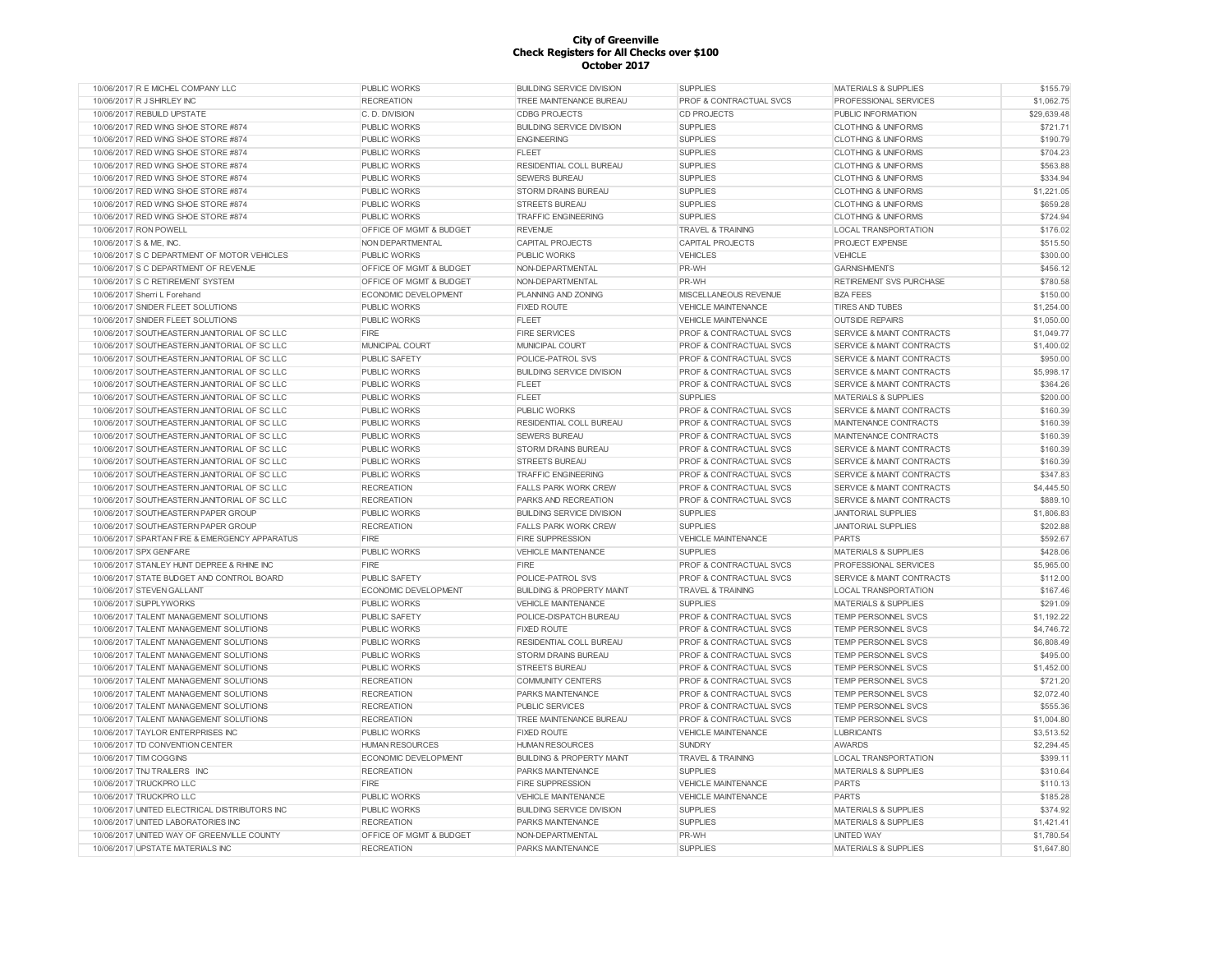| 10/06/2017 URS CORPORATION                     | <b>NON DEPARTMENTAL</b>   | CAPITAL PROJECTS                 | CAPITAL PROJECTS                   | PLANNING/DESIGN                  | \$7,775.00  |
|------------------------------------------------|---------------------------|----------------------------------|------------------------------------|----------------------------------|-------------|
| 10/06/2017 VENESKY ASPHALT PAVING & GRADING    | NON DEPARTMENTAL          | CAPITAL PROJECTS                 | CAPITAL PROJECTS                   | CONSTRUCTION                     | \$65,283.52 |
| 10/06/2017 VERIZON WIRELESS                    | <b>PUBLIC SAFETY</b>      | POLICE-PATROL SVS                | COMMUNICATIONS                     | <b>OTHER</b>                     | \$190.35    |
| 10/06/2017 VERIZON WIRELESS                    | <b>PUBLIC WORKS</b>       | <b>FIXED ROUTE</b>               | <b>COMMUNICATIONS</b>              | CABLE TELEVISION/INTERNET        | \$1,428.71  |
| 10/06/2017 VULCAN SAFETY SHOES                 | FIRE                      | <b>FIRE SUPPRESSION</b>          | <b>SUPPLIES</b>                    | <b>CLOTHING &amp; UNIFORMS</b>   | \$363.55    |
| 10/06/2017 W N WATSON-WEST TIRE & AUTOMOTIVE   | FIRE                      | <b>FIRE SUPPRESSION</b>          | <b>VEHICLE MAINTENANCE</b>         | <b>OUTSIDE REPAIRS</b>           | \$408.41    |
| 10/06/2017 W W WILLIAMS                        | <b>PUBLIC WORKS</b>       | VEHICLE MAINTENANCE              | VEHICLE MAINTENANCE                | <b>OUTSIDE REPAIRS</b>           | \$11.027.07 |
| 10/06/2017 WARREN ROWE                         | <b>PUBLIC WORKS</b>       | <b>PUBLIC WORKS</b>              | <b>TRAVEL &amp; TRAINING</b>       | <b>TRAVEL &amp; TRAINING</b>     | \$202.23    |
| 10/06/2017 WEX BANK                            | <b>FIRE</b>               | <b>FIRE SUPPRESSION</b>          | VEHICLE MAINTENANCE                | <b>FUEL CARD</b>                 | \$102.15    |
| 10/06/2017 WEX BANK                            | <b>PUBLIC WORKS</b>       | PARKING ADMINISTRATION           | <b>VEHICLE MAINTENANCE</b>         | <b>FUEL CARD</b>                 | \$359.15    |
| 10/06/2017 WILL & KRIS AMUSEMENTS              | PUBLIC INFORMATION/EVENTS | <b>EVENTS MANAGEMENT</b>         | <b>PROF &amp; CONTRACTUAL SVCS</b> | <b>SHOW MANAGEMENT EXP</b>       | \$809.20    |
| 10/06/2017 WOOLPERT INC                        | NON DEPARTMENTAL          | CAPITAL PROJECTS                 | CAPITAL PROJECTS                   | <b>CONSTRUCTION</b>              | \$14,689.71 |
| 10/06/2017 WOOLPERT INC                        | NON DEPARTMENTAL          | CAPITAL PROJECTS                 | <b>CAPITAL PROJECTS</b>            | PLANNING/DESIGN                  | \$93,282.04 |
| 10/06/2017 WYOMING CHILD SUPPORT ENFORCEMENT   | OFFICE OF MGMT & BUDGET   | NON-DEPARTMENTAL                 | PR-WH                              | <b>GARNISHMENTS</b>              | \$154.61    |
| 10/06/2017 ZACHARY OGLESBY                     | PUBLIC SAFETY             | POLICE-PATROL SVS                | <b>TRAVEL &amp; TRAINING</b>       | <b>TRAVEL &amp; TRAINING</b>     | \$318.02    |
| 10/10/2017 RANDY PERRY WORKING CASH            | <b>PUBLIC WORKS</b>       | PARKING ADMINISTRATION           | PETTY CASH                         | PETTY CASH-ARENA EVENTS          | \$15,000.00 |
| 10/13/2017 A & H LAWN MAINTENANCE              | <b>RECREATION</b>         | PARKS MAINTENANCE                | PROF & CONTRACTUAL SVCS            | SERVICE & MAINT CONTRACTS        | \$2,100.00  |
| 10/13/2017 A SERVICES GROUP LLC                | <b>RECREATION</b>         | ADMINISTRATION                   | PROF & CONTRACTUAL SVCS            | SERVICE & MAINT CONTRACTS        | \$1,389.15  |
| 10/13/2017 ACE ENERGY                          | <b>PUBLIC WORKS</b>       | <b>FLEET</b>                     | <b>VEHICLE MAINTENANCE</b>         | <b>FUEL</b>                      | \$16,232.37 |
| 10/13/2017 ADVANCED FIRE PROTECTION            | <b>PUBLIC WORKS</b>       | <b>BUILDING SERVICE DIVISION</b> | <b>PROF &amp; CONTRACTUAL SVCS</b> | SERVICE & MAINT CONTRACTS        | \$300.00    |
| 10/13/2017 AECOM TECHNICAL SERVICES INC        | NON DEPARTMENTAL          | CAPITAL PROJECTS                 | CAPITAL PROJECTS                   | PLANNING/DESIGN                  | \$52,608.00 |
| 10/13/2017 AID UPSTATE INC                     | C. D. DIVISION            | <b>HOPWA</b>                     | <b>CD PROJECTS</b>                 | <b>ADMIN - AID UPSTATE</b>       | \$1,480.93  |
| 10/13/2017 AID UPSTATE INC                     | C. D. DIVISION            | <b>HOPWA</b>                     | <b>CD PROJECTS</b>                 | HOUSING PLACEMNT-AID UPST        | \$550.00    |
| 10/13/2017 AID UPSTATE INC                     | C. D. DIVISION            | <b>HOPWA</b>                     | <b>CD PROJECTS</b>                 | PROJ CARE OP COST-AID UPS        | \$2,500.00  |
| 10/13/2017 AID UPSTATE INC                     | C. D. DIVISION            | <b>HOPWA</b>                     | <b>CD PROJECTS</b>                 | S-T RENT, MORT, UTIL-AID UP      | \$14,947.29 |
|                                                | C. D. DIVISION            |                                  |                                    |                                  | \$8,357.06  |
| 10/13/2017 AID UPSTATE INC                     |                           | <b>HOPWA</b>                     | <b>CD PROJECTS</b>                 | SUPPORTING SVC-AID UPSTAT        |             |
| 10/13/2017 AID UPSTATE INC                     | C. D. DIVISION            | <b>HOPWA</b>                     | <b>CD PROJECTS</b>                 | TENANT RENT ASSIST-AID UP        | \$3,882.22  |
| 10/13/2017 ALDRIDGE FAMILY PRODUCE             | <b>RECREATION</b>         | <b>ADMINISTRATION</b>            | <b>SUPPLIES</b>                    | M&S-FOOD                         | \$608.24    |
| 10/13/2017 ALERT-ALL CORP                      | <b>CITY MANAGER</b>       | <b>DONATIONS</b>                 | CONTRIBUTIONS/DONATIONS            | MISCELLANEOUS FIRE               | \$3,641.00  |
| 10/13/2017 ALLEN MANN                          | FIRE                      | <b>FIRE SUPPRESSION</b>          | <b>TRAVEL &amp; TRAINING</b>       | <b>TRAVEL &amp; TRAINING</b>     | \$296.00    |
| 10/13/2017 AMPLIFII MARKETING SOLUTIONS INC    | <b>RECREATION</b>         | <b>ADMINISTRATION</b>            | <b>SUPPLIES</b>                    | <b>CLOTHING &amp; UNIFORMS</b>   | \$271.00    |
| 10/13/2017 ANDREW SEXTON                       | <b>PUBLIC SAFETY</b>      | POLICE-PATROL SVS                | <b>SUPPLIES</b>                    | <b>CLOTHING &amp; UNIFORMS</b>   | \$173.45    |
| 10/13/2017 ANN'S CAKES & CATERING              | <b>FIRE</b>               | <b>FIRE SERVICES</b>             | <b>SUNDRY</b>                      | <b>MISCELLANEOUS</b>             | \$368.00    |
| 10/13/2017 ANSWERLIVE LLC                      | <b>PUBLIC WORKS</b>       | PARKING ADMINISTRATION           | <b>COMMUNICATIONS</b>              | <b>OTHER</b>                     | \$152.00    |
| 10/13/2017 ARC                                 | PUBLIC WORKS              | <b>ENGINEERING</b>               | <b>SUPPLIES</b>                    | OFFICE SUPPLIES&MATERIALS        | \$137.36    |
| 10/13/2017 ARC                                 | <b>PUBLIC WORKS</b>       | STORMWATER MANAGEMENT            | <b>SUPPLIES</b>                    | OFFICE SUPPLIES&MATERIALS        | \$137.38    |
| 10/13/2017 ASE AUTOMOTIVE SERV EXCELLENCE      | <b>PUBLIC WORKS</b>       | <b>VEHICLE MAINTENANCE</b>       | <b>TRAVEL &amp; TRAINING</b>       | <b>TRAVEL &amp; TRAINING</b>     | \$231.00    |
| 10/13/2017 ASSA ABLOY ENTRANCE SYSTEMS GREENVI | PUBLIC WORKS              | <b>BUILDING SERVICE DIVISION</b> | <b>REPAIR &amp; MAINT SVCS</b>     | <b>REPAIRS &amp; MAINTENANCE</b> | \$1,476.75  |
| 10/13/2017 AUDIO SOLUTIONS INC                 | PUBLIC INFORMATION/EVENTS | <b>EVENTS MANAGEMENT</b>         | <b>SUPPLIES</b>                    | M&S-FOOD & BEVERAGE              | \$2,036.00  |
| 10/13/2017 BATTERY SPECIALISTS INC             | <b>RECREATION</b>         | TREE MAINTENANCE BUREAU          | <b>SUPPLIES</b>                    | <b>MATERIALS &amp; SUPPLIES</b>  | \$392.15    |
| 10/13/2017 BEST BUY                            | MUNICIPAL COURT           | MUNICIPAL COURT                  | <b>COURT LIABILITY</b>             | COURT-RESTITUTION                | \$175.00    |
| 10/13/2017 BLANCHARD MACHINERY CO              | <b>PUBLIC WORKS</b>       | <b>RIVER STREET GARAGE</b>       | <b>REPAIR &amp; MAINT SVCS</b>     | <b>REPAIRS &amp; MAINTENANCE</b> | \$337.22    |
| 10/13/2017 BLANCHARD MACHINERY CO              | <b>PUBLIC WORKS</b>       | <b>SEWERS BUREAU</b>             | <b>PROF &amp; CONTRACTUAL SVCS</b> | <b>EQUIPMENT RENTAL</b>          | \$2,170.30  |
| 10/13/2017 BLANCHARD MACHINERY CO              | <b>PUBLIC WORKS</b>       | <b>STORM DRAINS BUREAU</b>       | <b>PROF &amp; CONTRACTUAL SVCS</b> | <b>EQUIPMENT RENTAL</b>          | \$4,558.47  |
| 10/13/2017 BLUE MARTINI                        | MUNICIPAL COURT           | MUNICIPAL COURT                  | <b>COURT LIABILITY</b>             | COURT-RESTITUTION                | \$115.00    |
| 10/13/2017 BRANDSTICKITY                       | <b>RECREATION</b>         | <b>FALLS PARK WORK CREW</b>      | <b>SUPPLIES</b>                    | <b>CLOTHING &amp; UNIFORMS</b>   | \$529.79    |
| 10/13/2017 BRITTANY MOORE                      | <b>PUBLIC WORKS</b>       | PARKING ADMINISTRATION           | <b>TRAVEL &amp; TRAINING</b>       | <b>TRAVEL &amp; TRAINING</b>     | \$157.50    |
| 10/13/2017 BUILDERS FIRSTSOURCE                | NON DEPARTMENTAL          | CAPITAL PROJECTS                 | CAPITAL PROJECTS                   | <b>FOUPMENT</b>                  | \$1,113.00  |
| 10/13/2017 BUY BUY BABY #3032                  | MUNICIPAL COURT           | MUNICIPAL COURT                  | <b>COURT LIABILITY</b>             | COURT-RESTITUTION                | \$160.00    |
| 10/13/2017 C & K SYSTEMS INC                   | <b>RECREATION</b>         | <b>PUBLIC SERVICES</b>           | <b>PROF &amp; CONTRACTUAL SVCS</b> | SERVICE & MAINT CONTRACTS        | \$250.00    |
| 10/13/2017 C.A. CARTER INC                     | <b>PUBLIC WORKS</b>       | <b>STREETS BUREAU</b>            | <b>SUPPLIES</b>                    | <b>MATERIALS &amp; SUPPLIES</b>  | \$1,431.00  |
| 10/13/2017 CAROLINA LAWN & TRACTOR INC         | <b>PUBLIC WORKS</b>       | <b>STORM DRAINS BUREAU</b>       | <b>SUPPLIES</b>                    | <b>MATERIALS &amp; SUPPLIES</b>  | \$1,274.12  |
| 10/13/2017 CHAD THOMPSON                       | <b>PUBLIC WORKS</b>       | <b>SEWERS BUREAU</b>             | <b>TRAVEL &amp; TRAINING</b>       | <b>TRAVEL &amp; TRAINING</b>     | \$210.00    |
| 10/13/2017 CHARLES CRONIN                      | <b>PUBLIC WORKS</b>       | <b>ENFORCEMENT</b>               | <b>TRAVEL &amp; TRAINING</b>       | <b>TRAVEL &amp; TRAINING</b>     | \$139.10    |
| 10/13/2017 CINCINNATI SYSTEMS INC              | <b>PUBLIC WORKS</b>       | <b>ONE GARAGE</b>                | <b>REPAIR &amp; MAINT SVCS</b>     | <b>REPAIRS &amp; MAINTENANCE</b> | \$990.75    |
| 10/13/2017 CINCINNATI SYSTEMS INC              | <b>PUBLIC WORKS</b>       | PARKING ADMINISTRATION           | <b>SUPPLIES</b>                    | <b>MATERIALS &amp; SUPPLIES</b>  | \$151.88    |
| 10/13/2017 CINCINNATI SYSTEMS INC              | PUBLIC WORKS              | <b>PARKING LOTS</b>              | <b>REPAIR &amp; MAINT SVCS</b>     | <b>BSWA REPAIRS</b>              | \$180.00    |
| 10/13/2017 CINCINNATI SYSTEMS INC              | <b>PUBLIC WORKS</b>       | <b>PARKING LOTS</b>              | <b>REPAIR &amp; MAINT SVCS</b>     | <b>REPAIRS &amp; MAINTENANCE</b> | \$180.00    |
| 10/13/2017 CINCINNATI SYSTEMS INC              | <b>PUBLIC WORKS</b>       | POINSETT GARAGE                  | <b>REPAIR &amp; MAINT SVCS</b>     | <b>REPAIRS &amp; MAINTENANCE</b> | \$180.00    |
| 10/13/2017 CINCINNATI SYSTEMS INC              | <b>PUBLIC WORKS</b>       | <b>RIVERPLACE GARAGE</b>         | <b>SUPPLIES</b>                    | MATERIALS & SUPPLIES             | \$1,210.02  |
|                                                |                           |                                  |                                    |                                  |             |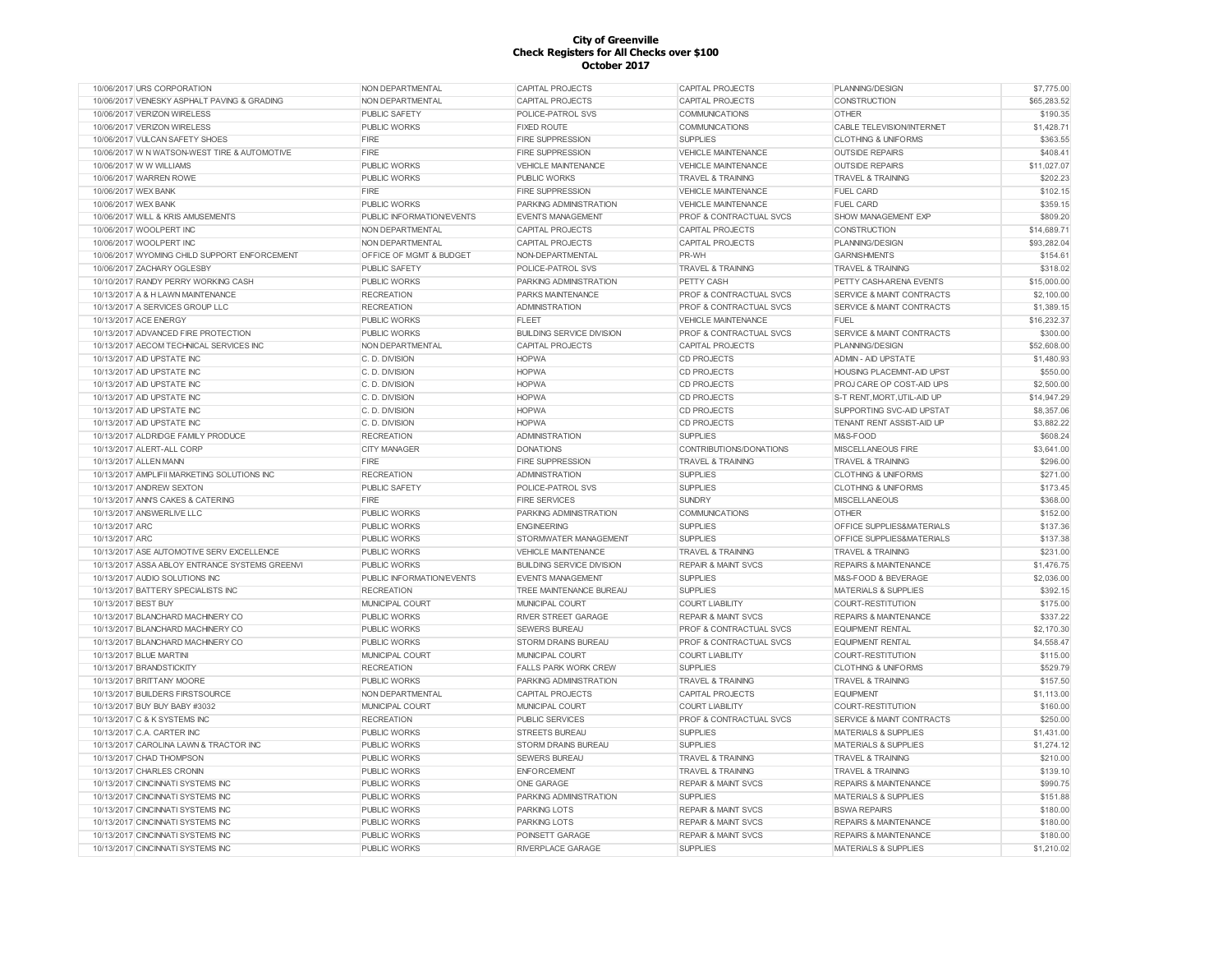| 10/13/2017 CINTAS                              | <b>PUBLIC WORKS</b>     | <b>FLEET</b>                     | <b>SUPPLIES</b>                | <b>CLOTHING &amp; UNIFORMS</b>   | \$190.70     |
|------------------------------------------------|-------------------------|----------------------------------|--------------------------------|----------------------------------|--------------|
| 10/13/2017 CINTAS                              | <b>RECREATION</b>       | <b>PUBLIC SERVICES</b>           | <b>SUPPLIES</b>                | <b>CLOTHING &amp; UNIFORMS</b>   | \$107.92     |
| 10/13/2017 CITY NURSERY FARM INC               | <b>RECREATION</b>       | PARKS MAINTENANCE                | <b>SUPPLIES</b>                | <b>MATERIALS &amp; SUPPLIES</b>  | \$24,180.00  |
| 10/13/2017 CITY OF GREENVILLE                  | <b>RECREATION</b>       | <b>PUBLIC SERVICES</b>           | <b>TAX LIABILITIES</b>         | <b>HOSPITALITY TAXES</b>         | \$150.19     |
| 10/13/2017 CITY OF GREENVILLE REV PETTY CASH   | PUBLIC WORKS            | <b>BUILDING SERVICE DIVISION</b> | <b>SUPPLIES</b>                | MATERIALS & SUPPLIES             | \$107.69     |
| 10/13/2017 CITY WELDING SERVICE                | PUBLIC WORKS            | RESIDENTIAL COLL BUREAU          | <b>REPAIR &amp; MAINT SVCS</b> | <b>REPAIRS &amp; MAINTENANCE</b> | \$294.50     |
| 10/13/2017 CITY WELDING SERVICE                | <b>RECREATION</b>       | <b>FALLS PARK WORK CREW</b>      | <b>SUPPLIES</b>                | <b>MATERIALS &amp; SUPPLIES</b>  | \$234.25     |
| 10/13/2017 CLAUDIA MAJOR                       | <b>HUMAN RESOURCES</b>  | OCCUPATIONAL HEALTH              | <b>SUNDRY</b>                  | DUES, SUBSCRIPTN, PUBLICATN      | \$215.00     |
| 10/13/2017 COLONIAL FUEL & LUBRICANT SERVICES  | <b>PUBLIC WORKS</b>     | <b>ADMINISTRATION</b>            | <b>VEHICLE MAINTENANCE</b>     | FUEL                             | \$14,961.65  |
| 10/13/2017 COMMUNICATION SERVICE CENTER INC    | <b>PUBLIC WORKS</b>     | PARKING ADMINISTRATION           | <b>SUPPLIES</b>                | <b>MATERIALS &amp; SUPPLIES</b>  | \$133.56     |
| 10/13/2017 CONTINENTAL ENGINES                 | <b>PUBLIC WORKS</b>     | <b>RIVER STREET GARAGE</b>       | <b>SUPPLIES</b>                | <b>MATERIALS &amp; SUPPLIES</b>  | \$360.00     |
| 10/13/2017 CORBIN TURF & ORNAMENTAL SUPPLY INC | <b>RECREATION</b>       | <b>FALLS PARK WORK CREW</b>      | <b>SUPPLIES</b>                | <b>MATERIALS &amp; SUPPLIES</b>  | \$187.62     |
| 10/13/2017 COREY NELMS                         |                         |                                  |                                | <b>COURT-RESTITUTION</b>         |              |
|                                                | MUNICIPAL COURT         | MUNICIPAL COURT                  | <b>COURT LIABILITY</b>         |                                  | \$300.00     |
| 10/13/2017 COUTURE CAKES OF GREENVILLE LLC     | <b>RECREATION</b>       | <b>EDUCATION</b>                 | <b>SUPPLIES</b>                | <b>BIRTHDAY PARTIES</b>          | \$597.78     |
| 10/13/2017 CRETEX SPECIALTY PRODUCTS INC       | <b>PUBLIC WORKS</b>     | <b>SEWERS BUREAU</b>             | <b>SUPPLIES</b>                | <b>MATERIALS &amp; SUPPLIES</b>  | \$1,354.65   |
| 10/13/2017 CRIDER & ASSOCIATES INC             | C.D. DIVISION           | <b>CDBG PROJECTS</b>             | <b>CD PROJECTS</b>             | <b>LAND ACQUISITION</b>          | \$1,800.00   |
| 10/13/2017 CROMERS                             | <b>RECREATION</b>       | PUBLIC SERVICES                  | <b>SUPPLIES</b>                | <b>SALE CONCESSIONS</b>          | \$272.17     |
| 10/13/2017 CUMMINS ATLANTIC                    | <b>PUBLIC WORKS</b>     | <b>VEHICLE MAINTENANCE</b>       | <b>VEHICLE MAINTENANCE</b>     | <b>PARTS</b>                     | \$325.80     |
| 10/13/2017 CYCLONE TECHNOLOGY LLC              | PUBLIC WORKS            | PARKING ADMINISTRATION           | MACHINERY AND EQUIPMENT        | <b>MACHINERY AND EQUIPMENT</b>   | \$126,000.00 |
| 10/13/2017 D. MORGAN YOUNG                     | MUNICIPAL COURT         | MUNICIPAL COURT                  | <b>COURT LIABILITY</b>         | <b>COURT-RESTITUTION</b>         | \$100.00     |
| 10/13/2017 DARROHN ENGINEERING LLC             | NON DEPARTMENTAL        | <b>CAPITAL PROJECTS</b>          | <b>CAPITAL PROJECTS</b>        | <b>CONSTRUCTION</b>              | \$5,894.00   |
| 10/13/2017 DEAN'S ALTERNATOR                   | <b>PUBLIC WORKS</b>     | <b>VEHICLE MAINTENANCE</b>       | <b>VEHICLE MAINTENANCE</b>     | PARTS                            | \$325.00     |
| 10/13/2017 DESIGN DEVELOPMENT LLC              | <b>RECREATION</b>       | PARKS AND RECREATION             | PROF & CONTRACTUAL SVCS        | RENTAL OF REAL PROPERTY          | \$3,416.67   |
| 10/13/2017 DESIGNLAB INC                       | <b>PUBLIC SAFETY</b>    | POLICE-PATROL SVS                | <b>SUPPLIES</b>                | <b>CLOTHING &amp; UNIFORMS</b>   | \$2,380.25   |
| 10/13/2017 DIRECTV                             | <b>FIRE</b>             | <b>FIRE SERVICES</b>             | PROF & CONTRACTUAL SVCS        | SERVICE & MAINT CONTRACTS        | \$150.49     |
| 10/13/2017 DIRT JOCKEY INC                     | C. D. DIVISION          | <b>CDBG PROJECTS</b>             | <b>CD PROJECTS</b>             | <b>LAND ACQUISITION</b>          | \$29,851.14  |
| 10/13/2017 DISYS SOLUTIONS INC                 | NON DEPARTMENTAL        | CAPITAL PROJECTS                 | <b>CAPITAL PROJECTS</b>        | <b>EQUIPMENT</b>                 | \$1,252.92   |
| 10/13/2017 DP3 ARCHITECTS, LTD                 | NON DEPARTMENTAL        | CAPITAL PROJECTS                 | <b>CAPITAL PROJECTS</b>        | PLANNING/DESIGN                  | \$700.00     |
| 10/13/2017 DRS GROUP OF GEORGIA INC            | <b>CITY MANAGER</b>     | <b>CITY CLERK</b>                | PROF & CONTRACTUAL SVCS        | PROFESSIONAL SERVICES            | \$113.79     |
| 10/13/2017 DUKE ENERGY                         | C. D. DIVISION          | <b>CDBG PROJECTS</b>             | <b>CD PROJECTS</b>             | PUBLIC SERVICES (GENERAL)        | \$158.60     |
| 10/13/2017 DUKE ENERGY                         | <b>FIRE</b>             | <b>FIRE SERVICES</b>             |                                | <b>ELECTRICITY</b>               | \$1,236.98   |
|                                                |                         |                                  | UTILITIES                      |                                  |              |
| 10/13/2017 DUKE ENERGY                         | <b>PUBLIC WORKS</b>     | <b>BROAD STREET GARAGE</b>       | UTILITIES                      | <b>ELECTRICITY</b>               | \$540.70     |
| 10/13/2017 DUKE ENERGY                         | <b>PUBLIC WORKS</b>     | <b>BUILDING SERVICE DIVISION</b> | UTILITIES                      | <b>ELECTRICITY</b>               | \$19,236.42  |
| 10/13/2017 DUKE ENERGY                         | <b>PUBLIC WORKS</b>     | CHURCH STREET GARAGE             | <b>UTILITIES</b>               | <b>ELECTRICITY</b>               | \$2,048.21   |
| 10/13/2017 DUKE ENERGY                         | <b>PUBLIC WORKS</b>     | <b>COMMONS GARAGE</b>            | <b>UTILITIES</b>               | <b>ELECTRICITY</b>               | \$1,655.19   |
| 10/13/2017 DUKE ENERGY                         | PUBLIC WORKS            | <b>LIBERTY SQUARE GARAGE</b>     | <b>UTILITIES</b>               | <b>ELECTRICITY</b>               | \$2,044.31   |
| 10/13/2017 DUKE ENERGY                         | PUBLIC WORKS            | <b>NLAURENS ST GARAGE</b>        | <b>UTILITIES</b>               | <b>ELECTRICITY</b>               | \$501.59     |
| 10/13/2017 DUKE ENERGY                         | <b>PUBLIC WORKS</b>     | ONE GARAGE                       | <b>UTILITIES</b>               | <b>ELECTRICITY</b>               | \$1,782.05   |
| 10/13/2017 DUKE ENERGY                         | PUBLIC WORKS            | PARKING ADMINISTRATION           | <b>UTILITIES</b>               | <b>ELECTRICITY</b>               | \$461.24     |
| 10/13/2017 DUKE ENERGY                         | <b>PUBLIC WORKS</b>     | POINSETT GARAGE                  | UTILITIES                      | <b>ELECTRICITY</b>               | \$2,361.47   |
| 10/13/2017 DUKE ENERGY                         | PUBLIC WORKS            | RICHARDSON STREET GARAGE         | UTILITIES                      | <b>ELECTRICITY</b>               | \$3,711.81   |
| 10/13/2017 DUKE ENERGY                         | <b>PUBLIC WORKS</b>     | <b>RIVER STREET GARAGE</b>       | UTILITIES                      | <b>ELECTRICITY</b>               | \$1,180.63   |
| 10/13/2017 DUKE ENERGY                         | <b>PUBLIC WORKS</b>     | RIVERPLACE GARAGE                | <b>UTILITIES</b>               | <b>ELECTRICITY</b>               | \$4,761.95   |
| 10/13/2017 DUKE ENERGY                         | <b>PUBLIC WORKS</b>     | S. SPRING STREET GARAGE          | UTILITIES                      | <b>ELECTRICITY</b>               | \$2,763.26   |
| 10/13/2017 DUKE ENERGY                         | PUBLIC WORKS            | <b>TRAFFIC ENGINEERING</b>       | <b>UTILITIES</b>               | <b>ELECTRICITY</b>               | \$347.37     |
| 10/13/2017 DUKE ENERGY                         | <b>RECREATION</b>       | <b>ADMINISTRATION</b>            | <b>UTILITIES</b>               | <b>ELECTRICITY</b>               | \$3,159.71   |
| 10/13/2017 DUKE ENERGY                         | <b>RECREATION</b>       | <b>COMMUNITY CENTERS</b>         | <b>UTILITIES</b>               | <b>ELECTRICITY</b>               | \$750.01     |
| 10/13/2017 DUKE ENERGY                         | <b>RECREATION</b>       | PARKS AND RECREATION             | <b>UTILITIES</b>               | <b>ELECTRICITY</b>               | \$1,148.86   |
| 10/13/2017 DUKE ENERGY                         | <b>RECREATION</b>       | PARKS MAINTENANCE                | UTILITIES                      | <b>ELECTRICITY</b>               | \$8,895.29   |
| 10/13/2017 DUKE SANDWICH COMPANY               | <b>RECREATION</b>       | <b>PUBLIC SERVICES</b>           | <b>SUPPLIES</b>                | <b>SALE CONCESSIONS</b>          | \$371.75     |
|                                                |                         |                                  |                                |                                  | \$100.00     |
| 10/13/2017 DUSTIN HANK CAMPELL                 | MUNICIPAL COURT         | MUNICIPAL COURT                  | <b>COURT LIABILITY</b>         | COURT-REFUNDS                    |              |
| 10/13/2017 E-D-S LIGHTING INC                  | <b>PUBLIC WORKS</b>     | <b>BUILDING SERVICE DIVISION</b> | <b>REPAIR &amp; MAINT SVCS</b> | <b>REPAIRS &amp; MAINTENANCE</b> | \$2,700.00   |
| 10/13/2017 ECHOLS OIL COMPANY INC              | PUBLIC WORKS            | <b>FLEET</b>                     | VEHICLE MAINTENANCE            | PARTS                            | \$399.10     |
| 10/13/2017 ED IRICK                            | <b>PUBLIC SAFETY</b>    | POLICE-PATROL SVS                | <b>TRAVEL &amp; TRAINING</b>   | <b>TRAVEL &amp; TRAINING</b>     | \$1,354.36   |
| 10/13/2017 ENTERCOM GREENVILLE LLC WSPA-FM     | PUBLIC WORKS            | <b>RECYCLING</b>                 | PROF & CONTRACTUAL SVCS        | ADVERTISING EXPENSE              | \$791.00     |
| 10/13/2017 ENVIROSOUTH INC                     | C. D. DIVISION          | <b>CDBG PROJECTS</b>             | <b>CD PROJECTS</b>             | <b>LAND ACQUISITION</b>          | \$3,550.00   |
| 10/13/2017 FAIRWAY FORD INC                    | FIRE                    | FIRE SUPPRESSION                 | VEHICLE MAINTENANCE            | <b>OUTSIDE REPAIRS</b>           | \$107.00     |
| 10/13/2017 FGP INTERNATIONAL                   | OFFICE OF MGMT & BUDGET | <b>PURCHASING</b>                | PROF & CONTRACTUAL SVCS        | <b>TEMP PERSONNEL SVCS</b>       | \$762.01     |
| 10/13/2017 FLIGELS UNIFORM CO INC              | PUBLIC WORKS            | <b>FIXED ROUTE</b>               | <b>SUPPLIES</b>                | <b>CLOTHING &amp; UNIFORMS</b>   | \$135.22     |
| 10/13/2017 FLIGELS UNIFORM CO INC              | <b>PUBLIC WORKS</b>     | NON VEHICLE MAINTENANCE          | <b>SUPPLIES</b>                | <b>CLOTHING &amp; UNIFORMS</b>   | \$436.18     |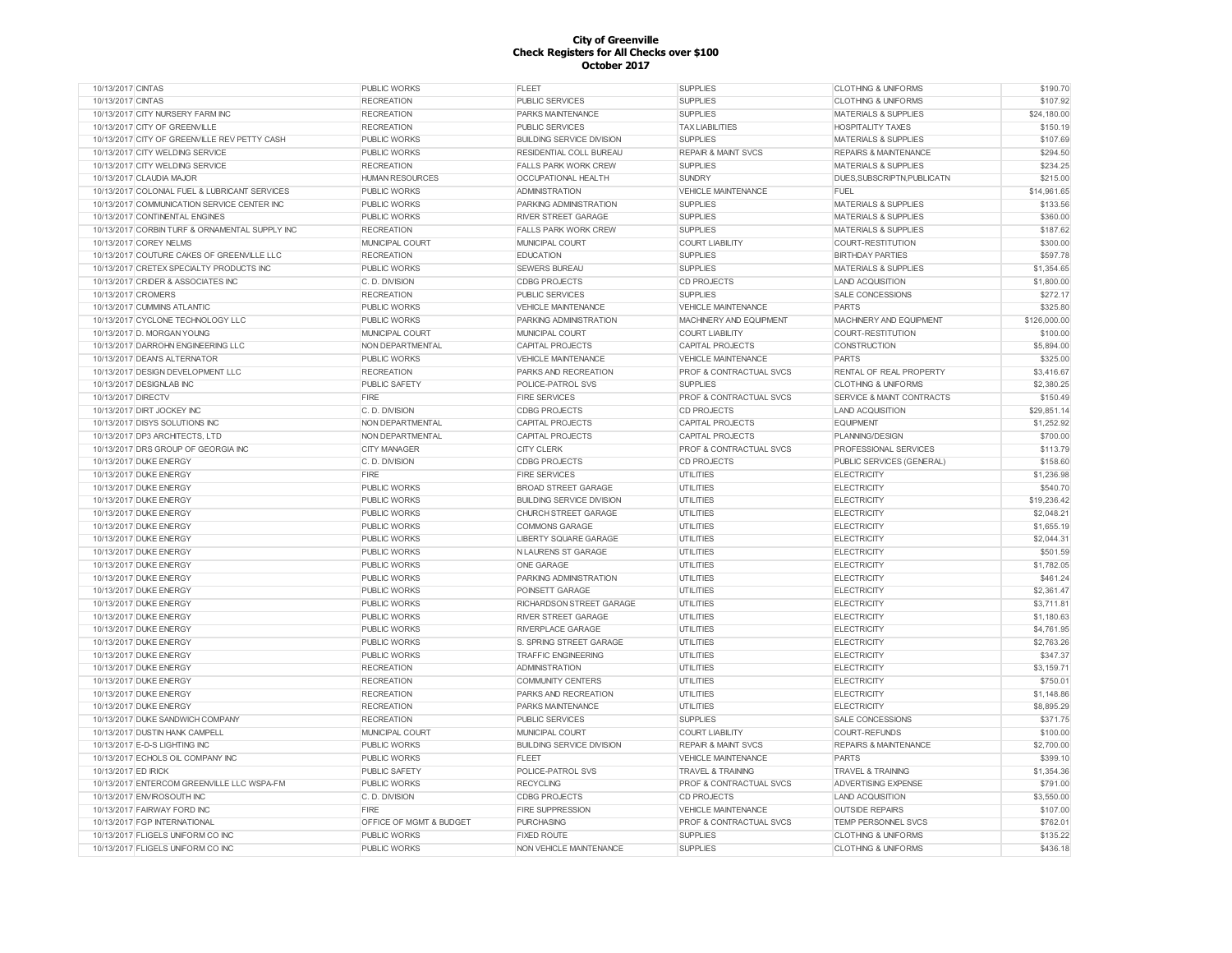| 10/13/2017 FLORES & ASSOCIATES LLC           | <b>HUMAN RESOURCES</b>      | <b>HEALTH CARE</b>                   | <b>HEALTH</b>                      | <b>FSA ADMIN FEES</b>                | \$765.00    |
|----------------------------------------------|-----------------------------|--------------------------------------|------------------------------------|--------------------------------------|-------------|
| 10/13/2017 FOOTHILLS VETERINARY HOSPITAL     | <b>PUBLIC SAFETY</b>        | POLICE-PATROL SVS                    | <b>SUNDRY</b>                      | <b>MISCELLANEOUS</b>                 | \$121.28    |
| 10/13/2017 FORTILINE                         | <b>PUBLIC WORKS</b>         | <b>STORM DRAINS BUREAU</b>           | <b>SUPPLIES</b>                    | CONSTRUCTION & REPAIR                | \$792.88    |
| 10/13/2017 FRIENDS OF THE ZOO                | <b>RECREATION</b>           | <b>PUBLIC SERVICES</b>               | <b>MEMBERSHIP</b>                  | <b>FOZ MEMBERSHIP TRSF PMT</b>       | \$4,570.00  |
| 10/13/2017 GALLERY COLLECTION                | <b>CITY MANAGER</b>         | <b>CITY MANAGER</b>                  | <b>SUNDRY</b>                      | <b>MISCELLANEOUS</b>                 | \$390.66    |
| 10/13/2017 GCR TIRE CENTERS                  | <b>PUBLIC WORKS</b>         | <b>FIXED ROUTE</b>                   | <b>VEHICLE MAINTENANCE</b>         | <b>TIRES AND TUBES</b>               | \$330.00    |
| 10/13/2017 GILLESPIE MARBLE                  | <b>RECREATION</b>           | <b>FALLS PARK WORK CREW</b>          | <b>SUPPLIES</b>                    | <b>MATERIALS &amp; SUPPLIES</b>      | \$524.70    |
| 10/13/2017 GILLIG LLC                        | <b>PUBLIC WORKS</b>         | <b>VEHICLE MAINTENANCE</b>           | <b>VEHICLE MAINTENANCE</b>         | <b>PARTS</b>                         | \$4,090.22  |
| 10/13/2017 GIMME-A-SIGN CO INC               | <b>PUBLIC WORKS</b>         | <b>BROAD STREET GARAGE</b>           | <b>SUPPLIES</b>                    | <b>MATERIALS &amp; SUPPLIES</b>      | \$856.36    |
| 10/13/2017 GIMME-A-SIGN CO INC               | <b>PUBLIC WORKS</b>         | CHURCH STREET GARAGE                 | <b>SUPPLIES</b>                    | MATERIALS & SUPPLIES                 | \$260.56    |
| 10/13/2017 GIMME-A-SIGN CO INC               | <b>PUBLIC WORKS</b>         | <b>COMMONS GARAGE</b>                | <b>SUPPLIES</b>                    | <b>MATERIALS &amp; SUPPLIES</b>      | \$260.56    |
| 10/13/2017 GIMME-A-SIGN CO INC               | <b>PUBLIC WORKS</b>         | <b>LIBERTY SQUARE GARAGE</b>         | <b>SUPPLIES</b>                    | <b>MATERIALS &amp; SUPPLIES</b>      | \$260.56    |
| 10/13/2017 GIMME-A-SIGN CO INC               | <b>PUBLIC WORKS</b>         | <b>NLAURENS ST GARAGE</b>            | <b>SUPPLIES</b>                    | <b>MATERIALS &amp; SUPPLIES</b>      | \$260.56    |
| 10/13/2017 GIMME-A-SIGN CO INC               | <b>PUBLIC WORKS</b>         | ONE GARAGE                           | <b>SUPPLIES</b>                    | <b>MATERIALS &amp; SUPPLIES</b>      | \$260.56    |
| 10/13/2017 GIMME-A-SIGN CO INC               | <b>PUBLIC WORKS</b>         | POINSETT GARAGE                      | <b>SUPPLIES</b>                    | <b>MATERIALS &amp; SUPPLIES</b>      | \$260.56    |
| 10/13/2017 GIMME-A-SIGN CO INC               | <b>PUBLIC WORKS</b>         | RICHARDSON STREET GARAGE             | <b>SUPPLIES</b>                    | <b>MATERIALS &amp; SUPPLIES</b>      | \$260.56    |
| 10/13/2017 GIMME-A-SIGN CO INC               | <b>PUBLIC WORKS</b>         | <b>RIVER STREET GARAGE</b>           | <b>SUPPLIES</b>                    | <b>MATERIALS &amp; SUPPLIES</b>      | \$260.56    |
| 10/13/2017 GIMME-A-SIGN CO INC               | <b>PUBLIC WORKS</b>         | <b>RIVERPLACE GARAGE</b>             | <b>SUPPLIES</b>                    | <b>MATERIALS &amp; SUPPLIES</b>      | \$260.56    |
| 10/13/2017 GIMME-A-SIGN CO INC               | <b>PUBLIC WORKS</b>         | S. SPRING STREET GARAGE              | <b>SUPPLIES</b>                    | <b>MATERIALS &amp; SUPPLIES</b>      | \$260.56    |
|                                              |                             |                                      |                                    |                                      |             |
| 10/13/2017 GOODWIN GROUP HOLDINGS LLC        | <b>RECREATION</b>           | <b>PUBLIC SERVICES</b>               | <b>SUPPLIES</b>                    | OTHER BOO IN THE ZOO                 | \$32,675.40 |
| 10/13/2017 GRAINGER 803858935                | <b>PUBLIC WORKS</b>         | <b>BUILDING SERVICE DIVISION</b>     | <b>SUPPLIES</b>                    | <b>MATERIALS &amp; SUPPLIES</b>      | \$118.17    |
| 10/13/2017 GREENE FINNEY & HORTON LLP        | OFFICE OF MGMT & BUDGET     | <b>ACCOUNTING</b>                    | <b>PROF &amp; CONTRACTUAL SVCS</b> | PROFESSIONAL SERVICES                | \$13,600.00 |
| 10/13/2017 GREENVILLE CAR WASH-EAST          | <b>PUBLIC WORKS</b>         | <b>FLEET</b>                         | <b>VEHICLE MAINTENANCE</b>         | <b>OUTSIDE REPAIRS</b>               | \$112.00    |
| 10/13/2017 GREENVILLE COUNTY                 | MUNICIPAL COURT             | MUNICIPAL COURT                      | COURT LIAB-CLAIMS/JUDGMNT          | LEC-CONFISCATED MONIES               | \$567.20    |
| 10/13/2017 GREENVILLE COUNTY                 | <b>PUBLIC SAFETY</b>        | POLICE-PATROL SVS                    | PROF & CONTRACTUAL SVCS            | PROFESSIONAL SERVICES                | \$4,032.55  |
| 10/13/2017 GREENVILLE OFFICE SUPPLY CO INC   | ECONOMIC DEVELOPMENT        | <b>BUILDING &amp; PROPERTY MAINT</b> | <b>SUPPLIES</b>                    | OFFICE SUPPLIES&MATERIALS            | \$117.56    |
| 10/13/2017 GREENVILLE OFFICE SUPPLY CO INC   | OFFICE OF MGMT & BUDGET     | <b>REVENUE</b>                       | <b>SUPPLIES</b>                    | <b>OFFICE SUPPLIES&amp;MATERIALS</b> | \$1,011.30  |
| 10/13/2017 GREENVILLE OFFICE SUPPLY CO INC   | <b>RECREATION</b>           | PARKS AND RECREATION                 | <b>SUPPLIES</b>                    | OFFICE SUPPLIES&MATERIALS            | \$510.53    |
| 10/13/2017 GREENVILLE REFRIGERATION SERVICES | <b>RECREATION</b>           | <b>PUBLIC SERVICES</b>               | <b>REPAIR &amp; MAINT SVCS</b>     | <b>REPAIRS &amp; MAINTENANCE</b>     | \$554.75    |
| 10/13/2017 GREENVILLE WATER                  | <b>PUBLIC WORKS</b>         | <b>BUILDING SERVICE DIVISION</b>     | UTILITIES                          | <b>OTHER</b>                         | \$2,386.76  |
| 10/13/2017 GREENVILLE WATER                  | <b>PUBLIC WORKS</b>         | NON VEHICLE MAINTENANCE              | UTILITIES                          | <b>ELECTRICITY</b>                   | \$477.62    |
| 10/13/2017 GREENWORKS RECYLING INC           | <b>RECREATION</b>           | TREE MAINTENANCE BUREAU              | PROF & CONTRACTUAL SVCS            | PROFESSIONAL SERVICES                | \$2,670.00  |
| 10/13/2017 GREGORY HAWKINS                   | MUNICIPAL COURT             | MUNICIPAL COURT                      | <b>COURT LIABILITY</b>             | COURT-RESTITUTION                    | \$100.00    |
| 10/13/2017 HANDEE MART                       | MUNICIPAL COURT             | MUNICIPAL COURT                      | <b>COURT LIABILITY</b>             | COURT-RESTITUTION                    | \$105.00    |
| 10/13/2017 HANDI CLEAN PRODUCTS              | <b>FIRE</b>                 | <b>FIRE SUPPRESSION</b>              | <b>SUPPLIES</b>                    | <b>JANITORIAL SUPPLIES</b>           | \$1,132.55  |
| 10/13/2017 HANNAH QUICK                      | MUNICIPAL COURT             | MUNICIPAL COURT                      | <b>COURT LIABILITY</b>             | COURT-RESTITUTION                    | \$250.00    |
| 10/13/2017 HARRISONS WORKWEAR                | <b>RECREATION</b>           | <b>ADMINISTRATION</b>                | <b>SUPPLIES</b>                    | <b>CLOTHING &amp; UNIFORMS</b>       | \$127.19    |
| 10/13/2017 HENRY SCHEIN ANIMAL HEALTH        | <b>RECREATION</b>           | <b>ADMINISTRATION</b>                | PROF & CONTRACTUAL SVCS            | PROFESSIONAL SERVICES                | \$503.50    |
| 10/13/2017 HENRY SCHEIN ANIMAL HEALTH        | <b>RECREATION</b>           | <b>ADMINISTRATION</b>                | <b>SUPPLIES</b>                    | M&S-VETERINARY                       | \$226.53    |
| 10/13/2017 HERSHEY CREAMERY COMPANY          | <b>RECREATION</b>           | PUBLIC SERVICES                      | <b>SUPPLIES</b>                    | <b>SALE CONCESSIONS</b>              | \$203.04    |
| 10/13/2017 HEYWARD INCORPORATED              | <b>PUBLIC WORKS</b>         | <b>SEWERS BUREAU</b>                 | <b>TRAVEL &amp; TRAINING</b>       | <b>TRAVEL &amp; TRAINING</b>         | \$450.00    |
| 10/13/2017 HOLDER ELECTRIC SUPPLY INC        | FIRE                        | <b>FIRE SUPPRESSION</b>              | <b>VEHICLE MAINTENANCE</b>         | <b>PARTS</b>                         | \$145.36    |
| 10/13/2017 HOME DEPOT CREDIT SERVICE 5906    | <b>PUBLIC WORKS</b>         | BUILDING SERVICE DIVISION            | <b>SUPPLIES</b>                    | <b>MATERIALS &amp; SUPPLIES</b>      | \$514.87    |
| 10/13/2017 HOME DEPOT CREDIT SERVICE 5914    | <b>RECREATION</b>           | <b>ADMINISTRATION</b>                | <b>SUPPLIES</b>                    | M&S-MAINTENANCE                      | \$667.02    |
| 10/13/2017 HOME DEPOT CREDIT SERVICE 5914    | <b>RECREATION</b>           | <b>PUBLIC SERVICES</b>               | <b>SUPPLIES</b>                    | OTHER BOO IN THE ZOO                 | \$551.60    |
| 10/13/2017 HOME DEPOT CREDIT SERVICE 5922    | <b>RECREATION</b>           | FALLS PARK WORK CREW                 | <b>SUPPLIES</b>                    | <b>MATERIALS &amp; SUPPLIES</b>      | \$281.91    |
| 10/13/2017 HOME DEPOT CREDIT SERVICE 9599    | <b>PUBLIC SAFETY</b>        | POLICE-PATROL SVS                    | <b>SUPPLIES</b>                    | <b>MATERIALS &amp; SUPPLIES</b>      | \$171.59    |
| 10/13/2017 HOWARD INDUSTRIES INC             | <b>PUBLIC SAFETY</b>        | POLICE-PATROL SVS                    | <b>SUPPLIES</b>                    | <b>MATERIALS &amp; SUPPLIES</b>      | \$296.80    |
| 10/13/2017 HUNTER HARDWICK                   | MUNICIPAL COURT             | MUNICIPAL COURT                      | <b>COURT LIABILITY</b>             | COURT-RESTITUTION                    | \$200.00    |
| 10/13/2017 HYDRAULIC ONSITE EQUIPMENT REPAIR | <b>PUBLIC WORKS</b>         | FLEET                                | <b>VEHICLE MAINTENANCE</b>         | <b>OUTSIDE REPAIRS</b>               | \$104.06    |
|                                              |                             |                                      |                                    |                                      |             |
| 10/13/2017 IACP                              | <b>PUBLIC SAFETY</b>        | POLICE-PATROL SVS                    | <b>TRAVEL &amp; TRAINING</b>       | <b>TRAVEL &amp; TRAINING</b>         | \$2,700.00  |
| 10/13/2017 INNOVATIVE CONTROLS INC           | FIRE                        | <b>FIRE SUPPRESSION</b>              | <b>VEHICLE MAINTENANCE</b>         | <b>PARTS</b>                         | \$578.87    |
| 10/13/2017 INTERNATIONAL CODE COUNCIL INC    | <b>ECONOMIC DEVELOPMENT</b> | <b>BUILDING &amp; PROPERTY MAINT</b> | <b>SUPPLIES</b>                    | OFFICE SUPPLIES&MATERIALS            | \$106.00    |
| 10/13/2017 IRON MOUNTAIN 27129               | OFFICE OF MGMT & BUDGET     | <b>INFORMATION TECHNOLOGY</b>        | <b>PROF &amp; CONTRACTUAL SVCS</b> | <b>SERVICE &amp; MAINT CONTRACTS</b> | \$590.88    |
| 10/13/2017 JACKIE MAULDIN'S INC              | <b>PUBLIC WORKS</b>         | <b>FLEET</b>                         | <b>VEHICLE MAINTENANCE</b>         | <b>OUTSIDE REPAIRS</b>               | \$225.00    |
| 10/13/2017 JADA BLAKELY                      | PUBLIC SAFETY               | POLICE-PATROL SVS                    | <b>TRAVEL &amp; TRAINING</b>       | <b>TRAVEL &amp; TRAINING</b>         | \$209.00    |
| 10/13/2017 JASON LEE CARTER                  | MUNICIPAL COURT             | MUNICIPAL COURT                      | <b>COURT LIABILITY</b>             | COURT-REFUNDS                        | \$207.50    |
| 10/13/2017 JF ACQUISITION LLC                | <b>PUBLIC WORKS</b>         | <b>FLEET</b>                         | <b>VEHICLE MAINTENANCE</b>         | <b>OUTSIDE REPAIRS</b>               | \$750.00    |
| 10/13/2017 JULIA HORTON                      | <b>CITY MANAGER</b>         | <b>CITY MANAGER</b>                  | <b>COMMUNICATIONS</b>              | <b>OTHER</b>                         | \$120.00    |
| 10/13/2017 JULIA HORTON                      | <b>CITY MANAGER</b>         | <b>CITY MANAGER</b>                  | <b>TRAVEL &amp; TRAINING</b>       | <b>TRAVEL &amp; TRAINING</b>         | \$114.49    |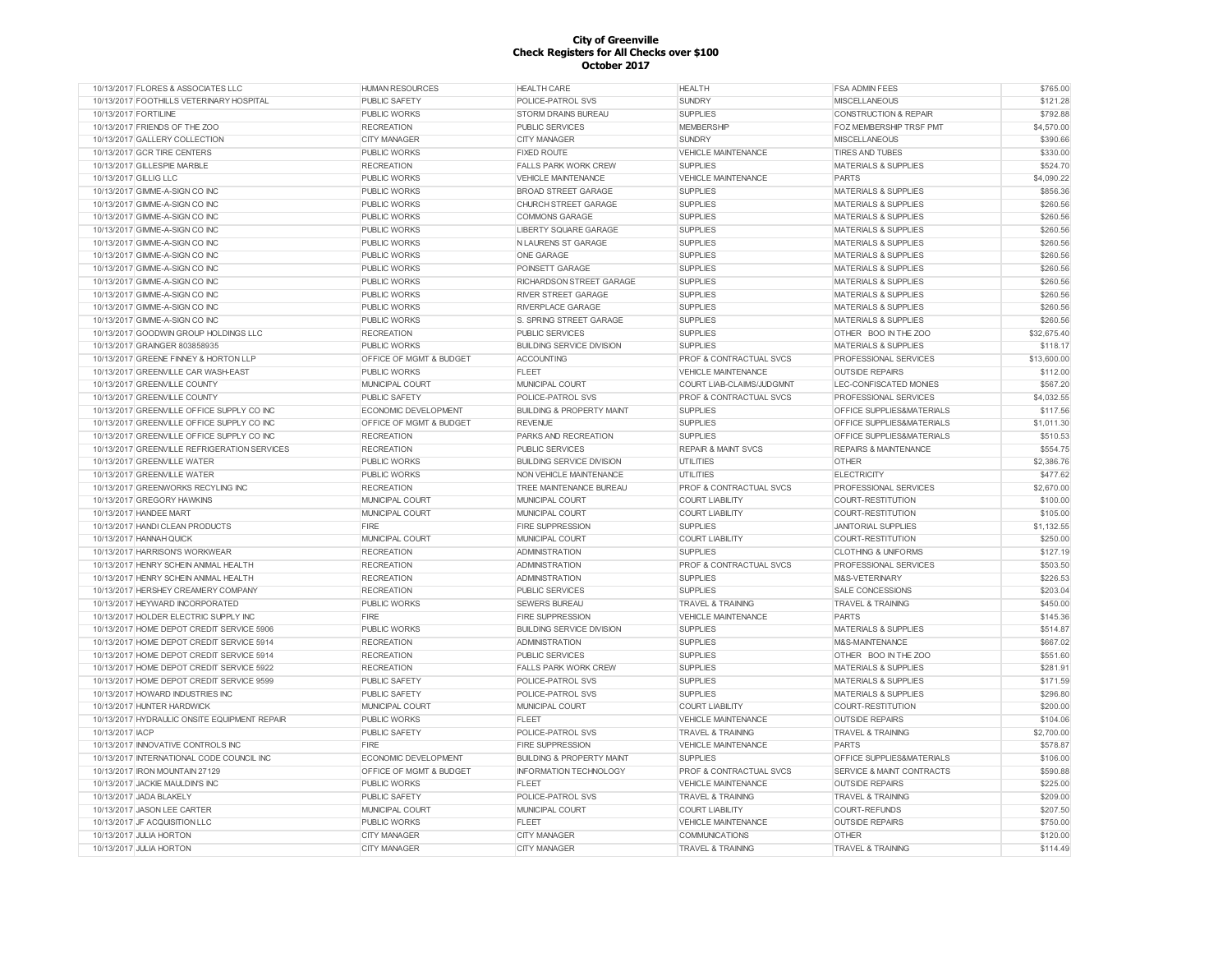| 10/13/2017 KATHY OPALACZ                      | <b>PUBLIC SAFETY</b>        | POLICE-PATROL SVS                | <b>TRAVEL &amp; TRAINING</b>   | <b>TRAVEL &amp; TRAINING</b>     | \$609.08     |
|-----------------------------------------------|-----------------------------|----------------------------------|--------------------------------|----------------------------------|--------------|
| 10/13/2017 KUDZU STAFFING                     | <b>HUMAN RESOURCES</b>      | <b>HUMAN RESOURCES</b>           | PROF & CONTRACTUAL SVCS        | TEMP PERSONNEL SVCS              | \$1,132.02   |
| 10/13/2017 L & B LANDSCAPING SERVICE INC      | C. D. DIVISION              | <b>CDBG PROJECTS</b>             | <b>CD PROJECTS</b>             | <b>LAND ACQUISITION</b>          | \$2,769.00   |
| 10/13/2017 LABORATORY CORPORATION OF AMERICA  | <b>HUMAN RESOURCES</b>      | OCCUPATIONAL HEALTH              | PROF & CONTRACTUAL SVCS        | PROFESSIONAL SERVICES            | \$3,040.93   |
| 10/13/2017 LANDSCAPERS SUPPLY                 | <b>RECREATION</b>           | <b>BEAUTIFICATION BUREAU</b>     | <b>SUPPLIES</b>                | <b>MATERIALS &amp; SUPPLIES</b>  | \$762.88     |
| 10/13/2017 LEWIS SPEIGHT                      | <b>PUBLIC WORKS</b>         | <b>BUILDING SERVICE DIVISION</b> | <b>SUNDRY</b>                  | DUES, SUBSCRIPTN, PUBLICATN      | \$350.00     |
| 10/13/2017 LISA WELLS                         | PUBLIC WORKS                | STORMWATER MANAGEMENT            | <b>SUPPLIES</b>                | <b>MATERIALS &amp; SUPPLIES</b>  | \$195.96     |
| 10/13/2017 LISA WELLS                         | PUBLIC WORKS                | STORMWATER MANAGEMENT            | <b>TRAVEL &amp; TRAINING</b>   | <b>TRAVEL &amp; TRAINING</b>     | \$103.79     |
| 10/13/2017 LMG ARCHITECTS LLC                 | NON DEPARTMENTAL            | <b>CAPITAL PROJECTS</b>          | <b>CAPITAL PROJECTS</b>        | CONSTRUCTION                     | \$6,010.00   |
| 10/13/2017 LOWES                              | FIRE                        | <b>FIRE SUPPRESSION</b>          | <b>SUPPLIES</b>                | <b>MATERIALS &amp; SUPPLIES</b>  | \$190.08     |
| 10/13/2017 LYDIA THOMAS                       | <b>RECREATION</b>           | <b>PUBLIC SERVICES</b>           | PROF & CONTRACTUAL SVCS        | PROFESSIONAL SERVICES            | \$300.00     |
| 10/13/2017 LYNNSTAR CONSTRUCTION CO INC       | NON DEPARTMENTAL            | <b>CAPITAL PROJECTS</b>          | <b>CAPITAL PROJECTS</b>        | <b>CONSTRUCTION</b>              | \$29,178.00  |
| 10/13/2017 MARATHON STAFFING INC              | PUBLIC INFORMATION/EVENTS   | <b>EVENTS MANAGEMENT</b>         | PROF & CONTRACTUAL SVCS        | TEMP PERSONNEL SVCS              | \$571.81     |
| 10/13/2017 MARATHON STAFFING INC              | PUBLIC SAFETY               | POLICE-DISPATCH BUREAU           | PROF & CONTRACTUAL SVCS        | <b>TEMP PERSONNEL SVCS</b>       | \$7,884.43   |
| 10/13/2017 MARATHON STAFFING INC              | <b>PUBLIC WORKS</b>         | <b>FIXED ROUTE</b>               | PROF & CONTRACTUAL SVCS        | TEMP PERSONNEL SVCS              | \$1,410.80   |
| 10/13/2017 MARION ZOOLOGICAL INC              | <b>RECREATION</b>           | <b>ADMINISTRATION</b>            | <b>SUPPLIES</b>                | M&S-FOOD                         | \$110.85     |
| 10/13/2017 MATT EFIRD                         | OFFICE OF MGMT & BUDGET     | <b>ADMINISTRATION</b>            | <b>TRAVEL &amp; TRAINING</b>   | <b>TRAVEL &amp; TRAINING</b>     | \$593.82     |
| 10/13/2017 MELLOUL-BLAMEY CONSTRUCTION SC LTD | NON DEPARTMENTAL            | <b>CAPITAL PROJECTS</b>          | <b>CAPITAL PROJECTS</b>        | <b>CONSTRUCTION</b>              | \$183,583.93 |
| 10/13/2017 MERRICK & COMPANY                  | <b>PUBLIC WORKS</b>         | <b>BUILDING SERVICE DIVISION</b> | PROF & CONTRACTUAL SVCS        | PROFESSIONAL SERVICES            | \$31,000.00  |
| 10/13/2017 MERUS REFRESHMENT SERVICES INC     |                             |                                  |                                | <b>MATERIALS &amp; SUPPLIES</b>  | \$124.92     |
|                                               | <b>PUBLIC WORKS</b>         | PARKING ADMINISTRATION           | <b>SUPPLIES</b>                |                                  |              |
| 10/13/2017 MICHAEL TIERNEY                    | PUBLIC SAFETY               | POLICE-PATROL SVS                | <b>TRAVEL &amp; TRAINING</b>   | <b>TRAVEL &amp; TRAINING</b>     | \$811.66     |
| 10/13/2017 MIKE'S BODY SHOP                   | <b>PUBLIC WORKS</b>         | <b>FLEET</b>                     | <b>VEHICLE MAINTENANCE</b>     | <b>OUTSIDE REPAIRS</b>           | \$280.00     |
| 10/13/2017 MOBILITY WORKS LLC                 | PUBLIC WORKS                | VEHICLE MAINTENANCE              | <b>VEHICLE MAINTENANCE</b>     | <b>PARTS</b>                     | \$317.36     |
| 10/13/2017 MOLLY ABSHIRE                      | MUNICIPAL COURT             | MUNICIPAL COURT                  | <b>COURT LIABILITY</b>         | COURT-RESTITUTION                | \$200.00     |
| 10/13/2017 MST CONCRETE PRODUCTS              | PUBLIC WORKS                | <b>SEWERS BUREAU</b>             | <b>SUPPLIES</b>                | <b>MATERIALS &amp; SUPPLIES</b>  | \$1,398.56   |
| 10/13/2017 NAPA                               | PUBLIC WORKS                | <b>FLEET</b>                     | <b>VEHICLE MAINTENANCE</b>     | <b>PARTS</b>                     | \$67,492.80  |
| 10/13/2017 NAPA                               | PUBLIC WORKS                | <b>FLEET</b>                     | <b>VEHICLE MAINTENANCE</b>     | PARTS MANAGEMENT FEES            | \$12,670.00  |
| 10/13/2017 NATHALIE SCHMIDT                   | <b>ECONOMIC DEVELOPMENT</b> | PLANNING AND ZONING              | <b>SUNDRY</b>                  | DUES.SUBSCRIPTN.PUBLICATN        | \$599.88     |
| 10/13/2017 NATIONAL BUSINESS FURNITURE LLC    | <b>PUBLIC SAFETY</b>        | POLICE-PATROL SVS                | <b>SUPPLIES</b>                | <b>MATERIALS &amp; SUPPLIES</b>  | \$1,242.00   |
| 10/13/2017 NATIONAL BUSINESS FURNITURE LLC    | <b>PUBLIC WORKS</b>         | <b>FLEET</b>                     | <b>SUPPLIES</b>                | <b>MATERIALS &amp; SUPPLIES</b>  | \$451.78     |
| 10/13/2017 NATIONAL BUSINESS FURNITURE LLC    | <b>PUBLIC WORKS</b>         | RESIDENTIAL COLL BUREAU          | <b>SUPPLIES</b>                | <b>MATERIALS &amp; SUPPLIES</b>  | \$451.78     |
| 10/13/2017 NATIONAL BUSINESS FURNITURE LLC    | <b>PUBLIC WORKS</b>         | <b>SEWERS BUREAU</b>             | <b>SUPPLIES</b>                | <b>MATERIALS &amp; SUPPLIES</b>  | \$451.78     |
| 10/13/2017 NATIONAL BUSINESS FURNITURE LLC    | PUBLIC WORKS                | STORM DRAINS BUREAU              | <b>SUPPLIES</b>                | <b>MATERIALS &amp; SUPPLIES</b>  | \$451.78     |
| 10/13/2017 NATIONAL BUSINESS FURNITURE LLC    | PUBLIC WORKS                | <b>STREETS BUREAU</b>            | <b>SUPPLIES</b>                | <b>MATERIALS &amp; SUPPLIES</b>  | \$451.78     |
| 10/13/2017 NATIONAL STORMWATER CENTER         | <b>PUBLIC WORKS</b>         | STORMWATER MANAGEMENT            | <b>TRAVEL &amp; TRAINING</b>   | <b>TRAVEL &amp; TRAINING</b>     | \$824.00     |
| 10/13/2017 NIKOLAY KAPUSTIN                   | <b>RECREATION</b>           | <b>ADMINISTRATION</b>            | <b>TRAVEL &amp; TRAINING</b>   | <b>TRAVEL &amp; TRAINING</b>     | \$1,058.89   |
| 10/13/2017 NORTHERN SAFETY CO INC             | <b>RECREATION</b>           | BEAUTIFICATION BUREAU            | <b>SUPPLIES</b>                | <b>MATERIALS &amp; SUPPLIES</b>  | \$478.39     |
| 10/13/2017 NORTHERN TOOL & EQUIPMENT          | <b>RECREATION</b>           | PARKS AND RECREATION             | <b>REPAIR &amp; MAINT SVCS</b> | <b>REPAIRS &amp; MAINTENANCE</b> | \$233.17     |
| 10/13/2017 OFFICE DEPOT BSD                   | PUBLIC WORKS                | PARKING ADMINISTRATION           | <b>SUPPLIES</b>                | <b>MATERIALS &amp; SUPPLIES</b>  | \$405.42     |
| 10/13/2017 OFFICE DEPOT BSD                   | <b>PUBLIC WORKS</b>         | PARKING ADMINISTRATION           | <b>SUPPLIES</b>                | OFFICE SUPPLIES&MATERIALS        | \$132.88     |
| 10/13/2017 OWEN APPRAISAL & CONSULTING INC    | NON DEPARTMENTAL            | <b>CAPITAL PROJECTS</b>          | CAPITAL PROJECTS               | <b>CONSTRUCTION</b>              | \$800.00     |
| 10/13/2017 PARKER POE ADAMS & BERNSTEIN LLP   | <b>CITY ATTORNEY</b>        | <b>CITY ATTORNEY</b>             | PROF & CONTRACTUAL SVCS        | PROFESSIONAL SERVICES            | \$162.50     |
| 10/13/2017 PAYNE MCGINN & CUMMINS INC         | PUBLIC WORKS                | UTILITY UNDERGROUNDING FU        | <b>SUNDRY</b>                  | UNDERGROUNDING COMMERCIAL        | \$75,429.00  |
| 10/13/2017 PEPSI-COLA BOTTLING CO             | <b>RECREATION</b>           | <b>PUBLIC SERVICES</b>           | <b>SUPPLIES</b>                | <b>SALE CONCESSIONS</b>          | \$967.55     |
| 10/13/2017 PETERBILT STORE OF GREENVILLE. THE | <b>PUBLIC WORKS</b>         | VEHICLE MAINTENANCE              | <b>VEHICLE MAINTENANCE</b>     | <b>PARTS</b>                     | \$1,467.14   |
| 10/13/2017 PIEDMONT ELECTRICAL DISTRIBUTORS   | NON DEPARTMENTAL            | <b>CAPITAL PROJECTS</b>          | <b>CAPITAL PROJECTS</b>        | <b>CONSTRUCTION</b>              | \$171.12     |
| 10/13/2017 POWERS SOLUTIONS INC               | <b>PUBLIC WORKS</b>         | PARKING LOTS                     | <b>SUPPLIES</b>                | <b>MATERIALS &amp; SUPPLIES</b>  | \$265.48     |
| 10/13/2017 POWERS SOLUTIONS INC               | <b>PUBLIC WORKS</b>         | <b>PARKING LOTS</b>              | <b>SUPPLIES</b>                | <b>WEST END PARK &amp; RIDE</b>  | \$530.98     |
| 10/13/2017 PRECISION DYNAMICS CORP            | PUBLIC INFORMATION/EVENTS   | SPECIAL EVENTS                   | <b>SUPPLIES</b>                | <b>MATERIALS &amp; SUPPLIES</b>  | \$8.413.13   |
| 10/13/2017 PROFORMA                           | MUNICIPAL COURT             | MUNICIPAL COURT                  | <b>SUPPLIES</b>                | <b>MATERIALS &amp; SUPPLIES</b>  | \$409.72     |
| 10/13/2017 PROFORMA                           | <b>RECREATION</b>           | <b>EDUCATION</b>                 | <b>PRINTING</b>                | <b>PRINTING &amp; BINDING</b>    | \$206.70     |
| 10/13/2017 PROFORMA                           | <b>RECREATION</b>           | PUBLIC SERVICES                  | <b>SUPPLIES</b>                | OTHER BOO IN THE ZOO             | \$1,178.72   |
|                                               |                             | <b>BUILDING SERVICE DIVISION</b> | <b>SUPPLIES</b>                |                                  | \$181.58     |
| 10/13/2017 R E MICHEL COMPANY LLC             | <b>PUBLIC WORKS</b>         |                                  |                                | <b>MATERIALS &amp; SUPPLIES</b>  |              |
| 10/13/2017 REBUILD UPSTATE                    | C. D. DIVISION              | <b>CDBG PROJECTS</b>             | CD PROJECTS                    | PUBLIC INFORMATION               | \$10,145.39  |
| 10/13/2017 RED WING SHOE STORE #874           | FIRE                        | <b>FIRE SUPPRESSION</b>          | <b>SUPPLIES</b>                | <b>CLOTHING &amp; UNIFORMS</b>   | \$140.00     |
| 10/13/2017 RICK SIZEMORE                      | <b>PUBLIC WORKS</b>         | CONSTRUCTION & INSPECTION        | <b>TRAVEL &amp; TRAINING</b>   | <b>TRAVEL &amp; TRAINING</b>     | \$143.00     |
| 10/13/2017 RILEY POPE & LANEY, LLC            | <b>CITY MANAGER</b>         | <b>CITY MANAGER</b>              | PROF & CONTRACTUAL SVCS        | PROFESSIONAL SERVICES            | \$3,000.00   |
| 10/13/2017 ROGERS & CALLCOTT ENVIRONMENTAL    | PUBLIC WORKS                | <b>GARBAGE DISPOSAL BUREAU</b>   | PROF & CONTRACTUAL SVCS        | PROFESSIONAL SERVICES            | \$406.95     |
| 10/13/2017 ROGERS STEREO INC                  | PUBLIC SAFETY               | POLICE-PATROL SVS                | <b>VEHICLE MAINTENANCE</b>     | POLICE CAR UPFITS                | \$263.62     |
| 10/13/2017 S & ME, INC.                       | NON DEPARTMENTAL            | <b>CAPITAL PROJECTS</b>          | <b>CAPITAL PROJECTS</b>        | PLANNING/DESIGN                  | \$4,400.50   |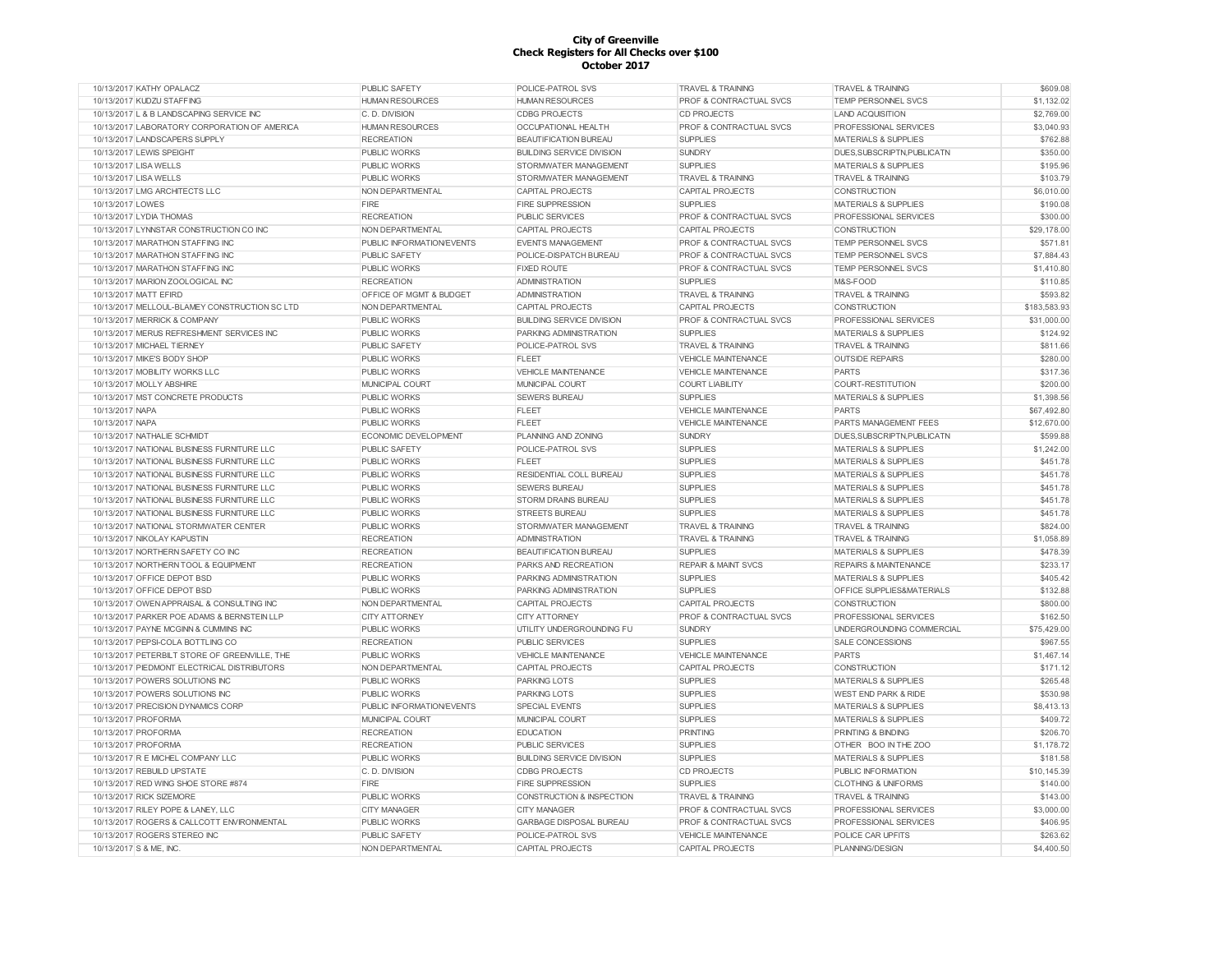| 10/13/2017 S C DEPARTMENT OF CORRECTIONS       | <b>RECREATION</b>         | <b>PARKS MAINTENANCE</b>         | PROF & CONTRACTUAL SVCS            | TEMP PERSONNEL SVCS                  | \$845.00    |
|------------------------------------------------|---------------------------|----------------------------------|------------------------------------|--------------------------------------|-------------|
| 10/13/2017 S C DEPARTMENT OF LABOR LICENSING & | PUBLIC WORKS              | POINSETT GARAGE                  | <b>SUPPLIES</b>                    | <b>MATERIALS &amp; SUPPLIES</b>      | \$105.00    |
| 10/13/2017 S C DEPARTMENT OF LABOR LICENSING & | PUBLIC WORKS              | RIVERPLACE GARAGE                | <b>SUPPLIES</b>                    | <b>MATERIALS &amp; SUPPLIES</b>      | \$140.00    |
| 10/13/2017 S C DEPARTMENT OF LABOR LICENSING & | PUBLIC WORKS              | S. SPRING STREET GARAGE          | <b>REPAIR &amp; MAINT SVCS</b>     | <b>REPAIRS &amp; MAINTENANCE</b>     | \$140.00    |
| 10/13/2017 S C DEPARTMENT OF MOTOR VEHICLES    | <b>HUMAN RESOURCES</b>    | <b>HUMAN RESOURCES</b>           | <b>SUNDRY</b>                      | <b>MISCELLANEOUS</b>                 | \$3,835.00  |
| 10/13/2017 S C DEPARTMENT OF REVENUE           | <b>RECREATION</b>         | PUBLIC SERVICES                  | <b>TAX LIABILITIES</b>             | <b>ADMISSION TAXES</b>               | \$5,201.15  |
| 10/13/2017 S C DEPARTMENT OF REVENUE           | <b>RECREATION</b>         | <b>PUBLIC SERVICES</b>           | <b>TAX LIABILITIES</b>             | <b>SALES TAXES</b>                   | \$2,495.85  |
| 10/13/2017 S C DEPARTMENT OF REVENUE           | PUBLIC INFORMATION/EVENTS | <b>EVENTS MANAGEMENT</b>         | <b>SUNDRY</b>                      | <b>TAXES</b>                         | \$1,355.52  |
| 10/13/2017 S C STATE FIREFIGHTERS ASSOCIATION  | <b>FIRE</b>               | FIRE                             | <b>BENEFITS</b>                    | <b>INSURANCE BENEFITS</b>            | \$13,145.41 |
| 10/13/2017 SALUDA CONSTRUCTION LLC             | NON DEPARTMENTAL          | <b>CAPITAL PROJECTS</b>          | <b>CAPITAL PROJECTS</b>            | <b>CONSTRUCTION</b>                  | \$33,798.69 |
| 10/13/2017 SAM'S CLUB                          | <b>FIRE</b>               | <b>FIRE SUPPRESSION</b>          | <b>SUPPLIES</b>                    | <b>MATERIALS &amp; SUPPLIES</b>      | \$1,573.23  |
| 10/13/2017 SAM'S CLUB                          | <b>RECREATION</b>         | <b>PUBLIC SERVICES</b>           | <b>SUPPLIES</b>                    | <b>SALE CONCESSIONS</b>              | \$491.06    |
| 10/13/2017 SANOFI PASTEUR INC                  | <b>HUMAN RESOURCES</b>    | OCCUPATIONAL HEALTH              | <b>SUPPLIES</b>                    | MATERIALS & SUPPLIES                 | \$670.43    |
| 10/13/2017 SC DHEC                             | PUBLIC WORKS              | STORMWATER MANAGEMENT            | <b>SUNDRY</b>                      | DHEC ANNUAL FEE                      | \$2,000.00  |
| 10/13/2017 SELINA CIPOLLA                      | MUNICIPAL COURT           | MUNICIPAL COURT                  | <b>COURT LIABILITY</b>             | COURT-RESTITUTION                    | \$375.00    |
| 10/13/2017 SHARITA CARROLL                     | PUBLIC SAFETY             | POLICE-PATROL SVS                | <b>TRAVEL &amp; TRAINING</b>       | <b>TRAVEL &amp; TRAINING</b>         | \$344.08    |
| 10/13/2017 SIEGEL OIL COMPANY                  | <b>PUBLIC WORKS</b>       | <b>VEHICLE MAINTENANCE</b>       | <b>SUPPLIES</b>                    | <b>MATERIALS &amp; SUPPLIES</b>      | \$505.35    |
| 10/13/2017 SIMPLEX-GRINNELL                    | <b>RECREATION</b>         | <b>FALLS PARK WORK CREW</b>      | <b>REPAIR &amp; MAINT SVCS</b>     | <b>REPAIRS &amp; MAINTENANCE</b>     | \$719.00    |
| 10/13/2017 SIMPLIFIED OFFICE SYSTEMS           | <b>PUBLIC WORKS</b>       | <b>ENGINEERING</b>               | <b>SUPPLIES</b>                    | OFFICE SUPPLIES&MATERIALS            | \$132.03    |
|                                                |                           |                                  |                                    |                                      |             |
| 10/13/2017 SIMPLIFIED OFFICE SYSTEMS           | PUBLIC WORKS              | STORMWATER MANAGEMENT            | <b>SUPPLIES</b>                    | OFFICE SUPPLIES&MATERIALS            | \$132.03    |
| 10/13/2017 SITEONE LANDSCAPE SUPPLY LLC        | <b>RECREATION</b>         | <b>FALLS PARK WORK CREW</b>      | <b>SUPPLIES</b>                    | <b>MATERIALS &amp; SUPPLIES</b>      | \$636.85    |
| 10/13/2017 SNIDER FLEET SOLUTIONS              | PUBLIC WORKS              | <b>FIXED ROUTE</b>               | <b>VEHICLE MAINTENANCE</b>         | <b>TIRES AND TUBES</b>               | \$5,698.56  |
| 10/13/2017 SNIDER FLEET SOLUTIONS              | PUBLIC WORKS              | <b>FLEET</b>                     | <b>VEHICLE MAINTENANCE</b>         | <b>OUTSIDE REPAIRS</b>               | \$2,637.71  |
| 10/13/2017 SOUTH-EAST ZOO ALLIANCE FOR REPRODU | <b>RECREATION</b>         | <b>ADMINISTRATION</b>            | PROF & CONTRACTUAL SVCS            | PROFESSIONAL SERVICES                | \$320.00    |
| 10/13/2017 SOUTHEASTERN JANITORIAL OF SC LLC   | PUBLIC WORKS              | NON VEHICLE MAINTENANCE          | PROF & CONTRACTUAL SVCS            | SERVICE & MAINT CONTRACTS            | \$429.00    |
| 10/13/2017 SOUTHERNSIDE COMMUNITY CENTER       | <b>RECREATION</b>         | <b>COMMUNITY CENTERS</b>         | <b>PROF &amp; CONTRACTUAL SVCS</b> | PROFESSIONAL SERVICES                | \$2,916.66  |
| 10/13/2017 STATE TREASURER                     | MUNICIPAL COURT           | <b>MUNICIPAL COURT</b>           | <b>COURT LIABILITY</b>             | <b>COURT-DRUG SURCHARGE</b>          | \$1,122.93  |
| 10/13/2017 STATE TREASURER                     | MUNICIPAL COURT           | <b>MUNICIPAL COURT</b>           | <b>COURT LIABILITY</b>             | <b>COURT-STATE ASSESSMENT</b>        | \$12,246.10 |
| 10/13/2017 STATE TREASURER                     | MUNICIPAL COURT           | MUNICIPAL COURT                  | <b>COURT LIABILITY</b>             | COURT-TRAFFIC SURCHARGE              | \$5,097.88  |
| 10/13/2017 STATE TREASURER                     | MUNICIPAL COURT           | MUNICIPAL COURT                  | <b>COURT LIABILITY</b>             | <b>DUS HWY PATROL</b>                | \$209.43    |
| 10/13/2017 STERTIL-KONI USA INC                | PUBLIC WORKS              | <b>FLEET</b>                     | MACHINERY AND EQUIPMENT            | MACHINERY AND EQUIPMENT              | \$59,900.00 |
| 10/13/2017 STONE CITY                          | <b>RECREATION</b>         | <b>FALLS PARK WORK CREW</b>      | <b>SUPPLIES</b>                    | <b>MATERIALS &amp; SUPPLIES</b>      | \$262.35    |
| 10/13/2017 SUPERION LLC                        | NON DEPARTMENTAL          | CAPITAL PROJECTS                 | <b>CAPITAL PROJECTS</b>            | <b>EQUIPMENT</b>                     | \$1,858.44  |
| 10/13/2017 SWANA                               | PUBLIC WORKS              | RESIDENTIAL COLL BUREAU          | <b>SUPPLIES</b>                    | <b>MATERIALS &amp; SUPPLIES</b>      | \$105.00    |
| 10/13/2017 SWANA SC PALMETTO CHAPTER           | <b>PUBLIC WORKS</b>       | RESIDENTIAL COLL BUREAU          | <b>TRAVEL &amp; TRAINING</b>       | <b>TRAVEL &amp; TRAINING</b>         | \$599.00    |
| 10/13/2017 T2 SYSTEMS CANADA INC               | <b>PUBLIC WORKS</b>       | <b>PARKING LOTS</b>              | <b>COMMUNICATIONS</b>              | <b>BSWA</b>                          | \$106.00    |
| 10/13/2017 T2 SYSTEMS INC                      | PUBLIC WORKS              | <b>ENFORCEMENT</b>               | PROF & CONTRACTUAL SVCS            | <b>SERVICE &amp; MAINT CONTRACTS</b> | \$21,842.11 |
| 10/13/2017 TALENT MANAGEMENT SOLUTIONS         | PUBLIC SAFETY             | POLICE-DISPATCH BUREAU           | <b>PROF &amp; CONTRACTUAL SVCS</b> | <b>TEMP PERSONNEL SVCS</b>           | \$427.35    |
| 10/13/2017 TALENT MANAGEMENT SOLUTIONS         | <b>PUBLIC WORKS</b>       | <b>ENGINEERING</b>               | <b>PROF &amp; CONTRACTUAL SVCS</b> | <b>TEMP PERSONNEL SVCS</b>           | \$1,023.36  |
| 10/13/2017 TALENT MANAGEMENT SOLUTIONS         | PUBLIC WORKS              | <b>FIXED ROUTE</b>               | PROF & CONTRACTUAL SVCS            | TEMP PERSONNEL SVCS                  | \$4,326.53  |
| 10/13/2017 TALENT MANAGEMENT SOLUTIONS         | PUBLIC WORKS              | RESIDENTIAL COLL BUREAU          | PROF & CONTRACTUAL SVCS            | <b>TEMP PERSONNEL SVCS</b>           | \$4,066.40  |
| 10/13/2017 TALENT MANAGEMENT SOLUTIONS         | PUBLIC WORKS              | <b>STORM DRAINS BUREAU</b>       | PROF & CONTRACTUAL SVCS            | TEMP PERSONNEL SVCS                  | \$660.00    |
| 10/13/2017 TALENT MANAGEMENT SOLUTIONS         | <b>PUBLIC WORKS</b>       | <b>STREETS BUREAU</b>            | <b>PROF &amp; CONTRACTUAL SVCS</b> | <b>TEMP PERSONNEL SVCS</b>           | \$2,763.75  |
| 10/13/2017 TALENT MANAGEMENT SOLUTIONS         | <b>RECREATION</b>         | <b>COMMUNITY CENTERS</b>         | <b>PROF &amp; CONTRACTUAL SVCS</b> | <b>TEMP PERSONNEL SVCS</b>           | \$866.40    |
| 10/13/2017 TALENT MANAGEMENT SOLUTIONS         | <b>RECREATION</b>         | PARKS MAINTENANCE                | PROF & CONTRACTUAL SVCS            | <b>TEMP PERSONNEL SVCS</b>           | \$1,915.40  |
| 10/13/2017 TALENT MANAGEMENT SOLUTIONS         | <b>RECREATION</b>         | <b>PUBLIC SERVICES</b>           | PROF & CONTRACTUAL SVCS            | <b>TEMP PERSONNEL SVCS</b>           | \$455.68    |
| 10/13/2017 TEC UTILITIES SUPPLY INC            | <b>PUBLIC WORKS</b>       | <b>SEWERS BUREAU</b>             | <b>SUPPLIES</b>                    | <b>MATERIALS &amp; SUPPLIES</b>      | \$644.48    |
| 10/13/2017 THOMAS PIERCE FOX                   | MUNICIPAL COURT           | MUNICIPAL COURT                  | <b>COURT LIABILITY</b>             | <b>COURT-REFUNDS</b>                 | \$157.00    |
| 10/13/2017 TRANE                               | <b>RECREATION</b>         | <b>ADMINISTRATION</b>            | <b>REPAIR &amp; MAINT SVCS</b>     | <b>REPAIRS &amp; MAINTENANCE</b>     | \$386.90    |
| 10/13/2017 TRC ENVIRONMENTAL CORP              | NON DEPARTMENTAL          | <b>CAPITAL PROJECTS</b>          | <b>CAPITAL PROJECTS</b>            | PLANNING/DESIGN                      | \$1,640.00  |
| 10/13/2017 TRUCK TOYZ INC                      | PUBLIC SAFETY             |                                  | <b>VEHICLE MAINTENANCE</b>         |                                      | \$324.00    |
|                                                |                           | POLICE-PATROL SVS                |                                    | POLICE CAR UPFITS                    |             |
| 10/13/2017 U S BANK                            | NON DEPARTMENTAL          | <b>HOSPITALITY TAX</b>           | <b>FISCAL AGENT</b>                | <b>FISCAL AGENT FEES</b>             | \$2,370.50  |
| 10/13/2017 UNIFIRST                            | <b>PUBLIC WORKS</b>       | VEHICLE MAINTENANCE              | <b>SUPPLIES</b>                    | <b>CLOTHING &amp; UNIFORMS</b>       | \$252.43    |
| 10/13/2017 UNITED CHEMICAL & SUPPLY CO INC     | <b>FIRE</b>               | FIRE SUPPRESSION                 | <b>SUPPLIES</b>                    | <b>JANITORIAL SUPPLIES</b>           | \$569.05    |
| 10/13/2017 UNITED ELECTRICAL DISTRIBUTORS INC  | PUBLIC WORKS              | <b>BUILDING SERVICE DIVISION</b> | <b>SUPPLIES</b>                    | <b>MATERIALS &amp; SUPPLIES</b>      | \$554.59    |
| 10/13/2017 UPPER SAVANNAH CARE SERVICES        | C. D. DIVISION            | <b>HOPWA</b>                     | <b>CD PROJECTS</b>                 | ADMIN - UPPER SAVANN CARE            | \$291.36    |
| 10/13/2017 UPPER SAVANNAH CARE SERVICES        | C. D. DIVISION            | <b>HOPWA</b>                     | <b>CD PROJECTS</b>                 | SUPPORTIVE SVC-UPPER SAVA            | \$2,852.70  |
| 10/13/2017 UPPER SAVANNAH CARE SERVICES        | C. D. DIVISION            | <b>HOPWA</b>                     | <b>CD PROJECTS</b>                 | TENANT RENT ASSIST-SAVANN            | \$123.58    |
| 10/13/2017 VALLI RASSI                         | PUBLIC SAFETY             | POLICE-PATROL SVS                | <b>TRAVEL &amp; TRAINING</b>       | <b>TRAVEL &amp; TRAINING</b>         | \$138.00    |
| 10/13/2017 VENESKY ASPHALT PAVING & GRADING    | NON DEPARTMENTAL          | <b>CAPITAL PROJECTS</b>          | <b>CAPITAL PROJECTS</b>            | <b>CONSTRUCTION</b>                  | \$38,369.44 |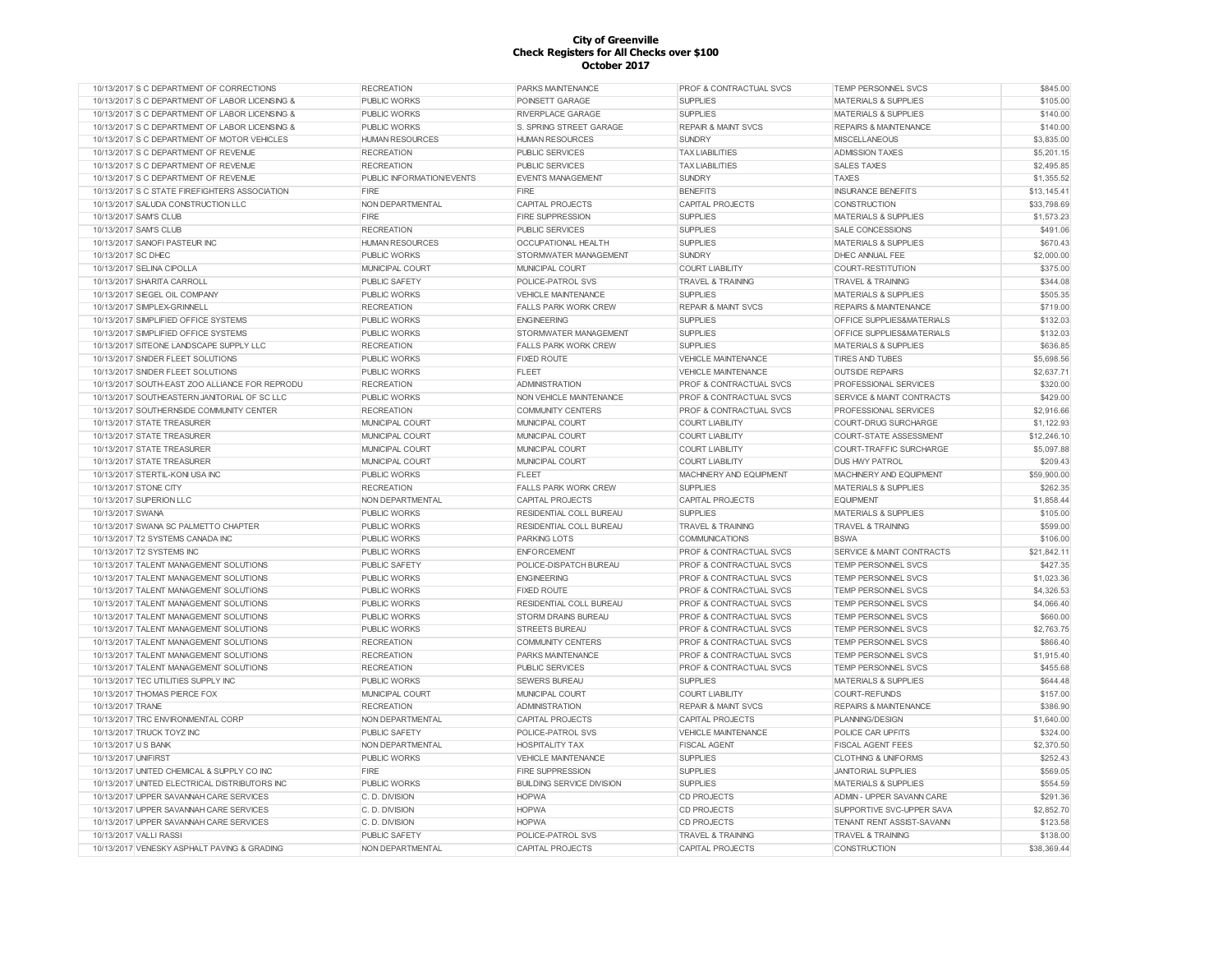| 10/13/2017 VERIZON COMMUNICATIONS INC        | OFFICE OF MGMT & BUDGET            | <b>REVENUE</b>                       | <b>BUSINESS LIC &amp; PERMITS</b>  | ANNIVERS DISCOUNT REFNDS             | \$1,343.87  |
|----------------------------------------------|------------------------------------|--------------------------------------|------------------------------------|--------------------------------------|-------------|
| 10/13/2017 VICKY MCCLAIN                     | MUNICIPAL COURT                    | MUNICIPAL COURT                      | <b>COURT LIABILITY</b>             | COURT-RESTITUTION                    | \$100.00    |
| 10/13/2017 W N WATSON-WEST TIRE & AUTOMOTIVE | FIRE                               | <b>FIRE SUPPRESSION</b>              | <b>VEHICLE MAINTENANCE</b>         | <b>PARTS</b>                         | \$601.28    |
| 10/13/2017 WALMART COMMUNITY/RFCSLLC         | PUBLIC SAFETY                      | POLICE-PATROL SVS                    | <b>SUPPLIES</b>                    | <b>MATERIALS &amp; SUPPLIES</b>      | \$1,461.41  |
| 10/13/2017 WELLS FARGO & CO                  | <b>RECREATION</b>                  | <b>FALLS PARK WORK CREW</b>          | PROF & CONTRACTUAL SVCS            | PROFESSIONAL SERVICES                | \$100.00    |
| 10/13/2017 WELLS FARGO INSURANCE SERVICE USA | <b>HUMAN RESOURCES</b>             | <b>HUMAN RESOURCES</b>               | PROF & CONTRACTUAL SVCS            | PROFESSIONAL SERVICES                | \$6,000.00  |
| 10/13/2017 WEX BANK                          | PUBLIC WORKS                       | <b>VEHICLE MAINTENANCE</b>           | <b>VEHICLE MAINTENANCE</b>         | <b>FUEL CARD</b>                     | \$209.56    |
| 10/13/2017 WHITE HORSE PACKAGING CO          | <b>PUBLIC WORKS</b>                | <b>MAINTENANCE</b>                   | <b>SUPPLIES</b>                    | <b>MATERIALS &amp; SUPPLIES</b>      | \$398.93    |
| 10/13/2017 WHITE HORSE PACKAGING CO          | <b>RECREATION</b>                  | <b>ADMINISTRATION</b>                | <b>SUPPLIES</b>                    | <b>JANITORIAL SUPPLIES</b>           | \$463.00    |
| 10/13/2017 WILSON'S 5 TO \$1 STORES INC      | <b>RECREATION</b>                  | <b>PUBLIC SERVICES</b>               | <b>SUPPLIES</b>                    | OTHER BOO IN THE ZOO                 | \$896.76    |
| 10/13/2017 WLA STUDIO                        | NON DEPARTMENTAL                   | <b>MISC GRANTS</b>                   | PROF & CONTRACTUAL SVCS            | PROFESSIONAL SERVICES                | \$8,564.20  |
| 10/13/2017 WP LAW INC                        | <b>RECREATION</b>                  | <b>BEAUTIFICATION BUREAU</b>         | <b>SUPPLIES</b>                    | <b>MATERIALS &amp; SUPPLIES</b>      | \$315.63    |
| 10/20/2017 A SERVICES GROUP LLC              | <b>RECREATION</b>                  | <b>ADMINISTRATION</b>                | PROF & CONTRACTUAL SVCS            | SERVICE & MAINT CONTRACTS            | \$2,778.30  |
| 10/20/2017 AAA LOCKSMITH LTD                 | <b>PUBLIC WORKS</b>                | <b>BROAD STREET GARAGE</b>           | <b>SUPPLIES</b>                    | <b>MATERIALS &amp; SUPPLIES</b>      | \$115.30    |
| 10/20/2017 AAA LOCKSMITH LTD                 | PUBLIC WORKS                       | CHURCH STREET GARAGE                 | <b>SUPPLIES</b>                    | <b>MATERIALS &amp; SUPPLIES</b>      | \$115.28    |
| 10/20/2017 AAA LOCKSMITH LTD                 | <b>PUBLIC WORKS</b>                | <b>COMMONS GARAGE</b>                | <b>SUPPLIES</b>                    | <b>MATERIALS &amp; SUPPLIES</b>      | \$115.28    |
| 10/20/2017 AAA LOCKSMITH LTD                 | <b>PUBLIC WORKS</b>                | <b>LIBERTY SQUARE GARAGE</b>         | <b>SUPPLIES</b>                    | <b>MATERIALS &amp; SUPPLIES</b>      | \$115.28    |
| 10/20/2017 AAA LOCKSMITH LTD                 | <b>PUBLIC WORKS</b>                | N LAURENS ST GARAGE                  | <b>SUPPLIES</b>                    | <b>MATERIALS &amp; SUPPLIES</b>      | \$115.28    |
| 10/20/2017 AAA LOCKSMITH LTD                 | <b>PUBLIC WORKS</b>                | <b>ONE GARAGE</b>                    | <b>SUPPLIES</b>                    | <b>MATERIALS &amp; SUPPLIES</b>      | \$115.28    |
| 10/20/2017 AAA LOCKSMITH LTD                 | <b>PUBLIC WORKS</b>                | POINSETT GARAGE                      | <b>SUPPLIES</b>                    | <b>MATERIALS &amp; SUPPLIES</b>      | \$115.28    |
| 10/20/2017 AAA LOCKSMITH LTD                 | PUBLIC WORKS                       | RICHARDSON STREET GARAGE             | <b>SUPPLIES</b>                    | <b>MATERIALS &amp; SUPPLIES</b>      | \$115.28    |
| 10/20/2017 AAA LOCKSMITH LTD                 | <b>PUBLIC WORKS</b>                | <b>RIVER STREET GARAGE</b>           | <b>SUPPLIES</b>                    | <b>MATERIALS &amp; SUPPLIES</b>      | \$115.28    |
| 10/20/2017 AAA LOCKSMITH LTD                 | <b>PUBLIC WORKS</b>                | RIVERPLACE GARAGE                    | <b>SUPPLIES</b>                    | <b>MATERIALS &amp; SUPPLIES</b>      | \$115.28    |
| 10/20/2017 AAA LOCKSMITH LTD                 | <b>PUBLIC WORKS</b>                | S. SPRING STREET GARAGE              | <b>SUPPLIES</b>                    | <b>MATERIALS &amp; SUPPLIES</b>      | \$115.28    |
| 10/20/2017 ACE ENERGY                        | <b>PUBLIC WORKS</b>                | <b>FLEET</b>                         | <b>VEHICLE MAINTENANCE</b>         | FUEL                                 | \$16,640.90 |
| 10/20/2017 ALAN JOHNSON                      | <b>PUBLIC SAFETY</b>               | POLICE-PATROL SVS                    | <b>SUPPLIES</b>                    | <b>MATERIALS &amp; SUPPLIES</b>      | \$157.07    |
| 10/20/2017 ALEX JOHN                         | <b>PUBLIC WORKS</b>                | <b>ADMINISTRATION</b>                | <b>TRAVEL &amp; TRAINING</b>       | <b>TRAVEL &amp; TRAINING</b>         | \$189.24    |
|                                              |                                    |                                      |                                    |                                      |             |
| 10/20/2017 ALLEN RAMEY                       | <b>RECREATION</b>                  | TREE MAINTENANCE BUREAU              | <b>SUPPLIES</b>                    | <b>MATERIALS &amp; SUPPLIES</b>      | \$396.70    |
| 10/20/2017 ALLISON BROCKMAN                  | <b>PUBLIC WORKS</b>                | <b>RECYCLING</b>                     | <b>TRAVEL &amp; TRAINING</b>       | <b>TRAVEL &amp; TRAINING</b>         | \$148.60    |
| 10/20/2017 AOS SPECIALTY CONTRACTORS INC     | NON DEPARTMENTAL                   | <b>CAPITAL PROJECTS</b>              | <b>CAPITAL PROJECTS</b>            | <b>CONSTRUCTION</b>                  | \$71,317.67 |
| 10/20/2017 APCO INTERNATIONAL INC            | <b>PUBLIC SAFETY</b>               | POLICE-PATROL SVS                    | <b>SUNDRY</b>                      | DUES, SUBSCRIPTN, PUBLICATN          | \$331.00    |
| 10/20/2017 AT & T MOBILITY                   | OFFICE OF MGMT & BUDGET            | <b>INFORMATION TECHNOLOGY</b>        | <b>COMMUNICATIONS</b>              | TELECOMMUNICATIONS/WIRELE            | \$967.00    |
| 10/20/2017 BEST BEST & KRIEGER LLP           | <b>CITY ATTORNEY</b>               | <b>CITY ATTORNEY</b>                 | <b>PROF &amp; CONTRACTUAL SVCS</b> | PROFESSIONAL SERVICES                | \$4,473.00  |
| 10/20/2017 BILLYS PLUMBING                   | OFFICE OF MGMT & BUDGET            | <b>REVENUE</b>                       | <b>PERMITS</b>                     | <b>PLUMBING PERMITS</b>              | \$113.85    |
| 10/20/2017 BOOT BARN                         | <b>PUBLIC WORKS</b>                | <b>CBD TIF CREW</b>                  | <b>SUPPLIES</b>                    | <b>CLOTHING &amp; UNIFORMS</b>       | \$180.19    |
| 10/20/2017 BOOT BARN                         | <b>PUBLIC WORKS</b>                | RESIDENTIAL COLL BUREAU              | <b>SUPPLIES</b>                    | <b>CLOTHING &amp; UNIFORMS</b>       | \$112.61    |
| 10/20/2017 BOOT BARN                         | <b>PUBLIC WORKS</b>                | <b>STREETS BUREAU</b>                | <b>SUPPLIES</b>                    | <b>CLOTHING &amp; UNIFORMS</b>       | \$288.30    |
| 10/20/2017 BRAD RICE                         | <b>ECONOMIC DEVELOPMENT</b>        | <b>BUILDING &amp; PROPERTY MAINT</b> | <b>TRAVEL &amp; TRAINING</b>       | <b>TRAVEL &amp; TRAINING</b>         | \$102.85    |
| 10/20/2017 BRAGG WASTE SERVICES INC          | <b>RECREATION</b>                  | PARKS AND RECREATION                 | PROF & CONTRACTUAL SVCS            | SERVICE & MAINT CONTRACTS            | \$289.68    |
| 10/20/2017 BRIAN RACKLEY                     | ECONOMIC DEVELOPMENT               | <b>BUILDING &amp; PROPERTY MAINT</b> | <b>TRAVEL &amp; TRAINING</b>       | LOCAL TRANSPORTATION                 | \$154.08    |
| 10/20/2017 CAROLINA CONCRETE COMPANY INC     | <b>PUBLIC WORKS</b>                | <b>STREETS BUREAU</b>                | <b>SUPPLIES</b>                    | <b>MATERIALS &amp; SUPPLIES</b>      | \$3,748.16  |
| 10/20/2017 CHARTER COMMUNICATIONS            | OFFICE OF MGMT & BUDGET            | INFORMATION TECHNOLOGY               | <b>COMMUNICATIONS</b>              | TELECOMMUNICATIONS/WIRELE            | \$121.08    |
| 10/20/2017 CHARTER COMMUNICATIONS            | PUBLIC SAFETY                      | POLICE-PATROL SVS                    | COMMUNICATIONS                     | <b>OTHER</b>                         | \$303.03    |
| 10/20/2017 CHARTER COMMUNICATIONS            | <b>PUBLIC WORKS</b>                | <b>BUILDING SERVICE DIVISION</b>     | <b>COMMUNICATIONS</b>              | <b>OTHER</b>                         | \$157.80    |
| 10/20/2017 CHARTER COMMUNICATIONS            | <b>RECREATION</b>                  | <b>COMMUNITY CENTERS</b>             | <b>COMMUNICATIONS</b>              | CABLE TELEVISION/INTERNET            | \$533.00    |
| 10/20/2017 CINTAS                            | <b>PUBLIC WORKS</b>                | <b>SEWERS BUREAU</b>                 | <b>SUPPLIES</b>                    | <b>CLOTHING &amp; UNIFORMS</b>       | \$175.69    |
| 10/20/2017 CLERK OF COURT -SPARTANBURG       | <b>OFFICE OF MGMT &amp; BUDGET</b> | NON-DEPARTMENTAL                     | PR-WH                              | <b>GARNISHMENTS</b>                  | \$767.63    |
| 10/20/2017 CLERK OF COURT ANDERSON           | <b>OFFICE OF MGMT &amp; BUDGET</b> | NON-DEPARTMENTAL                     | PR-WH                              | <b>GARNISHMENTS</b>                  | \$353.28    |
| 10/20/2017 CLERK OF COURT PICKENS COUNTY     | <b>OFFICE OF MGMT &amp; BUDGET</b> | NON-DEPARTMENTAL                     | PR-WH                              | <b>GARNISHMENTS</b>                  | \$304.34    |
| 10/20/2017 CLERK OF COURT ROCK HILL          | <b>OFFICE OF MGMT &amp; BUDGET</b> | NON-DEPARTMENTAL                     | PR-WH                              | <b>GARNISHMENTS</b>                  | \$211.05    |
| 10/20/2017 COMMERCE CLUB                     | <b>CITY MANAGER</b>                | <b>CITY MANAGER</b>                  | <b>SUNDRY</b>                      | <b>MISCELLANEOUS</b>                 | \$193.00    |
| 10/20/2017 COMPLETE FITNESS & YOGA           | <b>HUMAN RESOURCES</b>             | <b>HEALTH CARE</b>                   | <b>SUNDRY</b>                      | <b>WELLNESS ACTIVITIES</b>           | \$240.00    |
| 10/20/2017 COSTAR REALTY INFORMATION INC     | <b>ECONOMIC DEVELOPMENT</b>        | ECONOMIC DEVELOPMENT                 | <b>SUNDRY</b>                      | DUES, SUBSCRIPTN, PUBLICATN          | \$3,163.87  |
| 10/20/2017 CROOK'S BRASS & METAL REFINISHING | <b>ECONOMIC DEVELOPMENT</b>        | ECONOMIC DEVELOPMENT                 | <b>PROF &amp; CONTRACTUAL SVCS</b> | <b>SERVICE &amp; MAINT CONTRACTS</b> | \$995.00    |
| 10/20/2017 CUMMINS ATLANTIC                  | <b>PUBLIC WORKS</b>                | <b>VEHICLE MAINTENANCE</b>           | <b>VEHICLE MAINTENANCE</b>         | <b>PARTS</b>                         | \$2,318.89  |
| 10/20/2017 DALE WESTERMEIER                  | <b>RECREATION</b>                  | <b>BEAUTIFICATION BUREAU</b>         | <b>TRAVEL &amp; TRAINING</b>       | <b>TRAVEL &amp; TRAINING</b>         | \$1,180.76  |
| 10/20/2017 DELL MARKETING LP                 | <b>OFFICE OF MGMT &amp; BUDGET</b> | <b>INFORMATION TECHNOLOGY</b>        | <b>MIS PROJECTS</b>                | PCS/UPGRADES                         | \$100.00    |
| 10/20/2017 DELL MARKETING LP                 | <b>OFFICE OF MGMT &amp; BUDGET</b> | <b>RISK MANAGEMENT</b>               | <b>SUNDRY</b>                      | <b>MISCELLANEOUS</b>                 | \$305.27    |
| 10/20/2017 DESIGN STRATEGIES LLC             | NON DEPARTMENTAL                   | CAPITAL PROJECTS                     | CAPITAL PROJECTS                   | PLANNING/DESIGN                      | \$7,575.00  |
| 10/20/2017 DISYS SOLUTIONS INC               | NON DEPARTMENTAL                   | CAPITAL PROJECTS                     | CAPITAL PROJECTS                   | <b>EQUIPMENT</b>                     | \$903.88    |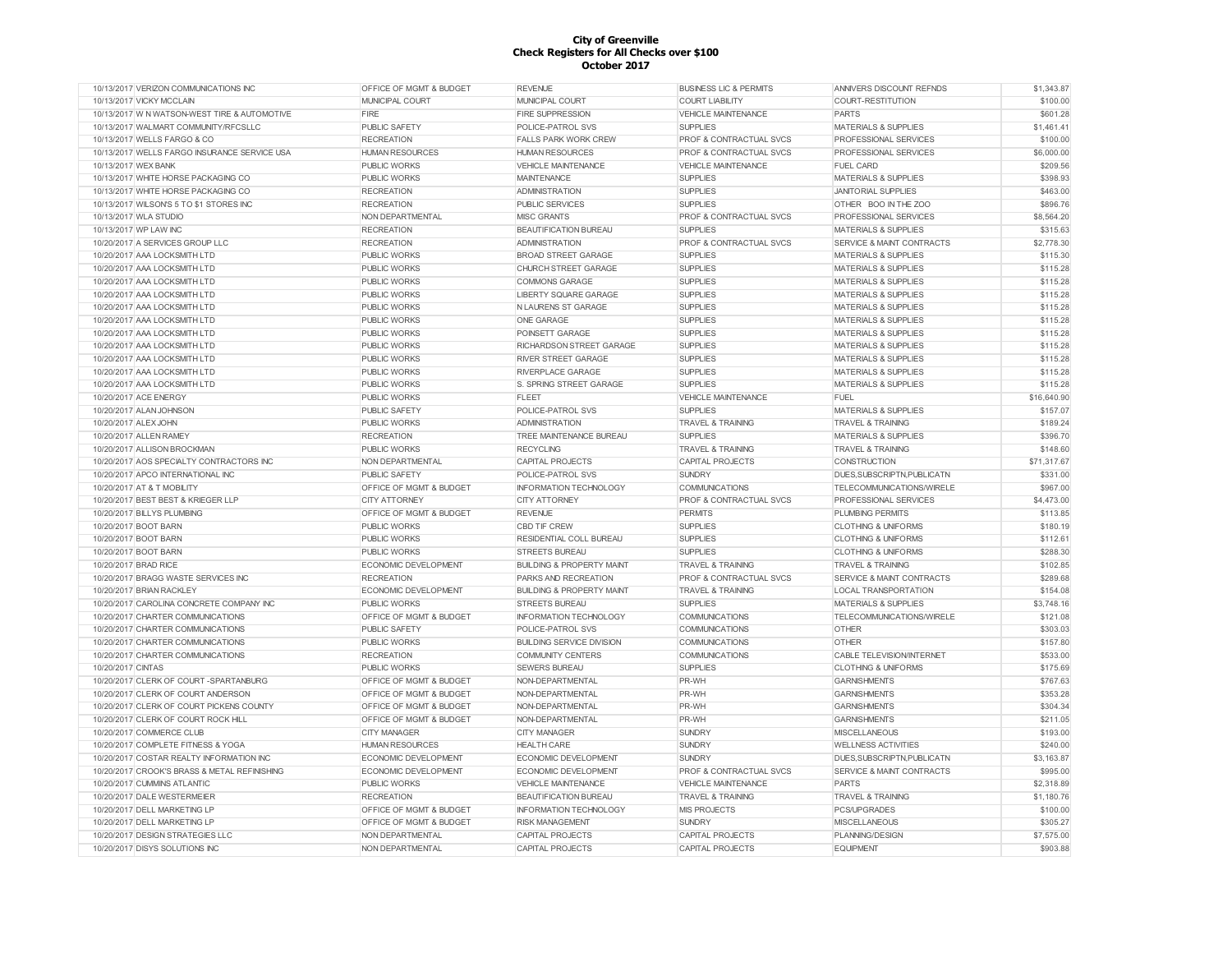| 10/20/2017 DUKE ENERGY                         | FIRE                      | <b>FIRE SERVICES</b>                 | <b>UTILITIES</b>                   | <b>ELECTRICITY</b>              | \$1,553.10     |
|------------------------------------------------|---------------------------|--------------------------------------|------------------------------------|---------------------------------|----------------|
| 10/20/2017 DUKE ENERGY                         | MUNICIPAL COURT           | MUNICIPAL COURT                      | UTILITIES                          | <b>ELECTRICITY</b>              | \$1,059.38     |
| 10/20/2017 DUKE ENERGY                         | PUBLIC SAFETY             | POLICE-PATROL SVS                    | <b>UTILITIES</b>                   | <b>ELECTRICITY</b>              | \$1,059.39     |
| 10/20/2017 DUKE ENERGY                         | PUBLIC WORKS              | <b>BUILDING SERVICE DIVISION</b>     | UTILITIES                          | <b>ELECTRICITY</b>              | \$525.07       |
| 10/20/2017 DUKE ENERGY                         | PUBLIC WORKS              | <b>FIXED ROUTE</b>                   | <b>UTILITIES</b>                   | <b>ELECTRICITY</b>              | \$3,720.36     |
| 10/20/2017 DUKE ENERGY                         | PUBLIC WORKS              | FLEET                                | <b>UTILITIES</b>                   | <b>ELECTRICITY</b>              | \$1,387.93     |
| 10/20/2017 DUKE ENERGY                         | PUBLIC WORKS              | PUBLIC WORKS                         | <b>UTILITIES</b>                   | <b>ELECTRICITY</b>              | \$2,734.06     |
| 10/20/2017 DUKE ENERGY                         | PUBLIC WORKS              | <b>TRAFFIC ENGINEERING</b>           | <b>UTILITIES</b>                   | <b>ELECTRICITY</b>              | \$102.182.94   |
| 10/20/2017 DUKE ENERGY                         | <b>RECREATION</b>         | <b>COMMUNITY CENTERS</b>             | <b>UTILITIES</b>                   | <b>ELECTRICITY</b>              | \$2,339.04     |
| 10/20/2017 DUKE ENERGY                         | <b>RECREATION</b>         | PARKS MAINTENANCE                    | UTILITIES                          | <b>ELECTRICITY</b>              | \$14,033.34    |
| 10/20/2017 EMPLOYMENT SCREENING RESOURCES      | <b>HUMAN RESOURCES</b>    | <b>HUMAN RESOURCES</b>               | PROF & CONTRACTUAL SVCS            | PROFESSIONAL SERVICES           | \$589.50       |
| 10/20/2017 FAMILY CT OF THE 13TH CIRCUIT       | OFFICE OF MGMT & BUDGET   | NON-DEPARTMENTAL                     | PR-WH                              | <b>GARNISHMENTS</b>             | \$3,744.39     |
| 10/20/2017 FGP INTERNATIONAL                   | OFFICE OF MGMT & BUDGET   | <b>PURCHASING</b>                    | PROF & CONTRACTUAL SVCS            | TEMP PERSONNEL SVCS             | \$719.08       |
| 10/20/2017 FIRST SUN EAP                       | <b>HUMAN RESOURCES</b>    | OCCUPATIONAL HEALTH                  | PROF & CONTRACTUAL SVCS            | PROFESSIONAL SERVICES           | \$1,554.00     |
| 10/20/2017 GCR TIRE CENTERS                    | PUBLIC WORKS              | <b>FIXED ROUTE</b>                   | <b>VEHICLE MAINTENANCE</b>         | <b>TIRES AND TUBES</b>          | \$1,500.00     |
| 10/20/2017 GILLIG LLC                          | PUBLIC WORKS              | VEHICLE MAINTENANCE                  | <b>VEHICLE MAINTENANCE</b>         | <b>PARTS</b>                    | \$1,123.98     |
| 10/20/2017 GIMME-A-SIGN CO INC                 | NON DEPARTMENTAL          | CAPITAL PROJECTS                     | CAPITAL PROJECTS                   | <b>CONSTRUCTION</b>             | \$2,989.86     |
| 10/20/2017 GREENVILLE CHAMBER OF COMMERCE      | ECONOMIC DEVELOPMENT      | ECONOMIC DEVELOPMENT                 | <b>PROF &amp; CONTRACTUAL SVCS</b> | PROFESSIONAL SERVICES           | \$25,000.00    |
| 10/20/2017 GREENVILLE COUNTY                   | PUBLIC SAFETY             | POLICE-PATROL SVS                    | <b>PROF &amp; CONTRACTUAL SVCS</b> | PROFESSIONAL SERVICES           | \$3,285.73     |
|                                                |                           |                                      |                                    |                                 |                |
| 10/20/2017 GREENVILLE COUNTY                   | PUBLIC SAFETY             | POLICE-PATROL SVS                    | <b>UTILITIES</b>                   | <b>ELECTRICITY</b>              | \$13,603.99    |
| 10/20/2017 GREENVILLE COUNTY                   | PUBLIC SAFETY             | POLICE-PATROL SVS                    | <b>UTILITIES</b>                   | GAS                             | \$1,899.49     |
| 10/20/2017 GREENVILLE COUNTY                   | PUBLIC SAFETY             | POLICE-PATROL SVS                    | <b>UTILITIES</b>                   | <b>WATER</b>                    | \$3,969.55     |
| 10/20/2017 GREENVILLE COUNTY IT SYSTEMS        | OFFICE OF MGMT & BUDGET   | <b>INFORMATION TECHNOLOGY</b>        | PROF & CONTRACTUAL SVCS            | <b>EQUIPMENT RENTAL</b>         | \$330.00       |
| 10/20/2017 GREENVILLE NEWS                     | <b>CITY MANAGER</b>       | <b>CITY CLERK</b>                    | <b>PRINTING</b>                    | PRINTING & BINDING              | \$450.45       |
| 10/20/2017 GREENVILLE WATER                    | PUBLIC WORKS              | <b>BUILDING SERVICE DIVISION</b>     | <b>UTILITIES</b>                   | <b>OTHER</b>                    | \$3,971.01     |
| 10/20/2017 GREENVILLE WATER                    | <b>RECREATION</b>         | <b>FALLS PARK WORK CREW</b>          | <b>UTILITIES</b>                   | <b>OTHER</b>                    | \$660.60       |
| 10/20/2017 GREGORY PEST SOLUTIONS              | <b>PUBLIC WORKS</b>       | <b>BUILDING SERVICE DIVISION</b>     | PROF & CONTRACTUAL SVCS            | SERVICE & MAINT CONTRACTS       | \$743.50       |
| 10/20/2017 HARPER CORPORATION                  | NON DEPARTMENTAL          | CAPITAL PROJECTS                     | CAPITAL PROJECTS                   | CONSTRUCTION                    | \$1,788,225.12 |
| 10/20/2017 HESC                                | OFFICE OF MGMT & BUDGET   | NON-DEPARTMENTAL                     | PR-WH                              | <b>GARNISHMENTS</b>             | \$185.92       |
| 10/20/2017 HOME DEPOT CREDIT SERVICE 5898      | FIRE                      | <b>FIRE SERVICES</b>                 | <b>SUPPLIES</b>                    | <b>MATERIALS &amp; SUPPLIES</b> | \$192.50       |
| 10/20/2017 HOME DEPOT CREDIT SERVICE 5898      | FIRE                      | <b>FIRE SUPPRESSION</b>              | <b>SUPPLIES</b>                    | <b>MATERIALS &amp; SUPPLIES</b> | \$588.56       |
| 10/20/2017 HUMAN RELATIONS COMMISSION          | C. D. DIVISION            | <b>CDBG PROJECTS</b>                 | CD PROJECTS                        | PUBLIC SERVICES (GENERAL)       | \$1,950.00     |
| 10/20/2017 INFECTIOUS DISEASES LABORATORY      | <b>RECREATION</b>         | <b>ADMINISTRATION</b>                | PROF & CONTRACTUAL SVCS            | PROFESSIONAL SERVICES           | \$200.00       |
| 10/20/2017 INSTITUTE OF TRANSPORTATION ENGINEE | <b>PUBLIC WORKS</b>       | <b>TRAFFIC ENGINEERING</b>           | <b>SUNDRY</b>                      | DUES, SUBSCRIPTN, PUBLICATN     | \$305.00       |
| 10/20/2017 INTERNAL REVENUE SERVICE            | OFFICE OF MGMT & BUDGET   | NON-DEPARTMENTAL                     | PR-WH                              | <b>GARNISHMENTS</b>             | \$202.50       |
| 10/20/2017 INTERNATIONAL CODE COUNCIL          | ECONOMIC DEVELOPMENT      | <b>BUILDING &amp; PROPERTY MAINT</b> | <b>SUNDRY</b>                      | DUES, SUBSCRIPTN, PUBLICATN     | \$240.00       |
| 10/20/2017 JAMES KEEL                          | <b>PUBLIC WORKS</b>       | <b>FIXED ROUTE</b>                   | TRAVEL & TRAINING                  | <b>TRAVEL &amp; TRAINING</b>    | \$373.33       |
| 10/20/2017 JAMES PATRICK TIMMS                 | ECONOMIC DEVELOPMENT      | <b>BUILDING &amp; PROPERTY MAINT</b> | <b>TRAVEL &amp; TRAINING</b>       | <b>TRAVEL &amp; TRAINING</b>    | \$383.22       |
| 10/20/2017 JARED LOPEZ                         | OFFICE OF MGMT & BUDGET   | <b>INFORMATION TECHNOLOGY</b>        | <b>TRAVEL &amp; TRAINING</b>       | LOCAL TRANSPORTATION            | \$160.34       |
| 10/20/2017 JASON RAMPEY                        | PUBLIC SAFETY             | POLICE-PATROL SVS                    | <b>SUNDRY</b>                      | <b>MISCELLANEOUS</b>            | \$144.18       |
| 10/20/2017 JOANNE SMYTHE                       | <b>PUBLIC SAFETY</b>      | POLICE-PATROL SVS                    | <b>TRAVEL &amp; TRAINING</b>       | <b>TRAVEL &amp; TRAINING</b>    | \$109.57       |
| 10/20/2017 JOEL BAREFOOT                       | PUBLIC WORKS              | <b>FIXED ROUTE</b>                   | <b>TRAVEL &amp; TRAINING</b>       | <b>TRAVEL &amp; TRAINING</b>    | \$334.71       |
| 10/20/2017 JONATHAN GRAHAM                     | ECONOMIC DEVELOPMENT      | PLANNING AND ZONING                  | TRAVEL & TRAINING                  | <b>TRAVEL &amp; TRAINING</b>    | \$340.68       |
| 10/20/2017 KATHY HILES                         | MUNICIPAL COURT           | MUNICIPAL COURT                      | <b>TRAVEL &amp; TRAINING</b>       | <b>TRAVEL &amp; TRAINING</b>    | \$158.53       |
| 10/20/2017 KUDZU STAFFING                      | <b>HUMAN RESOURCES</b>    | <b>HUMAN RESOURCES</b>               | PROF & CONTRACTUAL SVCS            | TEMP PERSONNEL SVCS             | \$1,132.88     |
| 10/20/2017 LARK & ASSOCIATES POLYGRAPH SERVICE | <b>HUMAN RESOURCES</b>    | <b>HUMAN RESOURCES</b>               | <b>PROF &amp; CONTRACTUAL SVCS</b> | PROFESSIONAL SERVICES           | \$270.00       |
| 10/20/2017 LARRY CLEVENSTINE                   | <b>RECREATION</b>         | <b>COMMUNITY CENTERS</b>             | REC CLASS INSTRUCTOR LIAB          | <b>REFUND</b>                   | \$1,741.60     |
| 10/20/2017 LIBERTY TAP ROOM AND GRILL          | OFFICE OF MGMT & BUDGET   | <b>REVENUE</b>                       | <b>BUSINESS LIC &amp; PERMITS</b>  | <b>BUS LIC-RESTAURANTS/BARS</b> | \$314.13       |
| 10/20/2017 LIFT-U DIVISIION OF HOGAN MFG INC   | <b>PUBLIC WORKS</b>       | <b>VEHICLE MAINTENANCE</b>           | <b>VEHICLE MAINTENANCE</b>         | <b>PARTS</b>                    | \$906.85       |
|                                                |                           | <b>HEALTH CARE</b>                   |                                    |                                 |                |
| 10/20/2017 LINA                                | <b>HUMAN RESOURCES</b>    |                                      | <b>OTHER INSURANCE</b>             | SHORT-TERM DISABILITY           | \$556.92       |
| 10/20/2017 M J KEWLEY SIMPSON                  | PUBLIC INFORMATION/EVENTS | PUBLIC INFORMATION                   | <b>TRAVEL &amp; TRAINING</b>       | <b>TRAVEL &amp; TRAINING</b>    | \$812.37       |
| 10/20/2017 MARATHON STAFFING INC               | PUBLIC SAFETY             | POLICE-DISPATCH BUREAU               | PROF & CONTRACTUAL SVCS            | TEMP PERSONNEL SVCS             | \$6,619.31     |
| 10/20/2017 MARATHON STAFFING INC               | <b>PUBLIC WORKS</b>       | <b>ADMINISTRATION</b>                | PROF & CONTRACTUAL SVCS            | TEMP PERSONNEL SVCS             | \$1,410.80     |
| 10/20/2017 MARATHON STAFFING INC               | <b>PUBLIC WORKS</b>       | <b>PUBLIC WORKS</b>                  | <b>PROF &amp; CONTRACTUAL SVCS</b> | TEMP PERSONNEL SVCS             | \$786.75       |
| 10/20/2017 MARI STEINBACH                      | <b>RECREATION</b>         | PARKS AND RECREATION                 | <b>TRAVEL &amp; TRAINING</b>       | <b>TRAVEL &amp; TRAINING</b>    | \$508.29       |
| 10/20/2017 MATTHEW MORRIS                      | <b>PUBLIC WORKS</b>       | <b>SEWERS BUREAU</b>                 | <b>TRAVEL &amp; TRAINING</b>       | <b>TRAVEL &amp; TRAINING</b>    | \$264.78       |
| 10/20/2017 MATTHEW MORRIS                      | <b>PUBLIC WORKS</b>       | <b>STORM DRAINS BUREAU</b>           | <b>TRAVEL &amp; TRAINING</b>       | <b>TRAVEL &amp; TRAINING</b>    | \$264.78       |
| 10/20/2017 MATTHEW MORRIS                      | <b>PUBLIC WORKS</b>       | <b>STREETS BUREAU</b>                | <b>TRAVEL &amp; TRAINING</b>       | <b>TRAVEL &amp; TRAINING</b>    | \$264.79       |
| 10/20/2017 MIKE'S BODY SHOP                    | PUBLIC WORKS              | VEHICLE MAINTENANCE                  | VEHICLE MAINTENANCE                | <b>OUTSIDE REPAIRS</b>          | \$1,800.00     |
| 10/20/2017 MOBILITY WORKS LLC                  | PUBLIC WORKS              | <b>VEHICLE MAINTENANCE</b>           | <b>VEHICLE MAINTENANCE</b>         | <b>PARTS</b>                    | \$239.54       |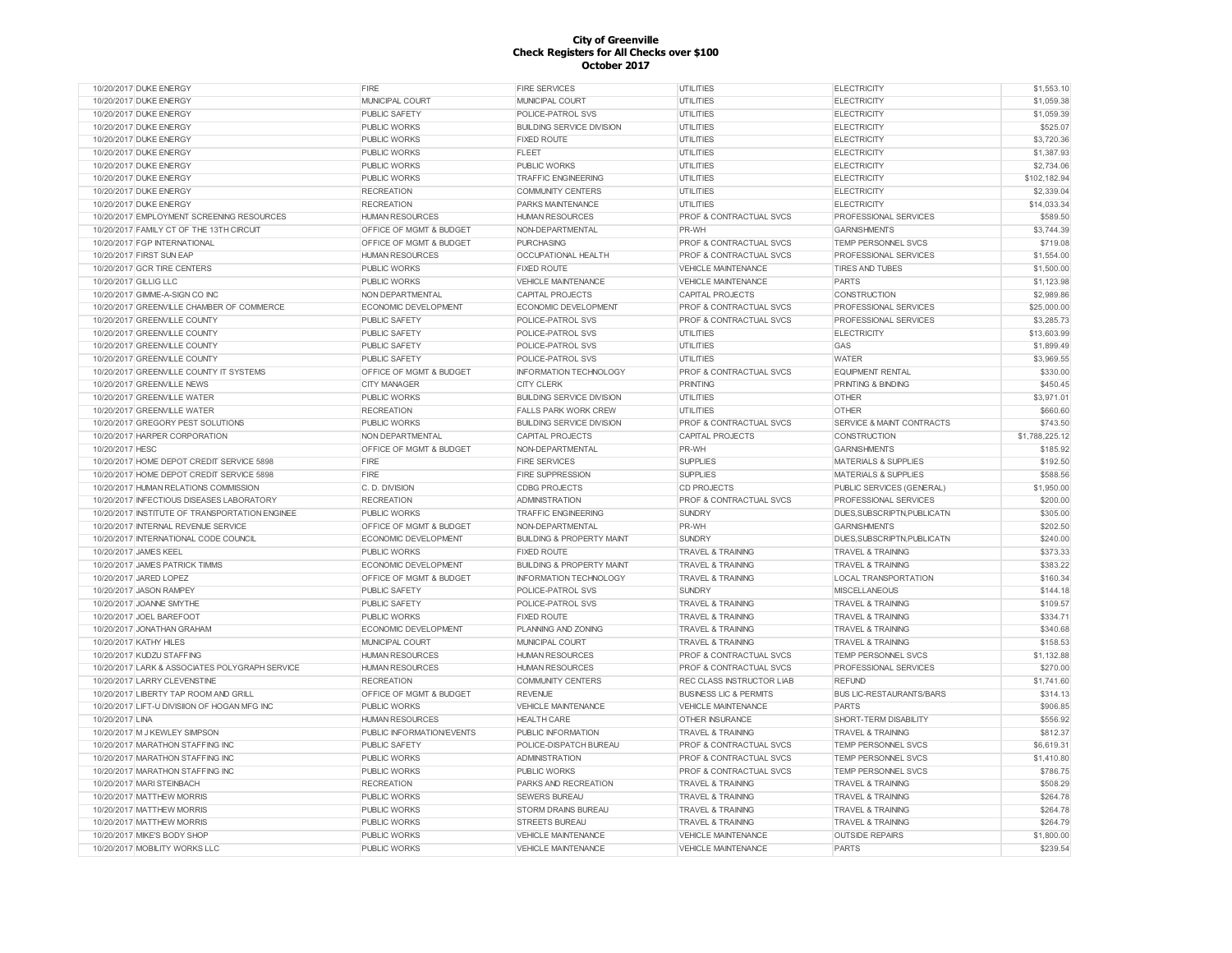| 10/20/2017 MOTORS ACCEPTANCE CORPORATION       | OFFICE OF MGMT & BUDGET            | <b>REVENUE</b>                       | <b>BUSINESS LICENSE(HOLDING)</b>   | <b>REFUND</b>                        | \$266.25     |
|------------------------------------------------|------------------------------------|--------------------------------------|------------------------------------|--------------------------------------|--------------|
| 10/20/2017 MUNICIPAL ASSOC OF SC               | <b>CITY ATTORNEY</b>               | <b>CITY ATTORNEY</b>                 | <b>TRAVEL &amp; TRAINING</b>       | <b>TRAVEL &amp; TRAINING</b>         | \$500.00     |
| 10/20/2017 NAACP GREENVILLE BRANCH #5522       | PUBLIC SAFETY                      | POLICE-PATROL SVS                    | <b>SUNDRY</b>                      | <b>MISCELLANEOUS</b>                 | \$475.00     |
| 10/20/2017 NAPA AUTO PARTS                     | <b>PUBLIC WORKS</b>                | VEHICLE MAINTENANCE                  | <b>VEHICLE MAINTENANCE</b>         | <b>PARTS</b>                         | \$141.45     |
| 10/20/2017 NICOLE MCADEN                       | <b>PUBLIC WORKS</b>                | <b>ADMINISTRATION</b>                | <b>TRAVEL &amp; TRAINING</b>       | <b>TRAVEL &amp; TRAINING</b>         | \$171.00     |
| 10/20/2017 OMNILINK SYSTEMS INC                | <b>PUBLIC SAFETY</b>               | POLICE-PATROL SVS                    | PROF & CONTRACTUAL SVCS            | SERVICE & MAINT CONTRACTS            | \$1,182.50   |
| 10/20/2017 OZONE COLLISION CENTER LLC          | <b>PUBLIC WORKS</b>                | <b>FLEET</b>                         | <b>VEHICLE MAINTENANCE</b>         | <b>OUTSIDE REPAIRS</b>               | \$1,525.68   |
| 10/20/2017 PATREA ST JOHN                      | ECONOMIC DEVELOPMENT               | PLANNING AND ZONING                  | <b>TRAVEL &amp; TRAINING</b>       | <b>TRAVEL &amp; TRAINING</b>         | \$340.68     |
| 10/20/2017 PETERBILT STORE OF GREENVILLE, THE  | <b>PUBLIC WORKS</b>                | VEHICLE MAINTENANCE                  | <b>VEHICLE MAINTENANCE</b>         | <b>PARTS</b>                         | \$10,419.03  |
| 10/20/2017 PIEDMONT ELECTRICAL DISTRIBUTORS    | <b>RECREATION</b>                  | TREE MAINTENANCE BUREAU              | <b>SUPPLIES</b>                    | <b>MATERIALS &amp; SUPPLIES</b>      | \$3,254.09   |
| 10/20/2017 PIEDMONT NATURAL GAS CO             | <b>FIRE</b>                        | <b>FIRE SERVICES</b>                 | <b>UTILITIES</b>                   | GAS                                  | \$346.30     |
| 10/20/2017 PIEDMONT NATURAL GAS CO             | <b>PUBLIC WORKS</b>                | <b>BUILDING SERVICE DIVISION</b>     | <b>UTILITIES</b>                   | GAS                                  | \$130.14     |
| 10/20/2017 PIEDMONT NATURAL GAS CO             | <b>PUBLIC WORKS</b>                | <b>FLEET</b>                         | <b>UTILITIES</b>                   | GAS                                  | \$221.90     |
| 10/20/2017 PIEDMONT NATURAL GAS CO             | <b>PUBLIC WORKS</b>                | <b>PUBLIC WORKS</b>                  | UTILITIES                          | GAS                                  | \$178.24     |
| 10/20/2017 PIEDMONT NATURAL GAS CO             | <b>RECREATION</b>                  | ADMINISTRATION                       | UTILITIES                          | GAS                                  | \$113.17     |
| 10/20/2017 PIEDMONT NATURAL GAS CO             | <b>RECREATION</b>                  | PARKS AND RECREATION                 | UTILITIES                          | GAS                                  | \$217.10     |
| 10/20/2017 PREMIER GROWERS INC                 | <b>RECREATION</b>                  | BEAUTIFICATION BUREAU                | <b>SUPPLIES</b>                    | MATERIALS & SUPPLIES                 | \$2,111.70   |
| 10/20/2017 PRESORT PLUS INC                    | OFFICE OF MGMT & BUDGET            | <b>PURCHASING</b>                    | COMMUNICATIONS                     | POSTAGE                              | \$5,105.47   |
| 10/20/2017 PRIMA                               | OFFICE OF MGMT & BUDGET            | <b>RISK MANAGEMENT</b>               | SUNDRY                             | DUES, SUBSCRIPTN, PUBLICATN          | \$385.00     |
| 10/20/2017 PSYCHEMEDICS CORPORATION            | <b>HUMAN RESOURCES</b>             | <b>OCCUPATIONAL HEALTH</b>           | PROF & CONTRACTUAL SVCS            | PROFESSIONAL SERVICES                | \$1,631.50   |
| 10/20/2017 RACO MANUFACTURING & ENGINEERING CO | <b>PUBLIC WORKS</b>                | <b>SEWERS BUREAU</b>                 | PROF & CONTRACTUAL SVCS            | PROFESSIONAL SERVICES                | \$3,015.00   |
| 10/20/2017 RENEWABLE WATER RESOURCES           | <b>OFFICE OF MGMT &amp; BUDGET</b> | <b>REVENUE</b>                       | LIAB-REWA                          | <b>REWA FEES</b>                     | \$102,125.00 |
| 10/20/2017 RYAN CALLOWAY                       | NON DEPARTMENTAL                   | <b>CAPITAL PROJECTS</b>              | CAPITAL PROJECTS                   | CONSTRUCTION                         | \$2,000.00   |
| 10/20/2017 S C DEPARTMENT OF REVENUE           | OFFICE OF MGMT & BUDGET            | NON-DEPARTMENTAL                     | PR-WH                              | <b>GARNISHMENTS</b>                  | \$510.87     |
| 10/20/2017 S C DEPARTMENT OF REVENUE           | <b>CITY MANAGER</b>                | NON-DEPARTMENTAL                     | <b>SUNDRY</b>                      | <b>TAXES</b>                         | \$1,579.89   |
| 10/20/2017 S C RETIREMENT SYSTEM               | OFFICE OF MGMT & BUDGET            | NON-DEPARTMENTAL                     | PR-WH                              | <b>RETIREMENT SVS PURCHASE</b>       | \$1,170.61   |
| 10/20/2017 SAFETY PRODUCTS INC                 | <b>PUBLIC WORKS</b>                | <b>FIXED ROUTE</b>                   | <b>SUPPLIES</b>                    | <b>MATERIALS &amp; SUPPLIES</b>      | \$100.00     |
| 10/20/2017 SAFETY PRODUCTS INC                 | <b>PUBLIC WORKS</b>                | <b>SEWERS BUREAU</b>                 | <b>SUPPLIES</b>                    | <b>MATERIALS &amp; SUPPLIES</b>      | \$2,782.50   |
| 10/20/2017 SAFETY PRODUCTS INC                 | <b>PUBLIC WORKS</b>                | <b>STORM DRAINS BUREAU</b>           | <b>SUPPLIES</b>                    | <b>MATERIALS &amp; SUPPLIES</b>      | \$2,782.50   |
| 10/20/2017 SAM'S CLUB                          | <b>RECREATION</b>                  | <b>PUBLIC SERVICES</b>               | <b>SUPPLIES</b>                    | <b>SALE CONCESSIONS</b>              | \$289.81     |
| 10/20/2017 SEAMON WHITESIDE AND ASSOCIATES INC | NON DEPARTMENTAL                   | CAPITAL PROJECTS                     | CAPITAL PROJECTS                   | PLANNING/DESIGN                      | \$3,480.00   |
| 10/20/2017 SIMPLEX-GRINNELL                    | <b>PUBLIC WORKS</b>                | <b>BUILDING SERVICE DIVISION</b>     | PROF & CONTRACTUAL SVCS            | <b>SERVICE &amp; MAINT CONTRACTS</b> | \$2,336.20   |
| 10/20/2017 SITEONE LANDSCAPE SUPPLY LLC        | NON DEPARTMENTAL                   | <b>CAPITAL PROJECTS</b>              | <b>CAPITAL PROJECTS</b>            | <b>FOUPMENT</b>                      | \$14,659.80  |
| 10/20/2017 SITEONE LANDSCAPE SUPPLY LLC        | <b>RECREATION</b>                  | <b>FALLS PARK WORK CREW</b>          | <b>SUPPLIES</b>                    | <b>MATERIALS &amp; SUPPLIES</b>      | \$2,859.88   |
| 10/20/2017 SKILLPATH SEMINARS                  | PUBLIC SAFETY                      | POLICE-PATROL SVS                    | <b>TRAVEL &amp; TRAINING</b>       | <b>TRAVEL &amp; TRAINING</b>         | \$199.00     |
| 10/20/2017 SNIDER FLEET SOLUTIONS              | <b>PUBLIC WORKS</b>                | <b>FLEET</b>                         | VEHICLE MAINTENANCE                | <b>OUTSIDE REPAIRS</b>               | \$584.30     |
| 10/20/2017 SOUTH CAROLINA TECHNOLOGY & AVIATIO | PUBLIC SAFETY                      | POLICE-PATROL SVS                    | <b>TRAVEL &amp; TRAINING</b>       | <b>TRAVEL &amp; TRAINING</b>         | \$6,000.00   |
| 10/20/2017 SPARTAN FIRE & EMERGENCY APPARATUS  | FIRE                               | <b>FIRE SUPPRESSION</b>              | MACHINERY AND EQUIPMENT            | MACHINERY AND EQUIPMENT              | \$520,322.00 |
| 10/20/2017 SQUIRE PATTON BOGGS LLP             | <b>CITY MANAGER</b>                | <b>CITY MANAGER</b>                  | PROF & CONTRACTUAL SVCS            | PROFESSIONAL SERVICES                | \$5,000.00   |
| 10/20/2017 SUPPLYWORKS                         | <b>PUBLIC WORKS</b>                | NON VEHICLE MAINTENANCE              | <b>SUPPLIES</b>                    | <b>MATERIALS &amp; SUPPLIES</b>      | \$707.46     |
| 10/20/2017 SUPPLYWORKS                         | <b>PUBLIC WORKS</b>                | <b>VEHICLE MAINTENANCE</b>           | <b>SUPPLIES</b>                    | <b>MATERIALS &amp; SUPPLIES</b>      | \$222.27     |
| 10/20/2017 TALENT MANAGEMENT SOLUTIONS         | <b>PUBLIC WORKS</b>                | <b>ENGINEERING</b>                   | <b>PROF &amp; CONTRACTUAL SVCS</b> | <b>TEMP PERSONNEL SVCS</b>           | \$1,023.36   |
| 10/20/2017 TALENT MANAGEMENT SOLUTIONS         | <b>PUBLIC WORKS</b>                | <b>FIXED ROUTE</b>                   | PROF & CONTRACTUAL SVCS            | TEMP PERSONNEL SVCS                  | \$4,139.05   |
| 10/20/2017 TALENT MANAGEMENT SOLUTIONS         | <b>PUBLIC WORKS</b>                | RESIDENTIAL COLL BUREAU              | PROF & CONTRACTUAL SVCS            | TEMP PERSONNEL SVCS                  | \$5,406.83   |
| 10/20/2017 TALENT MANAGEMENT SOLUTIONS         | <b>PUBLIC WORKS</b>                | <b>STORM DRAINS BUREAU</b>           | PROF & CONTRACTUAL SVCS            | TEMP PERSONNEL SVCS                  | \$660.00     |
| 10/20/2017 TALENT MANAGEMENT SOLUTIONS         | <b>PUBLIC WORKS</b>                | <b>STREETS BUREAU</b>                | <b>PROF &amp; CONTRACTUAL SVCS</b> | TEMP PERSONNEL SVCS                  | \$2,887.50   |
| 10/20/2017 TALENT MANAGEMENT SOLUTIONS         | <b>RECREATION</b>                  | <b>COMMUNITY CENTERS</b>             | PROF & CONTRACTUAL SVCS            | TEMP PERSONNEL SVCS                  | \$1,453.98   |
| 10/20/2017 TALENT MANAGEMENT SOLUTIONS         | <b>RECREATION</b>                  | PARKS MAINTENANCE                    | PROF & CONTRACTUAL SVCS            | TEMP PERSONNEL SVCS                  | \$973.40     |
| 10/20/2017 TALENT MANAGEMENT SOLUTIONS         | <b>RECREATION</b>                  | <b>PUBLIC SERVICES</b>               | PROF & CONTRACTUAL SVCS            | TEMP PERSONNEL SVCS                  | \$660.57     |
| 10/20/2017 TAYLORS FIRE AND SEWER DISTRICT     | <b>FIRE</b>                        | <b>FIRE SUPPRESSION</b>              | <b>TRAVEL &amp; TRAINING</b>       | <b>TRAVEL &amp; TRAINING</b>         | \$884.44     |
| 10/20/2017 TD CARD SERVICES                    | <b>CITY ATTORNEY</b>               | <b>CITY ATTORNEY</b>                 | <b>SUNDRY</b>                      | <b>COURT COSTS</b>                   | \$180.32     |
| 10/20/2017 TD CARD SERVICES                    | <b>CITY ATTORNEY</b>               | <b>CITY ATTORNEY</b>                 | <b>TRAVEL &amp; TRAINING</b>       | <b>TRAVEL &amp; TRAINING</b>         | \$680.00     |
| 10/20/2017 TD CARD SERVICES                    | CITY MANAGER                       | <b>CITY CLERK</b>                    | <b>SUNDRY</b>                      | <b>MISCELLANEOUS</b>                 | \$165.00     |
| 10/20/2017 TD CARD SERVICES                    | <b>CITY MANAGER</b>                | <b>CITY CLERK</b>                    | <b>SUPPLIES</b>                    | OFFICE SUPPLIES&MATERIALS            | \$211.93     |
| 10/20/2017 TD CARD SERVICES                    | CITY MANAGER                       | <b>CITY CLERK</b>                    | <b>TRAVEL &amp; TRAINING</b>       | <b>TRAVEL &amp; TRAINING</b>         | \$316.92     |
| 10/20/2017 TD CARD SERVICES                    | CITY MANAGER                       | <b>CITY MANAGER</b>                  | <b>SUNDRY</b>                      | <b>MISCELLANEOUS</b>                 | \$167.19     |
| 10/20/2017 TD CARD SERVICES                    | <b>CITY MANAGER</b>                | <b>CITY MANAGER</b>                  | <b>TRAVEL &amp; TRAINING</b>       | <b>TRAVEL &amp; TRAINING</b>         | \$635.00     |
| 10/20/2017 TD CARD SERVICES                    | COUNCIL                            | <b>CITY COUNCIL</b>                  | <b>SUNDRY</b>                      | <b>MISCELLANEOUS</b>                 | \$508.78     |
| 10/20/2017 TD CARD SERVICES                    | <b>COUNCIL</b>                     | <b>CITY COUNCIL</b>                  | <b>TRAVEL &amp; TRAINING</b>       | <b>TRAVEL &amp; TRAINING</b>         | \$407.82     |
| 10/20/2017 TD CARD SERVICES                    | <b>ECONOMIC DEVELOPMENT</b>        | <b>BUILDING &amp; PROPERTY MAINT</b> | <b>TRAVEL &amp; TRAINING</b>       | <b>TRAVEL &amp; TRAINING</b>         | \$591.48     |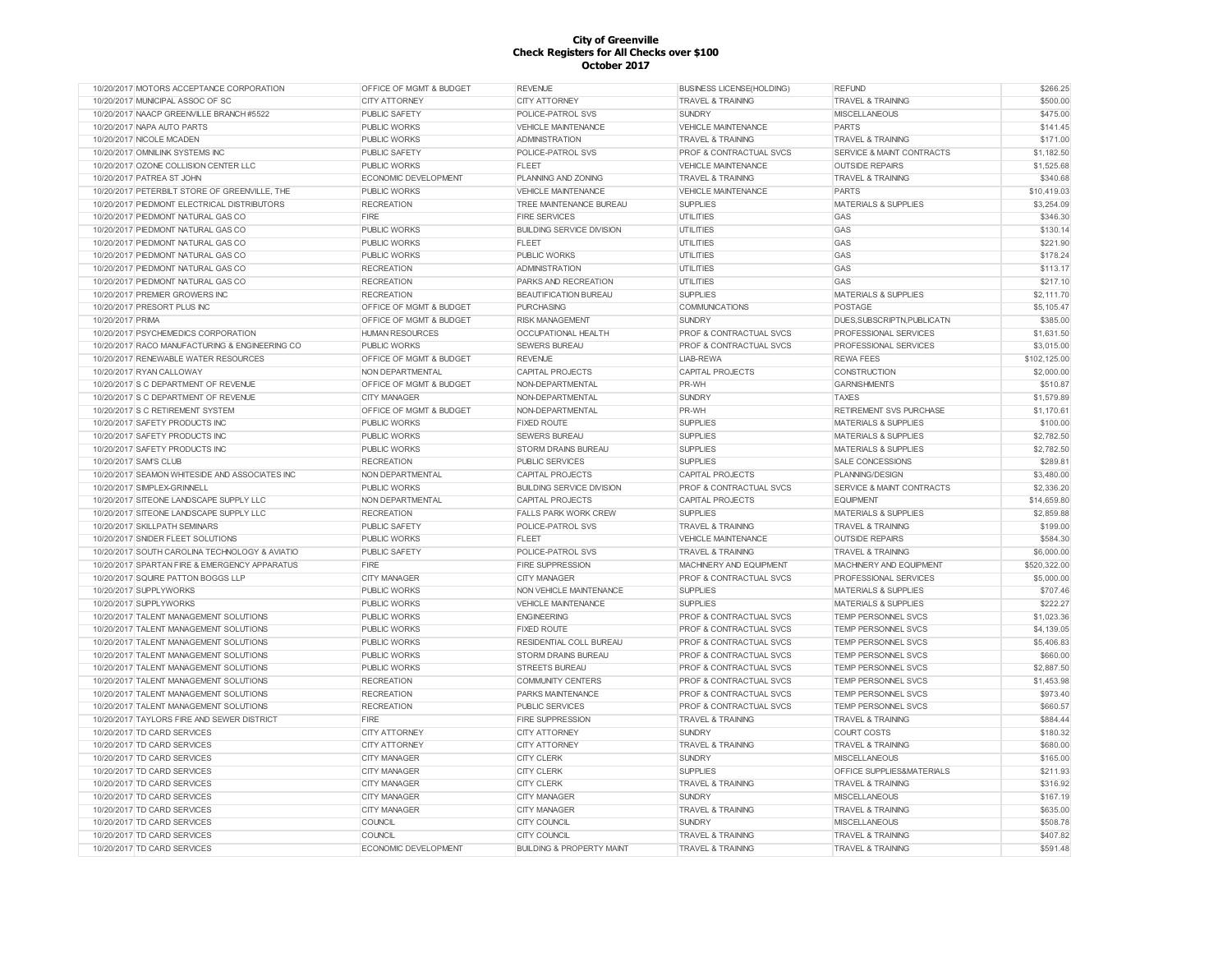| 10/20/2017 TD CARD SERVICES | <b>ECONOMIC DEVELOPMENT</b> | <b>ECONOMIC DEVELOPMENT</b>      | <b>SUNDRY</b>                      | DUES, SUBSCRIPTN, PUBLICATN     | \$179.88   |
|-----------------------------|-----------------------------|----------------------------------|------------------------------------|---------------------------------|------------|
| 10/20/2017 TD CARD SERVICES | FIRE                        | <b>FIRE SERVICES</b>             | <b>SUNDRY</b>                      | <b>MISCELLANEOUS</b>            | \$211.32   |
| 10/20/2017 TD CARD SERVICES | FIRE                        | <b>FIRE SERVICES</b>             | <b>SUPPLIES</b>                    | <b>MATERIALS &amp; SUPPLIES</b> | \$696.88   |
| 10/20/2017 TD CARD SERVICES | FIRE                        | <b>FIRE SUPPRESSION</b>          | <b>SUPPLIES</b>                    | <b>MATERIALS &amp; SUPPLIES</b> | \$155.87   |
| 10/20/2017 TD CARD SERVICES | FIRE                        | <b>FIRE SUPPRESSION</b>          | VEHICLE MAINTENANCE                | <b>PARTS</b>                    | \$941.01   |
| 10/20/2017 TD CARD SERVICES | <b>HUMAN RESOURCES</b>      | <b>HEALTH CARE</b>               | <b>SUNDRY</b>                      | <b>WELLNESS ACTIVITIES</b>      | \$444.87   |
| 10/20/2017 TD CARD SERVICES | <b>HUMAN RESOURCES</b>      | <b>HUMAN RESOURCES</b>           | <b>SUNDRY</b>                      | <b>AWARDS</b>                   | \$140.00   |
| 10/20/2017 TD CARD SERVICES | <b>HUMAN RESOURCES</b>      | <b>HUMAN RESOURCES</b>           | <b>SUNDRY</b>                      | <b>MISCELLANEOUS</b>            | \$196.65   |
| 10/20/2017 TD CARD SERVICES | <b>HUMAN RESOURCES</b>      | <b>HUMAN RESOURCES</b>           | <b>SUNDRY</b>                      | <b>RECRUITMENT ADS</b>          | \$1,089.00 |
| 10/20/2017 TD CARD SERVICES | <b>HUMAN RESOURCES</b>      | <b>HUMAN RESOURCES</b>           | <b>TRAVEL &amp; TRAINING</b>       | <b>TRAVEL &amp; TRAINING</b>    | \$648.00   |
| 10/20/2017 TD CARD SERVICES | <b>MAYOR</b>                | <b>MAYOR</b>                     | <b>SUNDRY</b>                      | DUES, SUBSCRIPTN, PUBLICATN     | \$104.92   |
| 10/20/2017 TD CARD SERVICES | <b>MAYOR</b>                | <b>MAYOR</b>                     | <b>SUNDRY</b>                      | <b>MISCELLANEOUS</b>            | \$174.80   |
| 10/20/2017 TD CARD SERVICES | NON DEPARTMENTAL            | <b>MISC GRANTS</b>               | <b>SUNDRY</b>                      | <b>MISCELLANEOUS</b>            | \$398.52   |
| 10/20/2017 TD CARD SERVICES | OFFICE OF MGMT & BUDGET     | <b>ADMINISTRATION</b>            | <b>SUNDRY</b>                      | <b>MISCELLANEOUS</b>            | \$111.00   |
| 10/20/2017 TD CARD SERVICES | OFFICE OF MGMT & BUDGET     | <b>INFORMATION TECHNOLOGY</b>    | <b>TRAVEL &amp; TRAINING</b>       | <b>TRAVEL &amp; TRAINING</b>    | \$111.68   |
| 10/20/2017 TD CARD SERVICES | PUBLIC INFORMATION/EVENTS   | <b>EVENTS MANAGEMENT</b>         | <b>TRAVEL &amp; TRAINING</b>       | <b>TRAVEL &amp; TRAINING</b>    | \$256.17   |
| 10/20/2017 TD CARD SERVICES | PUBLIC INFORMATION/EVENTS   |                                  | <b>SUNDRY</b>                      | DUES, SUBSCRIPTN, PUBLICATN     | \$727.02   |
|                             |                             | PUBLIC INFORMATION               |                                    |                                 |            |
| 10/20/2017 TD CARD SERVICES | PUBLIC INFORMATION/EVENTS   | PUBLIC INFORMATION               | <b>SUNDRY</b>                      | <b>MISCELLANEOUS</b>            | \$134.31   |
| 10/20/2017 TD CARD SERVICES | PUBLIC SAFETY               | POLICE-PATROL SVS                | PROF & CONTRACTUAL SVCS            | PROFESSIONAL SERVICES           | \$415.90   |
| 10/20/2017 TD CARD SERVICES | <b>PUBLIC SAFETY</b>        | POLICE-PATROL SVS                | <b>SUNDRY</b>                      | DUES, SUBSCRIPTN, PUBLICATN     | \$140.00   |
| 10/20/2017 TD CARD SERVICES | PUBLIC SAFETY               | POLICE-PATROL SVS                | <b>SUNDRY</b>                      | <b>MISCELLANEOUS</b>            | \$1,116.79 |
| 10/20/2017 TD CARD SERVICES | PUBLIC SAFETY               | POLICE-PATROL SVS                | <b>SUNDRY</b>                      | <b>RECRUITMENT ADS</b>          | \$142.96   |
| 10/20/2017 TD CARD SERVICES | PUBLIC SAFETY               | POLICE-PATROL SVS                | <b>SUPPLIES</b>                    | <b>MATERIALS &amp; SUPPLIES</b> | \$1,574.40 |
| 10/20/2017 TD CARD SERVICES | <b>PUBLIC SAFETY</b>        | POLICE-PATROL SVS                | <b>TRAVEL &amp; TRAINING</b>       | <b>TRAVEL &amp; TRAINING</b>    | \$1,925.90 |
| 10/20/2017 TD CARD SERVICES | PUBLIC SAFETY               | POLICE-PATROL SVS                | <b>VEHICLE MAINTENANCE</b>         | <b>FUEL</b>                     | \$198.00   |
| 10/20/2017 TD CARD SERVICES | <b>PUBLIC SAFETY</b>        | POLICE-PATROL SVS                | <b>VEHICLE MAINTENANCE</b>         | POLICE CAR UPFITS               | \$482.67   |
| 10/20/2017 TD CARD SERVICES | PUBLIC WORKS                | <b>ADMINISTRATION</b>            | <b>SUNDRY</b>                      | <b>MISCELLANEOUS</b>            | \$867.00   |
| 10/20/2017 TD CARD SERVICES | PUBLIC WORKS                | <b>ADMINISTRATION</b>            | <b>TRAVEL &amp; TRAINING</b>       | <b>TRAVEL &amp; TRAINING</b>    | \$100.00   |
| 10/20/2017 TD CARD SERVICES | <b>PUBLIC WORKS</b>         | <b>BUILDING SERVICE DIVISION</b> | <b>SUPPLIES</b>                    | <b>MATERIALS &amp; SUPPLIES</b> | \$202.30   |
| 10/20/2017 TD CARD SERVICES | <b>PUBLIC WORKS</b>         | CONSTRUCTION & INSPECTION        | <b>TRAVEL &amp; TRAINING</b>       | <b>TRAVEL &amp; TRAINING</b>    | \$105.00   |
| 10/20/2017 TD CARD SERVICES | <b>PUBLIC WORKS</b>         | <b>ENGINEERING</b>               | <b>SUNDRY</b>                      | <b>MISCELLANEOUS</b>            | \$201.12   |
| 10/20/2017 TD CARD SERVICES | <b>PUBLIC WORKS</b>         | <b>FIXED ROUTE</b>               | <b>SUPPLIES</b>                    | <b>MATERIALS &amp; SUPPLIES</b> | \$1,663.21 |
| 10/20/2017 TD CARD SERVICES | <b>PUBLIC WORKS</b>         | <b>FLEET</b>                     | <b>SUPPLIES</b>                    | <b>MATERIALS &amp; SUPPLIES</b> | \$1,127.84 |
| 10/20/2017 TD CARD SERVICES | <b>PUBLIC WORKS</b>         | FLEET                            | <b>TRAVEL &amp; TRAINING</b>       | <b>TRAVEL &amp; TRAINING</b>    | \$412.29   |
| 10/20/2017 TD CARD SERVICES | <b>PUBLIC WORKS</b>         | <b>FLEET</b>                     | <b>VEHICLE MAINTENANCE</b>         | <b>OUTSIDE REPAIRS</b>          | \$780.82   |
| 10/20/2017 TD CARD SERVICES | <b>PUBLIC WORKS</b>         | <b>FLEET</b>                     | <b>VEHICLE MAINTENANCE</b>         | <b>PARTS</b>                    | \$169.34   |
| 10/20/2017 TD CARD SERVICES | PUBLIC WORKS                | PARKING ADMINISTRATION           | <b>SUNDRY</b>                      | <b>MISCELLANEOUS</b>            | \$193.63   |
| 10/20/2017 TD CARD SERVICES | <b>PUBLIC WORKS</b>         | <b>PUBLIC WORKS</b>              | <b>SUNDRY</b>                      | <b>MISCELLANEOUS</b>            | \$253.87   |
| 10/20/2017 TD CARD SERVICES | <b>PUBLIC WORKS</b>         | <b>PUBLIC WORKS</b>              | <b>SUPPLIES</b>                    | <b>MATERIALS &amp; SUPPLIES</b> | \$106.48   |
| 10/20/2017 TD CARD SERVICES | <b>PUBLIC WORKS</b>         | RESIDENTIAL COLL BUREAU          | <b>SUNDRY</b>                      | <b>MISCELLANEOUS</b>            | \$130.46   |
| 10/20/2017 TD CARD SERVICES | <b>PUBLIC WORKS</b>         | <b>SEWERS BUREAU</b>             | <b>SUPPLIES</b>                    | <b>MATERIALS &amp; SUPPLIES</b> | \$1,033.49 |
| 10/20/2017 TD CARD SERVICES | <b>PUBLIC WORKS</b>         | STORM DRAINS BUREAU              | <b>SUPPLIES</b>                    | <b>MATERIALS &amp; SUPPLIES</b> | \$2,011.90 |
| 10/20/2017 TD CARD SERVICES | PUBLIC WORKS                | STORMWATER MANAGEMENT            | <b>TRAVEL &amp; TRAINING</b>       | <b>TRAVEL &amp; TRAINING</b>    | \$438.66   |
| 10/20/2017 TD CARD SERVICES | <b>PUBLIC WORKS</b>         | <b>STREETS BUREAU</b>            |                                    | <b>MATERIALS &amp; SUPPLIES</b> |            |
|                             |                             |                                  | <b>SUPPLIES</b>                    |                                 | \$1,359.65 |
| 10/20/2017 TD CARD SERVICES | <b>PUBLIC WORKS</b>         | <b>TRAFFIC ENGINEERING</b>       | <b>SUNDRY</b>                      | DUES.SUBSCRIPTN.PUBLICATN       | \$595.00   |
| 10/20/2017 TD CARD SERVICES | <b>PUBLIC WORKS</b>         | <b>VEHICLE MAINTENANCE</b>       | <b>SUPPLIES</b>                    | <b>MATERIALS &amp; SUPPLIES</b> | \$2,022.00 |
| 10/20/2017 TD CARD SERVICES | <b>RECREATION</b>           | <b>ADMINISTRATION</b>            | <b>SUPPLIES</b>                    | <b>CLOTHING &amp; UNIFORMS</b>  | \$120.24   |
| 10/20/2017 TD CARD SERVICES | <b>RECREATION</b>           | <b>ADMINISTRATION</b>            | <b>SUPPLIES</b>                    | M&S-FOOD                        | \$153.46   |
| 10/20/2017 TD CARD SERVICES | <b>RECREATION</b>           | <b>ADMINISTRATION</b>            | <b>TRAVEL &amp; TRAINING</b>       | <b>TRAVEL &amp; TRAINING</b>    | \$2,066.87 |
| 10/20/2017 TD CARD SERVICES | <b>RECREATION</b>           | <b>BEAUTIFICATION BUREAU</b>     | <b>SUPPLIES</b>                    | <b>MATERIALS &amp; SUPPLIES</b> | \$143.47   |
| 10/20/2017 TD CARD SERVICES | <b>RECREATION</b>           | <b>BEAUTIFICATION BUREAU</b>     | <b>TRAVEL &amp; TRAINING</b>       | <b>TRAVEL &amp; TRAINING</b>    | \$100.00   |
| 10/20/2017 TD CARD SERVICES | <b>RECREATION</b>           | <b>COMMUNITY CENTERS</b>         | <b>SUPPLIES</b>                    | <b>MATERIALS &amp; SUPPLIES</b> | \$207.39   |
| 10/20/2017 TD CARD SERVICES | <b>RECREATION</b>           | PARKS AND RECREATION             | PROF & CONTRACTUAL SVCS            | PROFESSIONAL SERVICES           | \$175.00   |
| 10/20/2017 TD CARD SERVICES | <b>RECREATION</b>           | PARKS AND RECREATION             | <b>SUPPLIES</b>                    | <b>MATERIALS &amp; SUPPLIES</b> | \$165.12   |
| 10/20/2017 TD CARD SERVICES | <b>RECREATION</b>           | PARKS AND RECREATION             | <b>TRAVEL &amp; TRAINING</b>       | <b>TRAVEL &amp; TRAINING</b>    | \$1.031.10 |
| 10/20/2017 TD CARD SERVICES | <b>RECREATION</b>           | PARKS MAINTENANCE                | <b>TRAVEL &amp; TRAINING</b>       | <b>TRAVEL &amp; TRAINING</b>    | \$400.00   |
| 10/20/2017 TD CARD SERVICES | <b>RECREATION</b>           | <b>PUBLIC SERVICES</b>           | <b>PROF &amp; CONTRACTUAL SVCS</b> | SERVICE & MAINT CONTRACTS       | \$1,900.80 |
| 10/20/2017 TD CARD SERVICES | <b>RECREATION</b>           | <b>PUBLIC SERVICES</b>           | <b>SUPPLIES</b>                    | OTHER BOO IN THE ZOO            | \$455.21   |
| 10/20/2017 TD CARD SERVICES | <b>RECREATION</b>           | TREE MAINTENANCE BUREAU          | <b>SUPPLIES</b>                    | <b>CLOTHING &amp; UNIFORMS</b>  | \$234.34   |
| 10/20/2017 TD CARD SERVICES | <b>RECREATION</b>           | TREE MAINTENANCE BUREAU          | <b>TRAVEL &amp; TRAINING</b>       | <b>TRAVEL &amp; TRAINING</b>    | \$199.00   |
|                             |                             |                                  |                                    |                                 |            |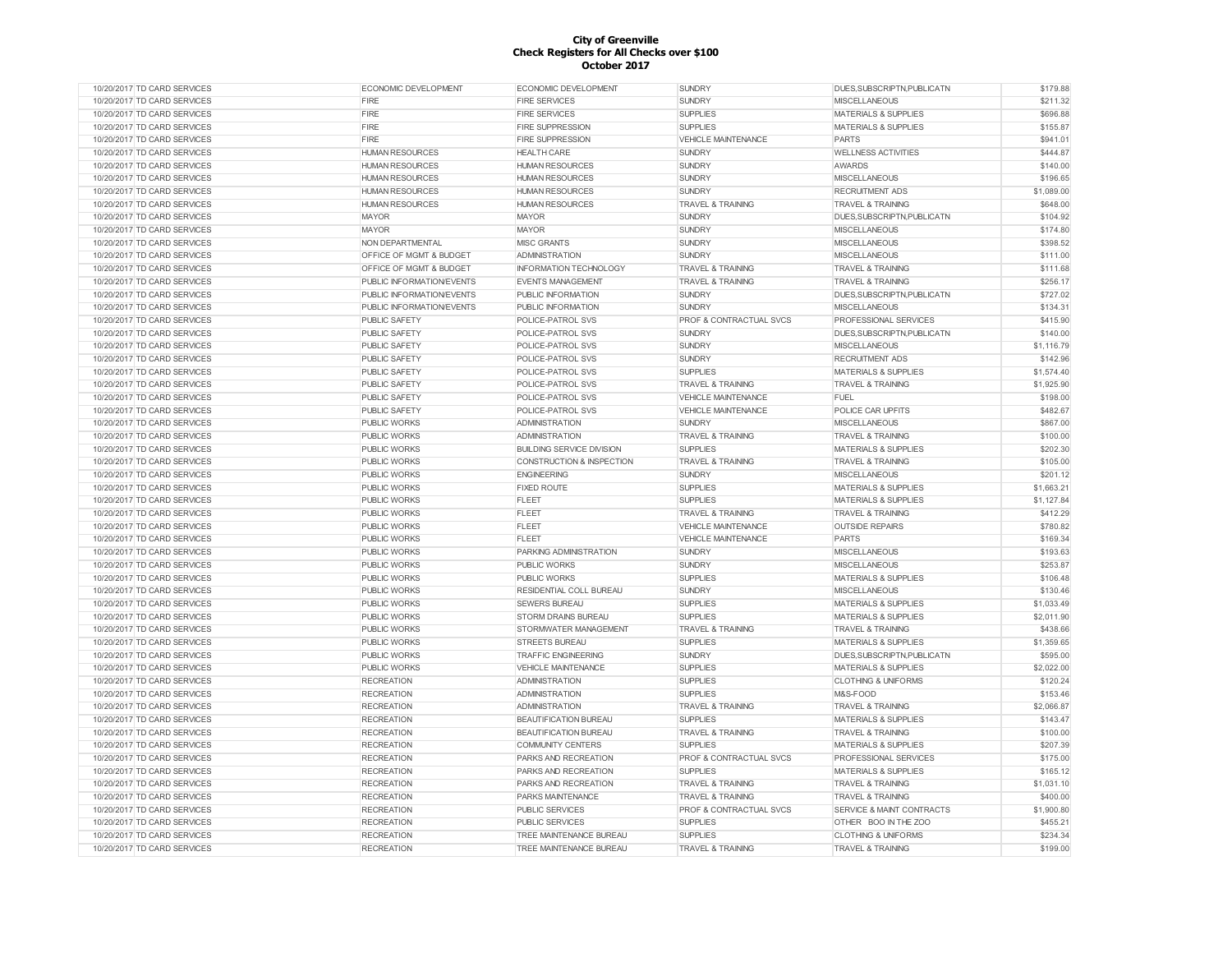| 10/20/2017 THOMAS MAINTENANCE & CONST          | OFFICE OF MGMT & BUDGET            | <b>REVENUE</b>                       | <b>PERMITS</b>                     | <b>BUILDING PERMITS</b>              | \$200.00    |
|------------------------------------------------|------------------------------------|--------------------------------------|------------------------------------|--------------------------------------|-------------|
| 10/20/2017 THOMSON REUTERS - WEST              | <b>CITY ATTORNEY</b>               | <b>CITY ATTORNEY</b>                 | <b>SUNDRY</b>                      | DUES, SUBSCRIPTN, PUBLICATN          | \$2,172.22  |
| 10/20/2017 TOM NOWAK                           | <b>RECREATION</b>                  | <b>PUBLIC SERVICES</b>               | <b>SUPPLIES</b>                    | OTHER BOO IN THE ZOO                 | \$300.00    |
| 10/20/2017 TRANSAXLE LLC                       | <b>PUBLIC WORKS</b>                | VEHICLE MAINTENANCE                  | VEHICLE MAINTENANCE                | PARTS                                | \$2,857.82  |
| 10/20/2017 TYCO INTEGRATED SECURITY LLC        | <b>PUBLIC WORKS</b>                | NON VEHICLE MAINTENANCE              | PROF & CONTRACTUAL SVCS            | SERVICE & MAINT CONTRACTS            | \$361.25    |
| 10/20/2017 UNIFIRST                            | <b>PUBLIC WORKS</b>                | VEHICLE MAINTENANCE                  | <b>SUPPLIES</b>                    | <b>CLOTHING &amp; UNIFORMS</b>       | \$252.43    |
| 10/20/2017 UNITED WAY OF GREENVILLE COUNTY     | <b>OFFICE OF MGMT &amp; BUDGET</b> | NON-DEPARTMENTAL                     | PR-WH                              | <b>UNITED WAY</b>                    | \$1,734.54  |
| 10/20/2017 UPSTATE GATOR CLUB                  | PUBLIC INFORMATION/EVENTS          | <b>EVENTS MANAGEMENT</b>             | <b>LIABILITIES</b>                 | <b>EVENT TIPS</b>                    | \$126.00    |
| 10/20/2017 VERIZON WIRELESS                    | <b>ECONOMIC DEVELOPMENT</b>        | <b>BUILDING &amp; PROPERTY MAINT</b> | <b>COMMUNICATIONS</b>              | <b>OTHER</b>                         | \$343.10    |
| 10/20/2017 VERIZON WIRELESS                    | ECONOMIC DEVELOPMENT               | ECONOMIC DEVELOPMENT                 | <b>COMMUNICATIONS</b>              | <b>OTHER</b>                         | \$144.85    |
| 10/20/2017 VERIZON WIRELESS                    | FIRE                               | <b>FIRE</b>                          |                                    | <b>OTHER</b>                         | \$1,269.03  |
|                                                | <b>MAYOR</b>                       | <b>MAYOR</b>                         | <b>COMMUNICATIONS</b>              |                                      |             |
| 10/20/2017 VERIZON WIRELESS                    |                                    |                                      | COMMUNICATIONS                     | <b>OTHER</b>                         | \$123.08    |
| 10/20/2017 VERIZON WIRELESS                    | <b>OFFICE OF MGMT &amp; BUDGET</b> | <b>INFORMATION TECHNOLOGY</b>        | <b>COMMUNICATIONS</b>              | TELECOMMUNICATIONS/WIRELE            | \$1,500.01  |
| 10/20/2017 VERIZON WIRELESS                    | OFFICE OF MGMT & BUDGET            | <b>REVENUE</b>                       | COMMUNICATIONS                     | <b>OTHER</b>                         | \$114.21    |
| 10/20/2017 VERIZON WIRELESS                    | PUBLIC INFORMATION/FVENTS          | <b>FVENTS MANAGEMENT</b>             | <b>COMMUNICATIONS</b>              | <b>OTHER</b>                         | \$106.63    |
| 10/20/2017 VERIZON WIRELESS                    | PUBLIC INFORMATION/EVENTS          | SPECIAL EVENTS                       | <b>COMMUNICATIONS</b>              | <b>OTHER</b>                         | \$221.18    |
| 10/20/2017 VERIZON WIRELESS                    | PUBLIC SAFETY                      | POLICE-PATROL SVS                    | COMMUNICATIONS                     | <b>OTHER</b>                         | \$14,296.37 |
| 10/20/2017 VERIZON WIRELESS                    | PUBLIC WORKS                       | <b>BUILDING SERVICE DIVISION</b>     | COMMUNICATIONS                     | <b>OTHER</b>                         | \$305.21    |
| 10/20/2017 VERIZON WIRELESS                    | <b>PUBLIC WORKS</b>                | CONSTRUCTION & INSPECTION            | <b>COMMUNICATIONS</b>              | <b>OTHER</b>                         | \$449.49    |
| 10/20/2017 VERIZON WIRELESS                    | <b>PUBLIC WORKS</b>                | <b>ENGINEERING</b>                   | COMMUNICATIONS                     | <b>OTHER</b>                         | \$266.26    |
| 10/20/2017 VERIZON WIRELESS                    | <b>PUBLIC WORKS</b>                | <b>FLEET</b>                         | <b>COMMUNICATIONS</b>              | <b>OTHER</b>                         | \$331.41    |
| 10/20/2017 VERIZON WIRELESS                    | <b>PUBLIC WORKS</b>                | PARKING ADMINISTRATION               | COMMUNICATIONS                     | <b>OTHER</b>                         | \$724.74    |
| 10/20/2017 VERIZON WIRELESS                    | <b>PUBLIC WORKS</b>                | PUBLIC WORKS                         | <b>COMMUNICATIONS</b>              | <b>OTHER</b>                         | \$102.15    |
| 10/20/2017 VERIZON WIRELESS                    | <b>PUBLIC WORKS</b>                | RESIDENTIAL COLL BUREAU              | COMMUNICATIONS                     | <b>OTHER</b>                         | \$545.76    |
| 10/20/2017 VERIZON WIRELESS                    | <b>PUBLIC WORKS</b>                | <b>SEWERS BUREAU</b>                 | COMMUNICATIONS                     | <b>OTHER</b>                         | \$687.86    |
| 10/20/2017 VERIZON WIRELESS                    | <b>PUBLIC WORKS</b>                | <b>STORM DRAINS BUREAU</b>           | COMMUNICATIONS                     | <b>OTHER</b>                         | \$511.95    |
|                                                |                                    |                                      |                                    |                                      |             |
| 10/20/2017 VERIZON WIRELESS                    | <b>PUBLIC WORKS</b>                | <b>STORMWATER MANAGEMENT</b>         | <b>COMMUNICATIONS</b>              | <b>TELEPHONE</b>                     | \$384.78    |
| 10/20/2017 VERIZON WIRELESS                    | PUBLIC WORKS                       | <b>STREETS BUREAU</b>                | COMMUNICATIONS                     | <b>OTHER</b>                         | \$474.97    |
| 10/20/2017 VERIZON WIRELESS                    | <b>PUBLIC WORKS</b>                | <b>VEHICLE MAINTENANCE</b>           | <b>COMMUNICATIONS</b>              | CELLULAR PHONE SERVICE               | \$817.41    |
| 10/20/2017 VERIZON WIRELESS                    | <b>RECREATION</b>                  | PARKS MAINTENANCE                    | <b>COMMUNICATIONS</b>              | <b>OTHER</b>                         | \$856.18    |
| 10/20/2017 WALMART COMMUNITY/RFCSLLC           | <b>RECREATION</b>                  | <b>COMMUNITY CENTERS</b>             | <b>SUPPLIES</b>                    | MATERIALS & SUPPLIES                 | \$478.25    |
| 10/20/2017 WANDA O'DELL                        | <b>PUBLIC SAFETY</b>               | POLICE-PATROL SVS                    | <b>TRAVEL &amp; TRAINING</b>       | <b>TRAVEL &amp; TRAINING</b>         | \$162.00    |
| 10/20/2017 WILLIS OF SOUTH CAROLINA INC        | <b>OFFICE OF MGMT &amp; BUDGET</b> | <b>RISK MANAGEMENT</b>               | <b>SERVICE FEES</b>                | PREMIUM GENERAL LIAB                 | \$5,133.30  |
| 10/20/2017 WLA STUDIO                          | NON DEPARTMENTAL                   | <b>MISC GRANTS</b>                   | <b>PROF &amp; CONTRACTUAL SVCS</b> | PROFESSIONAL SERVICES                | \$18,165.05 |
| 10/20/2017 WYOMING CHILD SUPPORT ENFORCEMENT   | OFFICE OF MGMT & BUDGET            | NON-DEPARTMENTAL                     | PR-WH                              | <b>GARNISHMENTS</b>                  | \$154.61    |
| 10/20/2017 YARDER MANUFACTURING CO             | PUBLIC WORKS                       | <b>VEHICLE MAINTENANCE</b>           | <b>VEHICLE MAINTENANCE</b>         | PARTS                                | \$196.62    |
| 10/24/2017 TD CARD SERVICES                    | OFFICE OF MGMT & BUDGET            | <b>PURCHASING</b>                    | <b>COMMUNICATIONS</b>              | POSTAGE                              | \$120.05    |
| 10/24/2017 TD CARD SERVICES                    | <b>PUBLIC WORKS</b>                | PARKING ADMINISTRATION               | <b>SUNDRY</b>                      | <b>MISCELLANEOUS</b>                 | \$415.60    |
| 10/24/2017 TD CARD SERVICES                    | PUBLIC WORKS                       | PARKING ADMINISTRATION               | <b>SUPPLIES</b>                    | MATERIALS & SUPPLIES                 | \$1,078.56  |
| 10/24/2017 TD CARD SERVICES                    | PUBLIC WORKS                       | PARKING ADMINISTRATION               | <b>TRAVEL &amp; TRAINING</b>       | <b>TRAVEL &amp; TRAINING</b>         | \$997.06    |
| 10/24/2017 TD CARD SERVICES                    | <b>RECREATION</b>                  | <b>EDUCATION</b>                     | <b>SUPPLIES</b>                    | MATERIALS & SUPPLIES                 | \$117.00    |
| 10/24/2017 TD CARD SERVICES                    | <b>RECREATION</b>                  | <b>EDUCATION</b>                     | <b>TRAVEL &amp; TRAINING</b>       | <b>TRAVEL &amp; TRAINING</b>         | \$1,013.29  |
| 10/27/2017 A SERVICES GROUP LLC                | <b>RECREATION</b>                  | <b>ADMINISTRATION</b>                | PROF & CONTRACTUAL SVCS            | SERVICE & MAINT CONTRACTS            | \$1,389.15  |
|                                                |                                    |                                      | <b>REPAIR &amp; MAINT SVCS</b>     | <b>REPAIRS &amp; MAINTENANCE</b>     | \$103.20    |
| 10/27/2017 AAA SUPPLY INC                      | <b>RECREATION</b>                  | ADMINISTRATION                       |                                    |                                      |             |
| 10/27/2017 ADVANCED FIRE PROTECTION            | <b>PUBLIC WORKS</b>                | <b>BUILDING SERVICE DIVISION</b>     | <b>PROF &amp; CONTRACTUAL SVCS</b> | <b>SERVICE &amp; MAINT CONTRACTS</b> | \$1,200.00  |
| 10/27/2017 AGENCY360 LLC                       | <b>PUBLIC SAFETY</b>               | POLICE-PATROL SVS                    | PROF & CONTRACTUAL SVCS            | PROFESSIONAL SERVICES                | \$597.00    |
| 10/27/2017 AIKEN BROTHERS OF THE UPSTATE       | <b>RECREATION</b>                  | PARKS AND RECREATION                 | <b>REPAIR &amp; MAINT SVCS</b>     | <b>REPAIRS &amp; MAINTENANCE</b>     | \$730.85    |
| 10/27/2017 ALDRIDGE FAMILY PRODUCE             | <b>RECREATION</b>                  | <b>ADMINISTRATION</b>                | <b>SUPPLIES</b>                    | M&S-FOOD                             | \$1,500.19  |
| 10/27/2017 ALWAYS DONE RIGHT GLASS CO INC      | <b>PUBLIC WORKS</b>                | <b>VEHICLE MAINTENANCE</b>           | <b>VEHICLE MAINTENANCE</b>         | <b>OUTSIDE REPAIRS</b>               | \$125.00    |
| 10/27/2017 ANN'S CAKES & CATERING              | FIRE                               | <b>FIRE SERVICES</b>                 | <b>SUPPLIES</b>                    | MATERIALS & SUPPLIES                 | \$751.90    |
| 10/27/2017 ANTECH DIAGNOSTICS INC              | <b>RECREATION</b>                  | <b>ADMINISTRATION</b>                | PROF & CONTRACTUAL SVCS            | PROFESSIONAL SERVICES                | \$910.33    |
| 10/27/2017 ANTHONY ROACH                       | <b>FIRE</b>                        | <b>FIRE PREVENTION</b>               | <b>SUNDRY</b>                      | DUES, SUBSCRIPTN, PUBLICATN          | \$100.00    |
| 10/27/2017 ASSA ABLOY ENTRANCE SYSTEMS GREENVI | <b>PUBLIC WORKS</b>                | <b>BUILDING SERVICE DIVISION</b>     | <b>REPAIR &amp; MAINT SVCS</b>     | <b>REPAIRS &amp; MAINTENANCE</b>     | \$163.95    |
| 10/27/2017 ASSOCIATION OF ZOO & AQUARIUMS      | <b>RECREATION</b>                  | ADMINISTRATION                       | <b>SUNDRY</b>                      | DUES, SUBSCRIPTN, PUBLICATN          | \$195.00    |
| 10/27/2017 ASSOCIATION OF ZOO & AQUARIUMS      | <b>RECREATION</b>                  | <b>EDUCATION</b>                     | <b>SUNDRY</b>                      | DUES, SUBSCRIPTN, PUBLICATN          | \$190.00    |
| 10/27/2017 AT & T MOBILITY                     | PUBLIC SAFETY                      | POLICE-PATROL SVS                    | <b>COMMUNICATIONS</b>              | <b>OTHER</b>                         | \$159.96    |
| 10/27/2017 AUDREY ALBROW                       | <b>PUBLIC SAFETY</b>               | POLICE-PATROL SVS                    | <b>TRAVEL &amp; TRAINING</b>       | <b>TRAVEL &amp; TRAINING</b>         | \$113.00    |
| 10/27/2017 AURORA WORLD INC                    | <b>RECREATION</b>                  | <b>PUBLIC SERVICES</b>               | <b>SUPPLIES</b>                    | <b>SALE GIFTS</b>                    | \$102.00    |
| 10/27/2017 AXON ENTERPRISE INC                 | NON DEPARTMENTAL                   |                                      |                                    |                                      | \$5,991.69  |
|                                                |                                    | CAPITAL PROJECTS                     | CAPITAL PROJECTS                   | <b>EQUIPMENT</b>                     |             |
| 10/27/2017 BAKER ENVIRONMENTAL NURSERY INC     | <b>RECREATION</b>                  | <b>BEAUTIFICATION BUREAU</b>         | <b>SUPPLIES</b>                    | MATERIALS & SUPPLIES                 | \$853.12    |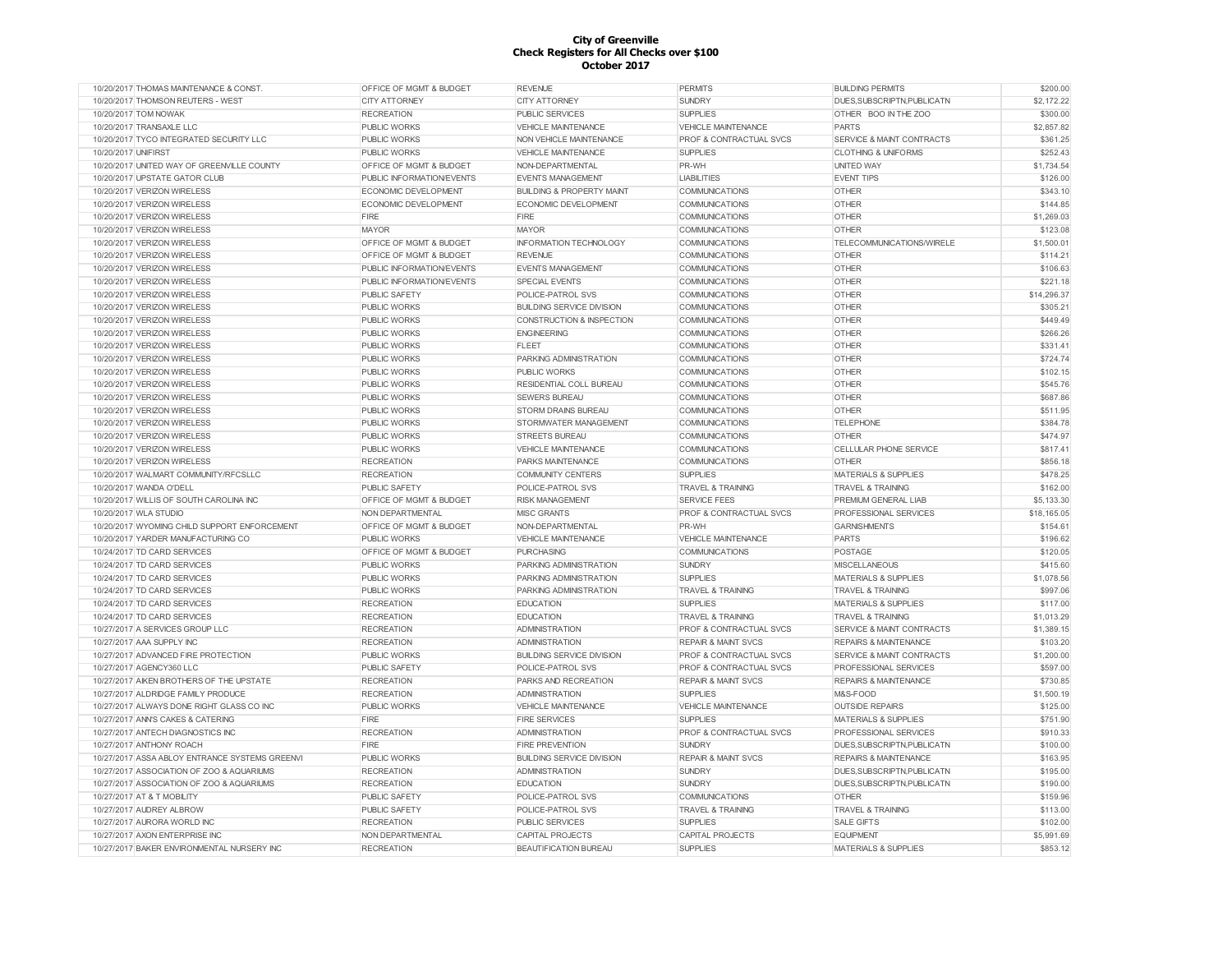| 10/27/2017 BATTERY SPECIALISTS INC             | OFFICE OF MGMT & BUDGET | <b>INFORMATION TECHNOLOGY</b>        | <b>SUPPLIES</b>                  | <b>MATERIALS &amp; SUPPLIES</b>      | \$140.08    |
|------------------------------------------------|-------------------------|--------------------------------------|----------------------------------|--------------------------------------|-------------|
| 10/27/2017 BERKSHIRE HATHAWAY HOME SERVIC      | OFFICE OF MGMT & BUDGET | <b>REVENUE</b>                       | <b>BUSINESS LICENSE(HOLDING)</b> | <b>REFUND</b>                        | \$150.00    |
| 10/27/2017 BLACK BEAR FARM                     | NON DEPARTMENTAL        | <b>CAPITAL PROJECTS</b>              | CAPITAL PROJECTS                 | <b>EQUIPMENT</b>                     | \$12,800.00 |
| 10/27/2017 BLANCHARD MACHINERY CO              | <b>PUBLIC WORKS</b>     | <b>FLEET</b>                         | <b>VEHICLE MAINTENANCE</b>       | <b>OUTSIDE REPAIRS</b>               | \$1,087.65  |
| 10/27/2017 BORDER STATES INDUSTRIES INC        | <b>PUBLIC WORKS</b>     | <b>TRAFFIC ENGINEERING</b>           | <b>SUPPLIES</b>                  | <b>M&amp;S LIGHTING</b>              | \$362.01    |
| 10/27/2017 BORDER STATES INDUSTRIES INC        | <b>RECREATION</b>       | PARKS AND RECREATION                 | <b>SUPPLIES</b>                  | <b>MATERIALS &amp; SUPPLIES</b>      | \$227.69    |
| 10/27/2017 BRANDSTICKITY                       | <b>RECREATION</b>       | <b>FALLS PARK WORK CREW</b>          | <b>SUPPLIES</b>                  | <b>CLOTHING &amp; UNIFORMS</b>       | \$129.85    |
| 10/27/2017 BRYANTS KAR GARD LLC                | <b>PUBLIC WORKS</b>     | <b>FLEET</b>                         | <b>VEHICLE MAINTENANCE</b>       | <b>OUTSIDE REPAIRS</b>               | \$139.98    |
| 10/27/2017 BUDDY SKINNER                       | ECONOMIC DEVELOPMENT    | <b>BUILDING &amp; PROPERTY MAINT</b> | <b>TRAVEL &amp; TRAINING</b>     | <b>TRAVEL &amp; TRAINING</b>         | \$127.41    |
| 10/27/2017 C O G RETIREE INSURANCE             | <b>HUMAN RESOURCES</b>  | <b>HEALTH CARE</b>                   | <b>OTHER INSURANCE</b>           | HEALTH MEDICARE SUPPL                | \$15,012.10 |
| 10/27/2017 CAROLINA ALTERNATORS                | FIRE                    | <b>FIRE SUPPRESSION</b>              | <b>VEHICLE MAINTENANCE</b>       | <b>PARTS</b>                         | \$116.60    |
| 10/27/2017 CAROLINA CONCRETE COMPANY INC       | <b>PUBLIC WORKS</b>     | <b>STREETS BUREAU</b>                | <b>SUPPLIES</b>                  | <b>MATERIALS &amp; SUPPLIES</b>      | \$7,500.03  |
| 10/27/2017 CAROLINA ENGINEERING SOLUTIONS LLC  | <b>PUBLIC WORKS</b>     | PARKING ADMINISTRATION               | PROF & CONTRACTUAL SVCS          | PROFESSIONAL SERVICES                | \$7,438.00  |
| 10/27/2017 CAROLINA LAWN & TRACTOR INC         | <b>RECREATION</b>       | PARKS AND RECREATION                 | <b>REPAIR &amp; MAINT SVCS</b>   | <b>REPAIRS &amp; MAINTENANCE</b>     | \$1,947.41  |
| 10/27/2017 CDW/G                               | OFFICE OF MGMT & BUDGET | <b>INFORMATION TECHNOLOGY</b>        | <b>MIS PROJECTS</b>              | PCS/UPGRADES                         | \$152.19    |
| 10/27/2017 CDW/G                               | OFFICE OF MGMT & BUDGET | INFORMATION TECHNOLOGY               | <b>SUPPLIES</b>                  | <b>MATERIALS &amp; SUPPLIES</b>      | \$939.08    |
| 10/27/2017 CHEM-AQUA INC                       | <b>PUBLIC WORKS</b>     | <b>BUILDING SERVICE DIVISION</b>     | PROF & CONTRACTUAL SVCS          | <b>SERVICE &amp; MAINT CONTRACTS</b> | \$295.74    |
| 10/27/2017 CHRISTOPHER SALTERS                 | ECONOMIC DEVELOPMENT    | <b>BUILDING &amp; PROPERTY MAINT</b> | <b>TRAVEL &amp; TRAINING</b>     | <b>TRAVEL &amp; TRAINING</b>         | \$660.73    |
| 10/27/2017 CINCINNATI SYSTEMS INC              | <b>PUBLIC WORKS</b>     | <b>PARKING LOTS</b>                  | <b>REPAIR &amp; MAINT SVCS</b>   | <b>REPAIRS &amp; MAINTENANCE</b>     | \$247.50    |
| 10/27/2017 CINCINNATI SYSTEMS INC              | <b>PUBLIC WORKS</b>     | <b>PARKING LOTS</b>                  | <b>REPAIR &amp; MAINT SVCS</b>   | <b>WESTEND LOT REPAIRS</b>           | \$905.67    |
| 10/27/2017 CINCINNATI SYSTEMS INC              | <b>PUBLIC WORKS</b>     | POINSETT GARAGE                      | <b>REPAIR &amp; MAINT SVCS</b>   | <b>REPAIRS &amp; MAINTENANCE</b>     | \$180.00    |
| 10/27/2017 CINTAS                              | <b>PUBLIC SAFETY</b>    |                                      |                                  | <b>MISCELLANEOUS</b>                 | \$187.28    |
|                                                |                         | POLICE-PATROL SVS                    | <b>SUNDRY</b>                    |                                      | \$217.38    |
| 10/27/2017 CINTAS                              | <b>PUBLIC WORKS</b>     | <b>FLEET</b>                         | <b>SUPPLIES</b>                  | <b>CLOTHING &amp; UNIFORMS</b>       |             |
| 10/27/2017 CINTAS                              | <b>PUBLIC WORKS</b>     | <b>STREETS BUREAU</b>                | <b>SUPPLIES</b>                  | <b>CLOTHING &amp; UNIFORMS</b>       | \$106.44    |
| 10/27/2017 CINTAS                              | <b>RECREATION</b>       | <b>FALLS PARK WORK CREW</b>          | <b>SUPPLIES</b>                  | <b>CLOTHING &amp; UNIFORMS</b>       | \$182.32    |
| 10/27/2017 CINTAS                              | <b>RECREATION</b>       | PARKS MAINTENANCE                    | <b>SUPPLIES</b>                  | <b>CLOTHING &amp; UNIFORMS</b>       | \$184.97    |
| 10/27/2017 CINTAS                              | <b>RECREATION</b>       | PUBLIC SERVICES                      | <b>SUPPLIES</b>                  | <b>CLOTHING &amp; UNIFORMS</b>       | \$107.92    |
| 10/27/2017 COLONIAL FUEL & LUBRICANT SERVICES  | <b>PUBLIC WORKS</b>     | <b>ADMINISTRATION</b>                | VEHICLE MAINTENANCE              | FUEL                                 | \$14,657.64 |
| 10/27/2017 COMMUNICATION SERVICE CENTER INC    | <b>PUBLIC WORKS</b>     | CONSTRUCTION & INSPECTION            | <b>SUPPLIES</b>                  | <b>MATERIALS &amp; SUPPLIES</b>      | \$289.38    |
| 10/27/2017 COMPLETE FITNESS & YOGA             | <b>HUMAN RESOURCES</b>  | <b>HEALTH CARE</b>                   | SUNDRY                           | <b>WELLNESS ACTIVITIES</b>           | \$170.00    |
| 10/27/2017 CONCRETE SUPPLY COMPANY LLC         | <b>PUBLIC WORKS</b>     | <b>STREETS BUREAU</b>                | <b>SUPPLIES</b>                  | <b>MATERIALS &amp; SUPPLIES</b>      | \$1,895.81  |
| 10/27/2017 CONTINENTAL ENGINES                 | <b>PUBLIC WORKS</b>     | <b>SEWERS BUREAU</b>                 | PROF & CONTRACTUAL SVCS          | PROFESSIONAL SERVICES                | \$599.92    |
| 10/27/2017 COURTNEY DEVOE                      | ECONOMIC DEVELOPMENT    | <b>PLANNING AND ZONING</b>           | <b>TRAVEL &amp; TRAINING</b>     | <b>TRAVEL &amp; TRAINING</b>         | \$773.64    |
| 10/27/2017 CROMERS                             | <b>RECREATION</b>       | <b>PUBLIC SERVICES</b>               | <b>SUPPLIES</b>                  | <b>SALE CONCESSIONS</b>              | \$775.99    |
| 10/27/2017 CUMMINS ATLANTIC                    | <b>FIRE</b>             | <b>FIRE SUPPRESSION</b>              | <b>VEHICLE MAINTENANCE</b>       | <b>PARTS</b>                         | \$437.50    |
| 10/27/2017 CUMMINS ATLANTIC                    | <b>PUBLIC WORKS</b>     | <b>VEHICLE MAINTENANCE</b>           | <b>VEHICLE MAINTENANCE</b>       | <b>PARTS</b>                         | \$773.39    |
| 10/27/2017 D & D MOTORS INC                    | <b>PUBLIC WORKS</b>     | <b>VEHICLE MAINTENANCE</b>           | <b>VEHICLE MAINTENANCE</b>       | <b>PARTS</b>                         | \$129.50    |
| 10/27/2017 DANA SAFETY SUPPLY INC              | <b>FIRE</b>             | <b>FIRE SUPPRESSION</b>              | <b>VEHICLE MAINTENANCE</b>       | <b>PARTS</b>                         | \$278.92    |
| 10/27/2017 DEAN'S ALTERNATOR                   | <b>PUBLIC WORKS</b>     | <b>VEHICLE MAINTENANCE</b>           | <b>VEHICLE MAINTENANCE</b>       | <b>PARTS</b>                         | \$1,955.00  |
| 10/27/2017 DESIGNLAB INC                       | FIRE                    | <b>FIRE SERVICES</b>                 | <b>SUPPLIES</b>                  | <b>CLOTHING &amp; UNIFORMS</b>       | \$267.04    |
| 10/27/2017 DESIGNLAB INC                       | <b>FIRE</b>             | <b>FIRE SUPPRESSION</b>              | <b>SUPPLIES</b>                  | <b>CLOTHING &amp; UNIFORMS</b>       | \$1,245.50  |
| 10/27/2017 DESIGNLAB INC                       | PUBLIC SAFETY           | POLICE-PATROL SVS                    | <b>SUPPLIES</b>                  | <b>CLOTHING &amp; UNIFORMS</b>       | \$5,276.39  |
| 10/27/2017 DIRT JOCKEY INC                     | C. D. DIVISION          | <b>CDBG PROJECTS</b>                 | <b>CD PROJECTS</b>               | <b>LAND ACQUISITION</b>              | \$3,734.35  |
| 10/27/2017 DISPLAY SALES INC                   | <b>RECREATION</b>       | TREE MAINTENANCE BUREAU              | <b>SUPPLIES</b>                  | <b>MATERIALS &amp; SUPPLIES</b>      | \$1,500.00  |
| 10/27/2017 DUKE ENERGY                         | C. D. DIVISION          | <b>CDBG PROJECTS</b>                 | <b>CD PROJECTS</b>               | PUBLIC SERVICES (GENERAL)            | \$243.13    |
| 10/27/2017 DUKE ENERGY                         | <b>PUBLIC WORKS</b>     | <b>BUILDING SERVICE DIVISION</b>     | <b>UTILITIES</b>                 | <b>ELECTRICITY</b>                   | \$7,359.93  |
| 10/27/2017 DUKE ENERGY                         | PUBLIC WORKS            | <b>TRAFFIC ENGINEERING</b>           | <b>UTILITIES</b>                 | <b>ELECTRICITY</b>                   | \$1,466.60  |
| 10/27/2017 DUKE ENERGY                         | <b>RECREATION</b>       | <b>PARKS MAINTENANCE</b>             | <b>UTILITIES</b>                 | <b>ELECTRICITY</b>                   | \$4,503.17  |
| 10/27/2017 EASTERN INDUSTRIAL SUPPLIES INC     | <b>RECREATION</b>       | <b>BEAUTIFICATION BUREAU</b>         | <b>SUPPLIES</b>                  | <b>MATERIALS &amp; SUPPLIES</b>      | \$889.12    |
| 10/27/2017 ECHOLS OIL COMPANY INC              | <b>PUBLIC WORKS</b>     | <b>FIXED ROUTE</b>                   | <b>VEHICLE MAINTENANCE</b>       | <b>LUBRICANTS</b>                    | \$524.54    |
| 10/27/2017 ECHOLS OIL COMPANY INC              | PUBLIC WORKS            | <b>FLEET</b>                         | <b>VEHICLE MAINTENANCE</b>       | <b>FUEL</b>                          | \$1,159.86  |
| 10/27/2017 ELECTRIC CITY PRINTING COMPANY      | PUBLIC WORKS            | PARKING ADMINISTRATION               | <b>SUPPLIES</b>                  | <b>MATERIALS &amp; SUPPLIES</b>      | \$657.20    |
| 10/27/2017 ENVIRO-MASTER SERVICES OF GREENVILL | <b>RECREATION</b>       | <b>ADMINISTRATION</b>                | PROF & CONTRACTUAL SVCS          | SERVICE & MAINT CONTRACTS            | \$198.00    |
| 10/27/2017 ERIC VINSON                         | ECONOMIC DEVELOPMENT    | PLANNING AND ZONING                  | <b>TRAVEL &amp; TRAINING</b>     | <b>TRAVEL &amp; TRAINING</b>         | \$808.64    |
| 10/27/2017 ERIK MOORE                          | <b>RECREATION</b>       | <b>PUBLIC SERVICES</b>               | <b>SUPPLIES</b>                  | OTHER BOO IN THE ZOO                 | \$125.00    |
| 10/27/2017 FATHER & SON MOVING & STORAGE       | <b>PUBLIC WORKS</b>     | <b>ADMINISTRATION</b>                | <b>TRAVEL &amp; TRAINING</b>     | <b>TRAVEL &amp; TRAINING</b>         | \$5,000.00  |
| 10/27/2017 FEDERAL EXPRESS CORP                | OFFICE OF MGMT & BUDGET | INFORMATION TECHNOLOGY               | <b>SUPPLIES</b>                  | MATERIALS & SUPPLIES                 | \$219.53    |
| 10/27/2017 FEDERAL EXPRESS CORP                | <b>RECREATION</b>       | <b>ADMINISTRATION</b>                | <b>COMMUNICATIONS</b>            | POSTAGE                              | \$197.02    |
| 10/27/2017 FEDEX OFFICE                        | <b>HUMAN RESOURCES</b>  | <b>HUMAN RESOURCES</b>               | <b>PRINTING</b>                  | PRINTING & BINDING                   | \$2,322.85  |
| 10/27/2017 FERGUSON ENTERPRISES INC            | PUBLIC WORKS            | <b>BUILDING SERVICE DIVISION</b>     | <b>SUPPLIES</b>                  | <b>MATERIALS &amp; SUPPLIES</b>      | \$172.78    |
|                                                |                         |                                      |                                  |                                      |             |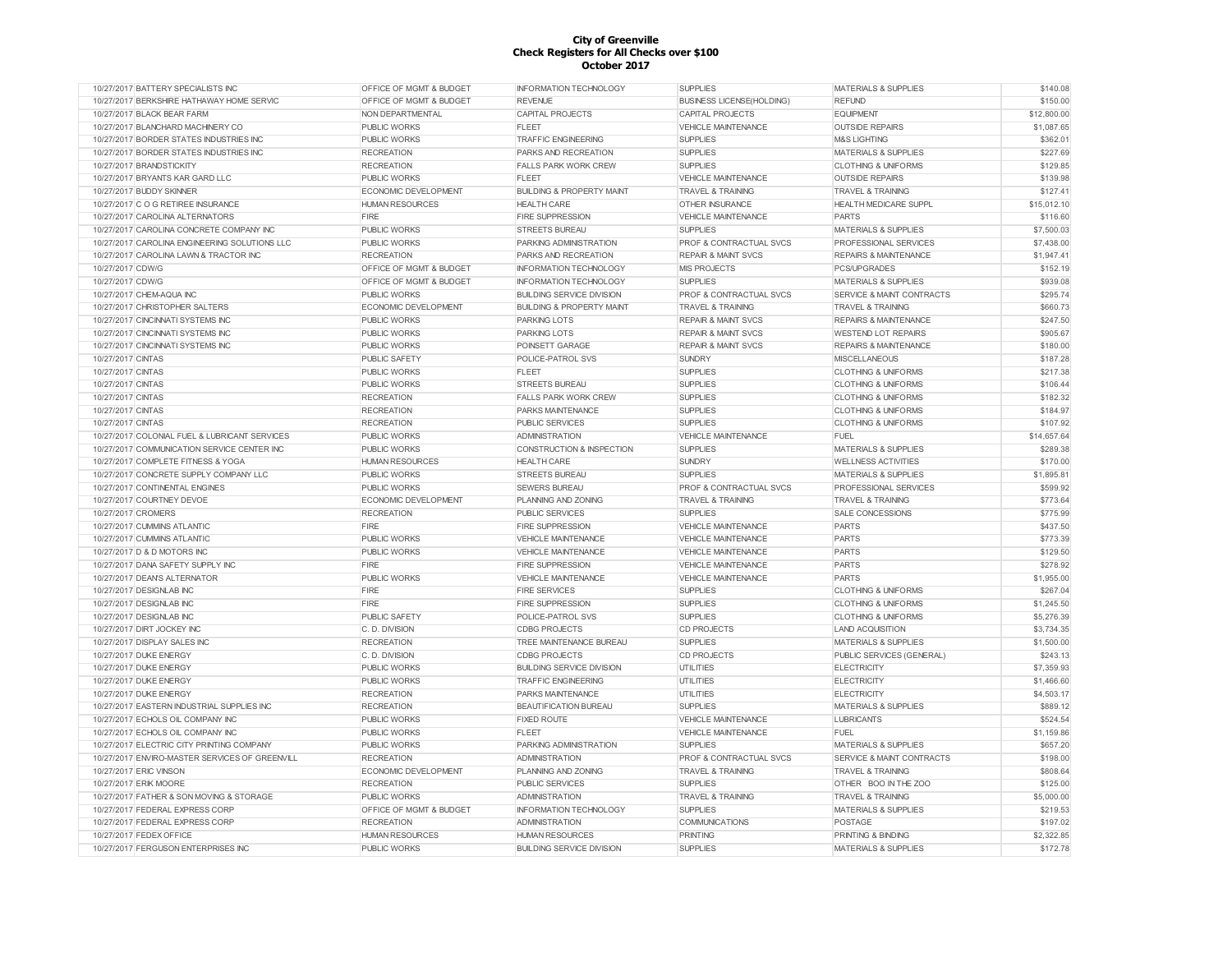| 10/27/2017 FERGUSON ENTERPRISES INC            | <b>RECREATION</b>                  | <b>ADMINISTRATION</b>                | <b>SUPPLIES</b>                    | <b>JANITORIAL SUPPLIES</b>           | \$331.81               |
|------------------------------------------------|------------------------------------|--------------------------------------|------------------------------------|--------------------------------------|------------------------|
| 10/27/2017 FGP INTERNATIONAL                   | OFFICE OF MGMT & BUDGET            | <b>PURCHASING</b>                    | PROF & CONTRACTUAL SVCS            | TEMP PERSONNEL SVCS                  | \$660.05               |
| 10/27/2017 FIRE PROTECTION SPECIALIST INC      | C. D. DIVISION                     | <b>CDBG PROJECTS</b>                 | <b>CD PROJECTS</b>                 | PUBLIC INFORMATION                   | \$159.00               |
| 10/27/2017 FIREFOLD                            | NON DEPARTMENTAL                   | CAPITAL PROJECTS                     | <b>CAPITAL PROJECTS</b>            | <b>EQUIPMENT</b>                     | \$154.65               |
| 10/27/2017 FIREFOLD                            | OFFICE OF MGMT & BUDGET            | <b>INFORMATION TECHNOLOGY</b>        | <b>SUPPLIES</b>                    | <b>MATERIALS &amp; SUPPLIES</b>      | \$111.35               |
| 10/27/2017 FIRST TEAM SPORTS CENTER            | <b>RECREATION</b>                  | <b>COMMUNITY CENTERS</b>             | <b>SUPPLIES</b>                    | <b>CLOTHING &amp; UNIFORMS</b>       | \$1,546.54             |
| 10/27/2017 FOOTHILLS VETERINARY HOSPITAL       | PUBLIC SAFETY                      | POLICE-PATROL SVS                    | <b>SUNDRY</b>                      | <b>MISCELLANEOUS</b>                 | \$240.23               |
| 10/27/2017 GHS LIFE CENTER                     | <b>HUMAN RESOURCES</b>             | <b>HEALTH CARE</b>                   | <b>SUNDRY</b>                      | <b>WELLNESS ACTIVITIES</b>           | \$250.00               |
| 10/27/2017 GILLIG LLC                          | <b>PUBLIC WORKS</b>                | <b>VEHICLE MAINTENANCE</b>           | <b>VEHICLE MAINTENANCE</b>         | <b>PARTS</b>                         | \$1,617.36             |
| 10/27/2017 GIMME-A-SIGN CO INC                 | <b>RECREATION</b>                  | PARKS MAINTENANCE                    | <b>REPAIR &amp; MAINT SVCS</b>     | <b>REPAIRS &amp; MAINTENANCE</b>     | \$1,436.72             |
| 10/27/2017 GLASSCRAFTERS INC                   | <b>PUBLIC WORKS</b>                | <b>FLEET</b>                         | <b>VEHICLE MAINTENANCE</b>         | <b>OUTSIDE REPAIRS</b>               | \$794.02               |
| 10/27/2017 GLOBAL PUBLIC SAFETY LLC            | PUBLIC SAFETY                      | POLICE-PATROL SVS                    | <b>VEHICLE MAINTENANCE</b>         | POLICE CAR UPFITS                    | \$2,275.86             |
| 10/27/2017 GOOD LIFE CATERING CO LLC           | <b>HUMAN RESOURCES</b>             | <b>HUMAN RESOURCES</b>               | <b>TRAVEL &amp; TRAINING</b>       | <b>TRAINING/CITY WIDE</b>            | \$480.60               |
| 10/27/2017 GOODYEAR COMMERCIAL TIRE            | FIRE                               | <b>FIRE SUPPRESSION</b>              | <b>VEHICLE MAINTENANCE</b>         | <b>PARTS</b>                         | \$1,267.59             |
| 10/27/2017 GRAINGER 803858935                  | FIRE                               | <b>FIRE SUPPRESSION</b>              | <b>SUPPLIES</b>                    | <b>MATERIALS &amp; SUPPLIES</b>      | \$501.86               |
| 10/27/2017 GREAT LAKES PETROLEUM               | <b>PUBLIC WORKS</b>                | <b>ADMINISTRATION</b>                | <b>VEHICLE MAINTENANCE</b>         | FUEL                                 | \$14,604.34            |
| 10/27/2017 GREENVILLE ARENA DISTRICT           | PUBLIC WORKS                       | PARKING LOTS                         | <b>LIAB-BI-LO ARENA PARKING</b>    | <b>PARKING LEASES</b>                | \$4,202.33             |
| 10/27/2017 GREENVILLE COUNTY                   | <b>MUNICIPAL COURT</b>             | MUNICIPAL COURT                      | PROF & CONTRACTUAL SVCS            | PROFESSIONAL SERVICES                | \$25,993.04            |
| 10/27/2017 GREENVILLE NEWS                     | C. D. DIVISION                     | <b>CDBG PROJECTS</b>                 | <b>PRINTING</b>                    | PRINTING & BINDING                   | \$125.50               |
| 10/27/2017 GREENVILLE NEWS                     | ECONOMIC DEVELOPMENT               | PLANNING AND ZONING                  | <b>PROF &amp; CONTRACTUAL SVCS</b> | <b>ADVERTISING EXPENSE</b>           | \$274.00               |
| 10/27/2017 GREENVILLE NEWS SUBSCRIPTIONS       | ECONOMIC DEVELOPMENT               | PLANNING AND ZONING                  | <b>SUNDRY</b>                      | DUES, SUBSCRIPTN, PUBLICATN          | \$161.47               |
| 10/27/2017 GREENVILLE OFFICE SUPPLY CO INC     |                                    |                                      |                                    |                                      |                        |
| 10/27/2017 GREENVILLE OFFICE SUPPLY CO INC     | <b>CITY MANAGER</b>                | <b>CITY MANAGER</b>                  | <b>SUNDRY</b><br><b>SUPPLIES</b>   | <b>MISCELLANEOUS</b>                 | \$247.18<br>\$6,948.64 |
|                                                | ECONOMIC DEVELOPMENT               | PLANNING AND ZONING                  |                                    | <b>MATERIALS &amp; SUPPLIES</b>      |                        |
| 10/27/2017 GREENVILLE OFFICE SUPPLY CO INC     | <b>PUBLIC WORKS</b>                | <b>ENGINEERING</b>                   | <b>SUPPLIES</b>                    | <b>CLOTHING &amp; UNIFORMS</b>       | \$210.47               |
| 10/27/2017 GREENVILLE OFFICE SUPPLY CO INC     | <b>PUBLIC WORKS</b>                | <b>FLEET</b>                         | <b>SUPPLIES</b>                    | <b>MATERIALS &amp; SUPPLIES</b>      | \$125.04               |
| 10/27/2017 GREENVILLE OFFICE SUPPLY CO INC     | <b>PUBLIC WORKS</b>                | RESIDENTIAL COLL BUREAU              | <b>SUPPLIES</b>                    | <b>MATERIALS &amp; SUPPLIES</b>      | \$125.04               |
| 10/27/2017 GREENVILLE OFFICE SUPPLY CO INC     | PUBLIC WORKS                       | <b>SEWERS BUREAU</b>                 | <b>SUPPLIES</b>                    | <b>MATERIALS &amp; SUPPLIES</b>      | \$153.87               |
| 10/27/2017 GREENVILLE OFFICE SUPPLY CO INC     | <b>PUBLIC WORKS</b>                | STORM DRAINS BUREAU                  | <b>SUPPLIES</b>                    | <b>MATERIALS &amp; SUPPLIES</b>      | \$153.87               |
| 10/27/2017 GREENVILLE OFFICE SUPPLY CO INC     | <b>PUBLIC WORKS</b>                | <b>STREETS BUREAU</b>                | <b>SUPPLIES</b>                    | <b>MATERIALS &amp; SUPPLIES</b>      | \$255.58               |
| 10/27/2017 GREENVILLE OFFICE SUPPLY CO INC     | <b>RECREATION</b>                  | PARKS AND RECREATION                 | <b>SUPPLIES</b>                    | OFFICE SUPPLIES&MATERIALS            | \$127.75               |
| 10/27/2017 GREENVILLE REVITALIZATION CORPORATI | C. D. DIVISION                     | <b>CDBG PROJECTS</b>                 | <b>CD PROJECTS</b>                 | <b>LAND ACQUISITION</b>              | \$59,390.83            |
| 10/27/2017 GREENVILLE TURF & TRACTOR           | <b>RECREATION</b>                  | PARKS MAINTENANCE                    | <b>REPAIR &amp; MAINT SVCS</b>     | <b>REPAIRS &amp; MAINTENANCE</b>     | \$1,029.17             |
| 10/27/2017 GREG SMITH OR TIM CONROY VICE FUND  | <b>PUBLIC SAFETY</b>               | POLICE-PATROL SVS                    | <b>SUNDRY</b>                      | <b>MISCELLANEOUS</b>                 | \$2,314.00             |
| 10/27/2017 GREGORY PEST SOLUTIONS              | <b>PUBLIC WORKS</b>                | <b>BUILDING SERVICE DIVISION</b>     | PROF & CONTRACTUAL SVCS            | <b>SERVICE &amp; MAINT CONTRACTS</b> | \$532.00               |
| 10/27/2017 GREGORY PEST SOLUTIONS              | <b>PUBLIC WORKS</b>                | STORM DRAINS BUREAU                  | PROF & CONTRACTUAL SVCS            | PROFESSIONAL SERVICES                | \$250.00               |
| 10/27/2017 HALES TOWING                        | <b>FIRE</b>                        | <b>FIRE SERVICES</b>                 | <b>SUPPLIES</b>                    | <b>MATERIALS &amp; SUPPLIES</b>      | \$180.00               |
| 10/27/2017 HAT TRICK FARM                      | <b>RECREATION</b>                  | <b>ADMINISTRATION</b>                | <b>SUPPLIES</b>                    | M&S-FOOD                             | \$615.00               |
| 10/27/2017 HENRY SCHEIN ANIMAL HEALTH          | <b>RECREATION</b>                  | <b>ADMINISTRATION</b>                | <b>SUPPLIES</b>                    | M&S-MEDICINE                         | \$617.67               |
| 10/27/2017 HENRY SCHEIN ANIMAL HEALTH          | <b>RECREATION</b>                  | <b>ADMINISTRATION</b>                | <b>SUPPLIES</b>                    | M&S-VETERINARY                       | \$230.16               |
| 10/27/2017 HOFFMAN MECHANICAL SOLUTIONS INC    | <b>PUBLIC WORKS</b>                | <b>BUILDING SERVICE DIVISION</b>     | <b>REPAIR &amp; MAINT SVCS</b>     | <b>REPAIRS &amp; MAINTENANCE</b>     | \$426.54               |
| 10/27/2017 HOME DEPOT CREDIT SERVICE 0978      | <b>PUBLIC WORKS</b>                | <b>VEHICLE MAINTENANCE</b>           | <b>SUPPLIES</b>                    | <b>MATERIALS &amp; SUPPLIES</b>      | \$102.33               |
| 10/27/2017 HOME DEPOT CREDIT SERVICE 3104      | <b>PUBLIC WORKS</b>                | <b>RIVERPLACE GARAGE</b>             | <b>SUPPLIES</b>                    | <b>MATERIALS &amp; SUPPLIES</b>      | \$601.42               |
| 10/27/2017 HOME DEPOT CREDIT SERVICE 4123      | PUBLIC WORKS                       | <b>STREETS BUREAU</b>                | <b>SUPPLIES</b>                    | MATERIALS & SUPPLIES                 | \$300.74               |
| 10/27/2017 HOME DEPOT CREDIT SERVICE 5906      | PUBLIC WORKS                       | <b>BUILDING SERVICE DIVISION</b>     | <b>SUPPLIES</b>                    | MATERIALS & SUPPLIES                 | \$680.40               |
| 10/27/2017 HOME DEPOT CREDIT SERVICE 5914      | NON DEPARTMENTAL                   | CAPITAL PROJECTS                     | <b>CAPITAL PROJECTS</b>            | <b>EQUIPMENT</b>                     | \$1,049.64             |
| 10/27/2017 HOME DEPOT CREDIT SERVICE 5914      | <b>RECREATION</b>                  | <b>ADMINISTRATION</b>                | <b>SUPPLIES</b>                    | M&S-MAINTENANCE                      | \$224.14               |
| 10/27/2017 HOME DEPOT CREDIT SERVICE 5922      | <b>RECREATION</b>                  | PARKS MAINTENANCE                    | <b>SUPPLIES</b>                    | <b>MATERIALS &amp; SUPPLIES</b>      | \$247.27               |
| 10/27/2017 HOME DEPOT CREDIT SERVICE 5922      | <b>RECREATION</b>                  | TREE MAINTENANCE BUREAU              | <b>SUPPLIES</b>                    | MATERIALS & SUPPLIES                 | \$376.40               |
| 10/27/2017 HUNKAR DATA AND BARCODE SYSTEMS INC | <b>RECREATION</b>                  | <b>PUBLIC SERVICES</b>               | <b>SUPPLIES</b>                    | <b>SPECIAL EVENTS</b>                | \$1,651.39             |
| 10/27/2017 HYDRAULIC ONSITE EQUIPMENT REPAIR   | <b>PUBLIC WORKS</b>                | <b>FLEET</b>                         | VEHICLE MAINTENANCE                | <b>OUTSIDE REPAIRS</b>               | \$426.10               |
| 10/27/2017 ICMA                                | OFFICE OF MGMT & BUDGET            | <b>ADMINISTRATION</b>                | <b>SUNDRY</b>                      | DUES, SUBSCRIPTN, PUBLICATN          | \$200.00               |
| 10/27/2017 IHEARTMEDIA                         | <b>PUBLIC WORKS</b>                | <b>RECYCLING</b>                     | PROF & CONTRACTUAL SVCS            | ADVERTISING EXPENSE                  | \$912.00               |
| 10/27/2017 INTERNATIONAL CODE COUNCIL INC      | ECONOMIC DEVELOPMENT               | <b>BUILDING &amp; PROPERTY MAINT</b> | <b>SUNDRY</b>                      | DUES, SUBSCRIPTN, PUBLICATN          | \$398.00               |
| 10/27/2017 ISGETT DISTRIBUTORS, INC.           | FIRE                               | FIRE SUPPRESSION                     | VEHICLE MAINTENANCE                | <b>PARTS</b>                         | \$1,326.59             |
| 10/27/2017 IVEY COMMUNICATIONS INC             | NON DEPARTMENTAL                   | <b>CAPITAL PROJECTS</b>              | <b>CAPITAL PROJECTS</b>            | <b>EQUIPMENT</b>                     | \$306.81               |
| 10/27/2017 JAMES SHELTON JR                    | <b>PUBLIC SAFETY</b>               | POLICE-PATROL SVS                    | <b>TRAVEL &amp; TRAINING</b>       | <b>TRAVEL &amp; TRAINING</b>         | \$138.00               |
| 10/27/2017 JEFFREY A BOWMAN                    | <b>OFFICE OF MGMT &amp; BUDGET</b> | <b>REVENUE</b>                       | <b>TRAVEL &amp; TRAINING</b>       | <b>LOCAL TRANSPORTATION</b>          | \$146.59               |
| 10/27/2017 JOHN BLASSINGAME                    | <b>PUBLIC SAFETY</b>               | POLICE-PATROL SVS                    | <b>TRAVEL &amp; TRAINING</b>       | <b>TRAVEL &amp; TRAINING</b>         | \$543.00               |
| 10/27/2017 JOHN BRYSON                         | ECONOMIC DEVELOPMENT               | <b>BUILDING &amp; PROPERTY MAINT</b> | <b>TRAVEL &amp; TRAINING</b>       | LOCAL TRANSPORTATION                 | \$476.69               |
| 10/27/2017 JOHNSTONE SUPPLY OF GREENVILLE      | <b>PUBLIC WORKS</b>                | <b>BUILDING SERVICE DIVISION</b>     | <b>SUPPLIES</b>                    | MATERIALS & SUPPLIES                 | \$248.08               |
|                                                |                                    |                                      |                                    |                                      |                        |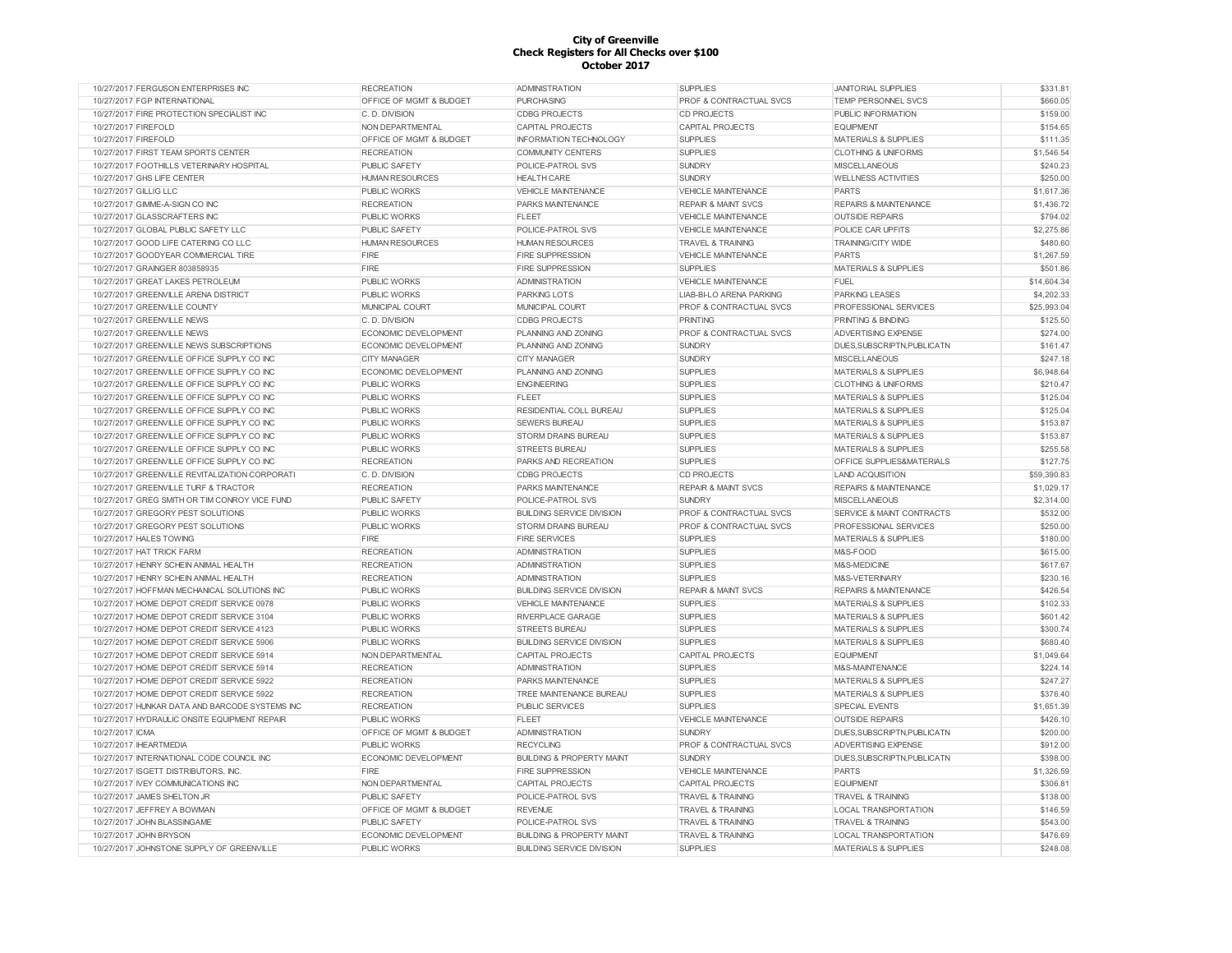| 10/27/2017 K & M INTERNATIONAL WILD REPUBLIC   | <b>RECREATION</b>           | PUBLIC SERVICES                      | <b>SUPPLIES</b>                    | <b>SALE GIFTS</b>                    | \$104.19    |
|------------------------------------------------|-----------------------------|--------------------------------------|------------------------------------|--------------------------------------|-------------|
| 10/27/2017 K-MART STORE 4016                   | <b>PUBLIC WORKS</b>         | <b>PUBLIC WORKS</b>                  | <b>SUPPLIES</b>                    | <b>MATERIALS &amp; SUPPLIES</b>      | \$104.97    |
| 10/27/2017 KAYLYN OWENS                        | ECONOMIC DEVELOPMENT        | <b>BUILDING &amp; PROPERTY MAINT</b> | <b>TRAVEL &amp; TRAINING</b>       | <b>TRAVEL &amp; TRAINING</b>         | \$136.20    |
| 10/27/2017 KEVIN WHITAKER CHEVROLET INC        | <b>PUBLIC WORKS</b>         | <b>VEHICLE MAINTENANCE</b>           | <b>VEHICLE MAINTENANCE</b>         | <b>PARTS</b>                         | \$123.46    |
| 10/27/2017 KUDZU STAFFING                      | <b>HUMAN RESOURCES</b>      | <b>HUMAN RESOURCES</b>               | <b>PROF &amp; CONTRACTUAL SVCS</b> | <b>TEMP PERSONNEL SVCS</b>           | \$2,253.78  |
| 10/27/2017 L & B LANDSCAPING SERVICE INC       | C. D. DIVISION              | <b>CDBG PROJECTS</b>                 | <b>CD PROJECTS</b>                 | <b>LAND ACQUISITION</b>              | \$2,769.00  |
| 10/27/2017 LANDSCAPERS SUPPLY                  | <b>RECREATION</b>           | <b>FALLS PARK WORK CREW</b>          | <b>SUPPLIES</b>                    | <b>MATERIALS &amp; SUPPLIES</b>      | \$217.30    |
| 10/27/2017 LANDSCAPERS SUPPLY                  | <b>RECREATION</b>           | PARKS MAINTENANCE                    | <b>SUPPLIES</b>                    | <b>MATERIALS &amp; SUPPLIES</b>      | \$365.94    |
| 10/27/2017 LARK & ASSOCIATES POLYGRAPH SERVICE | <b>HUMAN RESOURCES</b>      | <b>HUMAN RESOURCES</b>               | PROF & CONTRACTUAL SVCS            | PROFESSIONAL SERVICES                | \$180.00    |
| 10/27/2017 LEVEL 3 COMMUNICATIONS LLC          | OFFICE OF MGMT & BUDGET     | <b>INFORMATION TECHNOLOGY</b>        | <b>COMMUNICATIONS</b>              | TELECOMMUNICATIONS/WIRELE            | \$1,144.48  |
| 10/27/2017 LIBERTY PRESS                       | OFFICE OF MGMT & BUDGET     | <b>REVENUE</b>                       | PRINTING                           | PRINTING & BINDING                   | \$2,211.29  |
| 10/27/2017 LIBERTY PRESS                       | <b>PUBLIC SAFETY</b>        | POLICE-PATROL SVS                    | <b>PRINTING</b>                    | PRINTING & BINDING                   | \$1,096.12  |
| 10/27/2017 LOWES                               | NON DEPARTMENTAL            | MISC GRANTS                          | <b>SUPPLIES</b>                    | <b>MATERIALS &amp; SUPPLIES</b>      | \$321.56    |
| 10/27/2017 LOWES                               | <b>PUBLIC WORKS</b>         | <b>SEWERS BUREAU</b>                 | <b>SUPPLIES</b>                    | <b>MATERIALS &amp; SUPPLIES</b>      | \$359.51    |
| 10/27/2017 LOWES                               | <b>PUBLIC WORKS</b>         | <b>STORM DRAINS BUREAU</b>           | <b>SUPPLIES</b>                    | <b>MATERIALS &amp; SUPPLIES</b>      | \$276.46    |
| 10/27/2017 LOWES                               | <b>PUBLIC WORKS</b>         | <b>STREETS BUREAU</b>                | <b>SUPPLIES</b>                    | <b>MATERIALS &amp; SUPPLIES</b>      | \$673.83    |
| 10/27/2017 LYNNSTAR CONSTRUCTION CO INC        | NON DEPARTMENTAL            | <b>CAPITAL PROJECTS</b>              | <b>CAPITAL PROJECTS</b>            | <b>CONSTRUCTION</b>                  | \$20,390.43 |
| 10/27/2017 MARK NELSON                         | <b>PUBLIC SAFETY</b>        | POLICE-PATROL SVS                    | <b>TRAVEL &amp; TRAINING</b>       | <b>TRAVEL &amp; TRAINING</b>         | \$1,663.85  |
| 10/27/2017 MARY DOUGLAS NEAL HIRSCH            | ECONOMIC DEVELOPMENT        | ECONOMIC DEVELOPMENT                 | <b>TRAVEL &amp; TRAINING</b>       | <b>TRAVEL &amp; TRAINING</b>         | \$301.16    |
| 10/27/2017 MCALISTER'S DELI #1046              | C. D. DIVISION              | <b>CDBG PROJECTS</b>                 | <b>CD PROJECTS</b>                 | PUBLIC SERVICES (GENERAL)            | \$153.51    |
| 10/27/2017 MCKINNEY LUMBER & HARDWARE LLC      | <b>RECREATION</b>           | <b>ADMINISTRATION</b>                | <b>SUPPLIES</b>                    | M&S-MAINTENANCE                      | \$953.36    |
| 10/27/2017 MEGAN GILES                         | <b>ECONOMIC DEVELOPMENT</b> | <b>BUILDING &amp; PROPERTY MAINT</b> | <b>TRAVEL &amp; TRAINING</b>       | <b>TRAVEL &amp; TRAINING</b>         | \$351.75    |
| 10/27/2017 MERUS REFRESHMENT SERVICES INC      | PUBLIC WORKS                | PARKING ADMINISTRATION               | <b>SUPPLIES</b>                    | <b>MATERIALS &amp; SUPPLIES</b>      | \$117.61    |
| 10/27/2017 MICAH SNEAD                         | OFFICE OF MGMT & BUDGET     | <b>ACCOUNTING</b>                    | <b>TRAVEL &amp; TRAINING</b>       | <b>TRAVEL &amp; TRAINING</b>         | \$258.98    |
| 10/27/2017 MIKE'S BODY SHOP                    | PUBLIC WORKS                | <b>FLEET</b>                         | <b>VEHICLE MAINTENANCE</b>         | <b>OUTSIDE REPAIRS</b>               | \$510.00    |
|                                                |                             |                                      |                                    |                                      |             |
| 10/27/2017 MINUTEMAN PRESS                     | PUBLIC WORKS                | <b>MAINTENANCE</b>                   | <b>SUPPLIES</b>                    | MATERIALS & SUPPLIES                 | \$202.07    |
| 10/27/2017 MOORE MEDICAL CORP                  | <b>HUMAN RESOURCES</b>      | OCCUPATIONAL HEALTH                  | <b>SUPPLIES</b>                    | <b>MATERIALS &amp; SUPPLIES</b>      | \$448.53    |
| 10/27/2017 NAPA AUTO PARTS                     | <b>FIRE</b>                 | <b>FIRE SUPPRESSION</b>              | <b>SUPPLIES</b>                    | MATERIALS & SUPPLIES                 | \$608.97    |
| 10/27/2017 NAPA AUTO PARTS                     | <b>FIRE</b>                 | <b>FIRE SUPPRESSION</b>              | <b>VEHICLE MAINTENANCE</b>         | <b>PARTS</b>                         | \$689.55    |
| 10/27/2017 NORTHERN SAFETY CO INC              | <b>RECREATION</b>           | <b>ADMINISTRATION</b>                | <b>SUPPLIES</b>                    | <b>MATERIALS &amp; SUPPLIES</b>      | \$166.04    |
| 10/27/2017 OFFICE DEPOT BSD                    | <b>PUBLIC WORKS</b>         | PARKING ADMINISTRATION               | <b>SUPPLIES</b>                    | <b>OFFICE SUPPLIES&amp;MATERIALS</b> | \$107.99    |
| 10/27/2017 PALMETTO PLAYSETS LLC DBA USA PLAY  | <b>RECREATION</b>           | PARKS MAINTENANCE                    | <b>SUPPLIES</b>                    | <b>MATERIALS &amp; SUPPLIES</b>      | \$999.26    |
| 10/27/2017 PATTERSON VETERINARY SUPPLY INC     | <b>RECREATION</b>           | <b>ADMINISTRATION</b>                | <b>SUPPLIES</b>                    | M&S-MEDICINE                         | \$287.69    |
| 10/27/2017 PATTERSON VETERINARY SUPPLY INC     | <b>RECREATION</b>           | <b>ADMINISTRATION</b>                | <b>SUPPLIES</b>                    | M&S-VETERINARY                       | \$184.40    |
| 10/27/2017 PECAN PIE PRODUCTIONS               | <b>RECREATION</b>           | PUBLIC SERVICES                      | <b>SUPPLIES</b>                    | <b>SUPPLIES PROMOTIONS</b>           | \$233.33    |
| 10/27/2017 PEPSI-COLA BOTTLING CO              | <b>RECREATION</b>           | PUBLIC SERVICES                      | <b>SUPPLIES</b>                    | <b>SALE CONCESSIONS</b>              | \$969.62    |
| 10/27/2017 PETERBILT STORE OF GREENVILLE, THE  | <b>PUBLIC WORKS</b>         | <b>VEHICLE MAINTENANCE</b>           | <b>VEHICLE MAINTENANCE</b>         | PARTS                                | \$284.10    |
| 10/27/2017 POWERS SOLUTIONS INC                | <b>PUBLIC WORKS</b>         | PARKING ADMINISTRATION               | <b>SUPPLIES</b>                    | <b>MATERIALS &amp; SUPPLIES</b>      | \$117.05    |
| 10/27/2017 PRECISION DYNAMICS CORP             | PUBLIC INFORMATION/EVENTS   | SPECIAL EVENTS                       | <b>SUPPLIES</b>                    | <b>MATERIALS &amp; SUPPLIES</b>      | \$1,348.50  |
| 10/27/2017 PREMIER GROWERS INC                 | <b>RECREATION</b>           | <b>FALLS PARK WORK CREW</b>          | <b>SUPPLIES</b>                    | MATERIALS & SUPPLIES                 | \$7,166.60  |
| 10/27/2017 PRINTTEK INC                        | PUBLIC WORKS                | <b>RECYCLING</b>                     | <b>PRINTING</b>                    | PRINTING & BINDING                   | \$340.37    |
| 10/27/2017 PRINTTEK INC                        | PUBLIC WORKS                | <b>RECYCLING</b>                     | <b>SUPPLIES</b>                    | MATERIALS & SUPPLIES                 | \$2,397.73  |
| 10/27/2017 PROFORMA                            | PUBLIC SAFETY               | POLICE-PATROL SVS                    | <b>PRINTING</b>                    | PRINTING & BINDING                   | \$244.50    |
| 10/27/2017 PROFORMA                            | <b>RECREATION</b>           | PUBLIC SERVICES                      | <b>SUPPLIES</b>                    | OTHER BOO IN THE ZOO                 | \$5,847.05  |
| 10/27/2017 PURCHASING SERVICES INC             | <b>RECREATION</b>           | <b>ADMINISTRATION</b>                | PROF & CONTRACTUAL SVCS            | SERVICE & MAINT CONTRACTS            | \$100.00    |
| 10/27/2017 RADARSIGN LLC                       | <b>PUBLIC WORKS</b>         | <b>TRAFFIC ENGINEERING</b>           | <b>SUPPLIES</b>                    | M&S-TRAFFIC CALMING                  | \$7,260.00  |
| 10/27/2017 RAI PRODUCTS                        | PUBLIC WORKS                | <b>TRAFFIC ENGINEERING</b>           | <b>SUPPLIES</b>                    | M&S-SIGNALS                          | \$405.00    |
| 10/27/2017 READ'S UNIFORMS INC                 | <b>FIRE</b>                 | <b>FIRE PREVENTION</b>               | <b>SUPPLIES</b>                    | <b>CLOTHING &amp; UNIFORMS</b>       | \$878.74    |
| 10/27/2017 READ'S UNIFORMS INC                 | <b>FIRE</b>                 | <b>FIRE SUPPRESSION</b>              | <b>SUPPLIES</b>                    | <b>CLOTHING &amp; UNIFORMS</b>       | \$1,433.96  |
| 10/27/2017 REY'S                               | PUBLIC INFORMATION/EVENTS   | SPECIAL EVENTS                       | <b>RECREATION FEES</b>             | <b>SPECIAL EVENT WRISTBANDS</b>      | \$111.50    |
| 10/27/2017 ROGERS STEREO INC                   | PUBLIC SAFETY               | POLICE-PATROL SVS                    | VEHICLE MAINTENANCE                | POLICE CAR UPFITS                    | \$263.62    |
| 10/27/2017 S C DEPARTMENT OF MOTOR VEHICLES    | PUBLIC WORKS                | RESIDENTIAL COLL BUREAU              | <b>VEHICLES</b>                    | VEHICLE                              | \$500.00    |
| 10/27/2017 S C FIRE ACADEMY                    | <b>FIRE</b>                 | <b>FIRE PREVENTION</b>               | <b>TRAVEL &amp; TRAINING</b>       | <b>TRAVEL &amp; TRAINING</b>         | \$438.00    |
| 10/27/2017 S C FIRE ACADEMY                    | <b>FIRE</b>                 | <b>FIRE SUPPRESSION</b>              | <b>TRAVEL &amp; TRAINING</b>       | <b>TRAVEL &amp; TRAINING</b>         | \$3,995.00  |
| 10/27/2017 SAFE INDUSTRIES                     | <b>FIRE</b>                 | FIRE SUPPRESSION                     | <b>SUPPLIES</b>                    | <b>CLOTHING &amp; UNIFORMS</b>       | \$5,763.22  |
| 10/27/2017 SALUDA RIVER PET FOOD CENTER INC    | PUBLIC SAFETY               | POLICE-PATROL SVS                    | <b>SUPPLIES</b>                    | MATERIALS & SUPPLIES                 | \$141.88    |
| 10/27/2017 SAM CARBIS SERVICES LLC             | <b>FIRE</b>                 | <b>FIRE SUPPRESSION</b>              | VEHICLE MAINTENANCE                | <b>PARTS</b>                         | \$126.31    |
| 10/27/2017 SAM'S CLUB                          | <b>RECREATION</b>           | PUBLIC SERVICES                      | <b>SUPPLIES</b>                    | OTHER BOO IN THE ZOO                 | \$122.63    |
| 10/27/2017 SAM'S CLUB                          | <b>RECREATION</b>           | PUBLIC SERVICES                      | <b>SUPPLIES</b>                    | <b>SALE CONCESSIONS</b>              | \$123.72    |
| 10/27/2017 SCHNEIDER TREE CARE                 | <b>RECREATION</b>           | BEAUTIFICATION BUREAU                | <b>SUPPLIES</b>                    | <b>MATERIALS &amp; SUPPLIES</b>      | \$778.40    |
|                                                |                             |                                      |                                    |                                      |             |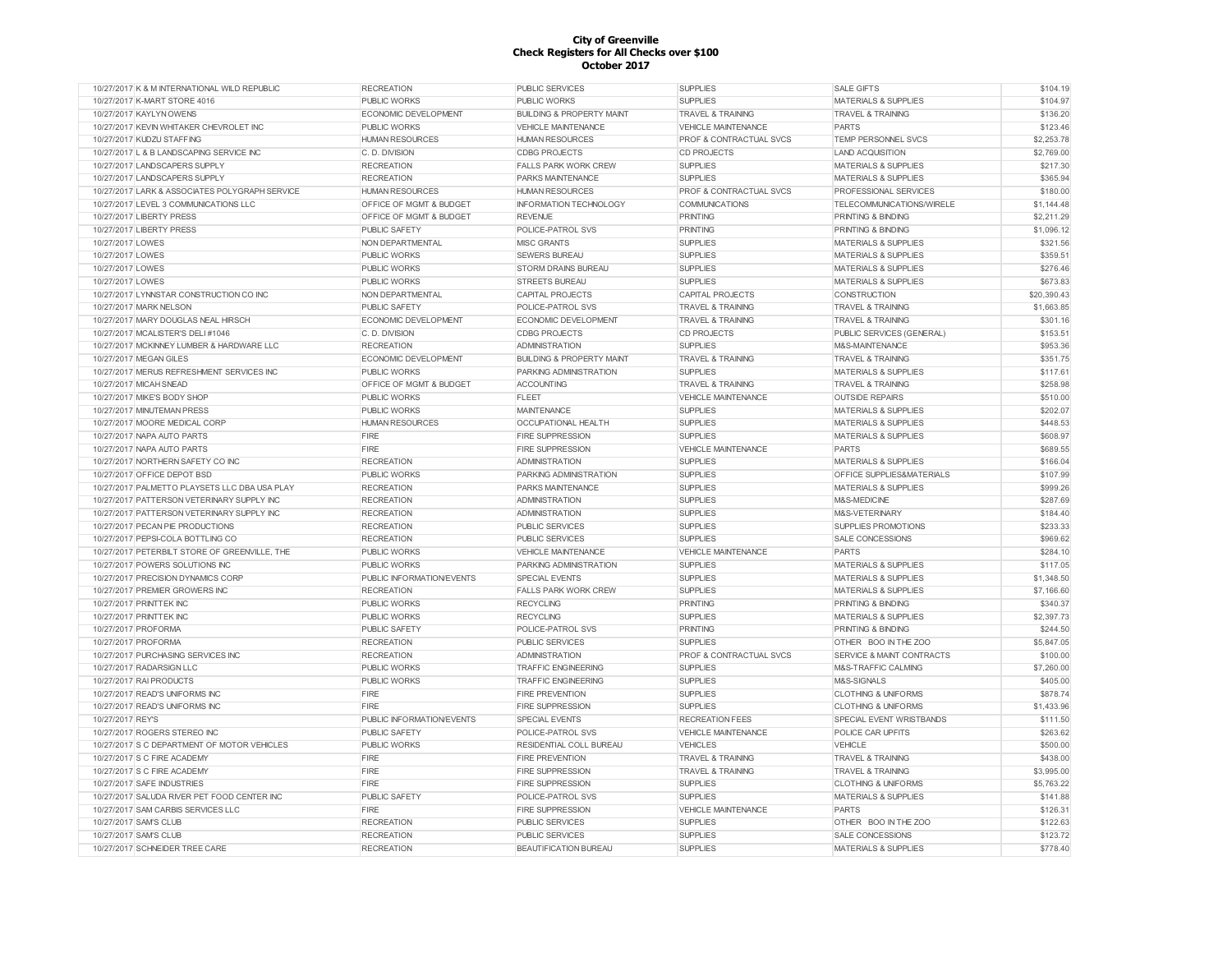| 10/27/2017 SHAWN CUNNINGHAM                                                           | <b>PUBLIC WORKS</b>                            | CONSTRUCTION & INSPECTION               | <b>SUPPLIES</b>                           | <b>CLOTHING &amp; UNIFORMS</b>                         | \$160.70             |
|---------------------------------------------------------------------------------------|------------------------------------------------|-----------------------------------------|-------------------------------------------|--------------------------------------------------------|----------------------|
| 10/27/2017 SIMPLEX-GRINNELL                                                           | <b>PUBLIC WORKS</b>                            | <b>BUILDING SERVICE DIVISION</b>        | PROF & CONTRACTUAL SVCS                   | <b>SERVICE &amp; MAINT CONTRACTS</b>                   | \$3,964.65           |
| 10/27/2017 SITE DESIGN INC                                                            | C. D. DIVISION                                 | <b>CDBG PROJECTS</b>                    | CD PROJECTS                               | <b>LAND ACQUISITION</b>                                | \$475.00             |
| 10/27/2017 SMG                                                                        | NON DEPARTMENTAL                               | NON DEPARTMENTAL                        | PROF & CONTRACTUAL SVCS                   | <b>MANAGEMENT FEES</b>                                 | \$13,115.67          |
| 10/27/2017 SNIDER FLEET SOLUTIONS                                                     | <b>PUBLIC WORKS</b>                            | <b>FLEET</b>                            | <b>VEHICLE MAINTENANCE</b>                | <b>OUTSIDE REPAIRS</b>                                 | \$1,760.70           |
| 10/27/2017 SOUND-EKLIN                                                                | <b>RECREATION</b>                              | <b>ADMINISTRATION</b>                   | PROF & CONTRACTUAL SVCS                   | <b>SERVICE &amp; MAINT CONTRACTS</b>                   | \$945.18             |
| 10/27/2017 SOUTHEASTERN EMERGENCY EQUIPMENT CO                                        | FIRE                                           | <b>FIRE SUPPRESSION</b>                 | <b>SUPPLIES</b>                           | OTHER MEDICAL SUPPLIES                                 | \$235.53             |
| 10/27/2017 SOUTHEASTERN JANITORIAL OF SC LLC                                          | <b>PUBLIC WORKS</b>                            | PARKING ADMINISTRATION                  | PROF & CONTRACTUAL SVCS                   | SERVICE & MAINT CONTRACTS                              | \$755.00             |
| 10/27/2017 SOUTHEASTERN PAPER GROUP                                                   | <b>PUBLIC WORKS</b>                            | <b>BUILDING SERVICE DIVISION</b>        | <b>SUPPLIES</b>                           | <b>JANITORIAL SUPPLIES</b>                             | \$1,107.29           |
| 10/27/2017 SOUTHEASTERN PAPER GROUP                                                   | <b>RECREATION</b>                              | <b>COMMUNITY CENTERS</b>                | <b>SUPPLIES</b>                           | <b>JANITORIAL SUPPLIES</b>                             | \$880.47             |
| 10/27/2017 SOUTHEASTERN PAPER GROUP                                                   | <b>RECREATION</b>                              | <b>FALLS PARK WORK CREW</b>             | <b>SUPPLIES</b>                           | <b>JANITORIAL SUPPLIES</b>                             | \$523.98             |
| 10/27/2017 SPX GENFARE                                                                | <b>PUBLIC WORKS</b>                            | <b>VEHICLE MAINTENANCE</b>              | <b>VEHICLE MAINTENANCE</b>                | <b>OUTSIDE REPAIRS</b>                                 | \$494.88             |
| 10/27/2017 STACEY OWENS                                                               | <b>PUBLIC SAFETY</b>                           | POLICE-PATROL SVS                       | <b>SUNDRY</b>                             | <b>MISCELLANEOUS</b>                                   | \$269.56             |
| 10/27/2017 STAPLES ADVANTAGE                                                          | OFFICE OF MGMT & BUDGET                        | <b>REVENUE</b>                          | <b>SUPPLIES</b>                           | <b>OFFICE SUPPLIES&amp;MATERIALS</b>                   | \$155.80             |
| 10/27/2017 STEPHEN KOVALCIK                                                           | FIRE                                           | <b>FIRE</b>                             | <b>TRAVEL &amp; TRAINING</b>              | <b>TRAVEL &amp; TRAINING</b>                           | \$257.00             |
| 10/27/2017 STONE AVE NURSERY LLC                                                      | <b>RECREATION</b>                              | <b>BEAUTIFICATION BUREAU</b>            | <b>SUPPLIES</b>                           | <b>MATERIALS &amp; SUPPLIES</b>                        | \$109.50             |
| 10/27/2017 STONE AVE NURSERY LLC                                                      | <b>RECREATION</b>                              | <b>FALLS PARK WORK CREW</b>             | <b>REPAIR &amp; MAINT SVCS</b>            | <b>REPAIRS &amp; MAINTENANCE</b>                       | \$619.50             |
| 10/27/2017 STONE AVE NURSERY LLC                                                      | <b>RECREATION</b>                              | <b>FALLS PARK WORK CREW</b>             | <b>SUPPLIES</b>                           | <b>MATERIALS &amp; SUPPLIES</b>                        | \$742.50             |
| 10/27/2017 SUMMIT MEDIA LLC                                                           | <b>PUBLIC WORKS</b>                            | <b>RECYCLING</b>                        | PROF & CONTRACTUAL SVCS                   | ADVERTISING EXPENSE                                    | \$1,190.00           |
| 10/27/2017 SUPPLYWORKS                                                                | <b>PUBLIC WORKS</b>                            | <b>VEHICLE MAINTENANCE</b>              | <b>SUPPLIES</b>                           | <b>MATERIALS &amp; SUPPLIES</b>                        | \$624.88             |
|                                                                                       |                                                |                                         |                                           |                                                        |                      |
| 10/27/2017 SWANA                                                                      | <b>PUBLIC WORKS</b>                            | RESIDENTIAL COLL BUREAU                 | <b>SUNDRY</b>                             | <b>MISCELLANEOUS</b>                                   | \$257.00             |
| 10/27/2017 SWANK MOTION PICTURES INC                                                  | PUBLIC INFORMATION/EVENTS                      | SPECIAL EVENTS                          | PROF & CONTRACTUAL SVCS                   | PROFESSIONAL SERVICES                                  | \$384.78             |
| 10/27/2017 T2 SYSTEMS INC                                                             | <b>PUBLIC WORKS</b>                            | <b>ENFORCEMENT</b>                      | PROF & CONTRACTUAL SVCS                   | SERVICE & MAINT CONTRACTS                              | \$4,770.00           |
| 10/27/2017 TALENT MANAGEMENT SOLUTIONS                                                | <b>PUBLIC WORKS</b>                            | <b>FIXED ROUTE</b>                      | PROF & CONTRACTUAL SVCS                   | TEMP PERSONNEL SVCS                                    | \$4,829.15           |
| 10/27/2017 TALENT MANAGEMENT SOLUTIONS                                                | <b>PUBLIC WORKS</b>                            | RESIDENTIAL COLL BUREAU                 | PROF & CONTRACTUAL SVCS                   | TEMP PERSONNEL SVCS                                    | \$5,743.84           |
| 10/27/2017 TALENT MANAGEMENT SOLUTIONS                                                | <b>PUBLIC WORKS</b>                            | <b>STORM DRAINS BUREAU</b>              | PROF & CONTRACTUAL SVCS                   | TEMP PERSONNEL SVCS                                    | \$660.00             |
| 10/27/2017 TALENT MANAGEMENT SOLUTIONS                                                | <b>PUBLIC WORKS</b>                            | STORMWATER MANAGEMENT                   | <b>PROF &amp; CONTRACTUAL SVCS</b>        | <b>TEMP PERSONNEL SVCS</b>                             | \$1,023.36           |
| 10/27/2017 TALENT MANAGEMENT SOLUTIONS                                                | <b>PUBLIC WORKS</b>                            | <b>STREETS BUREAU</b>                   | <b>PROF &amp; CONTRACTUAL SVCS</b>        | TEMP PERSONNEL SVCS                                    | \$2,549.25           |
| 10/27/2017 TALENT MANAGEMENT SOLUTIONS                                                | <b>RECREATION</b>                              | <b>COMMUNITY CENTERS</b>                | PROF & CONTRACTUAL SVCS                   | <b>TEMP PERSONNEL SVCS</b>                             | \$1,481.16           |
| 10/27/2017 TALENT MANAGEMENT SOLUTIONS                                                | <b>RECREATION</b>                              | PUBLIC SERVICES                         | <b>PROF &amp; CONTRACTUAL SVCS</b>        | TEMP PERSONNEL SVCS                                    | \$479.04             |
|                                                                                       |                                                |                                         |                                           |                                                        |                      |
| 10/27/2017 TD CONVENTION CENTER                                                       | OFFICE OF MGMT & BUDGET                        | NON DEPARTMENTAL                        | INTERFUND-TD CONVENTION C                 | CONTRACT                                               | \$150,000.00         |
| 10/27/2017 THE GRASS MASTER                                                           | <b>RECREATION</b>                              | <b>BEAUTIFICATION BUREAU</b>            | PROF & CONTRACTUAL SVCS                   | <b>SERVICE &amp; MAINT CONTRACTS</b>                   | \$162.50             |
| 10/27/2017 THOMSON REUTERS - WEST                                                     | <b>CITY ATTORNEY</b>                           | <b>CITY ATTORNEY</b>                    | <b>SUNDRY</b>                             | DUES.SUBSCRIPTN.PUBLICATN                              | \$468.00             |
| 10/27/2017 TIGER MOVING LLC                                                           | <b>ECONOMIC DEVELOPMENT</b>                    | PLANNING AND ZONING                     | <b>SUPPLIES</b>                           | <b>MATERIALS &amp; SUPPLIES</b>                        | \$254.38             |
| 10/27/2017 TIGER MOVING LLC                                                           | OFFICE OF MGMT & BUDGET                        | <b>REVENUE</b>                          | <b>PRINTING</b>                           | <b>PRINTING &amp; BINDING</b>                          | \$190.95             |
| 10/27/2017 TMS SOUTH INC                                                              | <b>PUBLIC WORKS</b>                            | <b>BUILDING SERVICE DIVISION</b>        | <b>SUPPLIES</b>                           | <b>MATERIALS &amp; SUPPLIES</b>                        | \$352.10             |
| 10/27/2017 TOOL SHED INC. THE                                                         | <b>RECREATION</b>                              | <b>PARKS MAINTENANCE</b>                | <b>SUPPLIES</b>                           | <b>MATERIALS &amp; SUPPLIES</b>                        | \$149.30             |
| 10/27/2017 TRACY DUFFY RAMSEUR                                                        | ECONOMIC DEVELOPMENT                           | ECONOMIC DEVELOPMENT                    | <b>TRAVEL &amp; TRAINING</b>              | <b>TRAVEL &amp; TRAINING</b>                           | \$296.51             |
| 10/27/2017 TRANSAXLE LLC                                                              | <b>PUBLIC WORKS</b>                            | <b>VEHICLE MAINTENANCE</b>              | <b>VEHICLE MAINTENANCE</b>                | <b>PARTS</b>                                           | \$1,428.91           |
| 10/27/2017 TRAVELERS REST FEED & SEED INC                                             | <b>RECREATION</b>                              | <b>ADMINISTRATION</b>                   | <b>SUPPLIES</b>                           | M&S-FOOD                                               | \$2,478.33           |
| 10/27/2017 TRUCKPRO LLC                                                               | <b>PUBLIC WORKS</b>                            | <b>VEHICLE MAINTENANCE</b>              | <b>VEHICLE MAINTENANCE</b>                | <b>PARTS</b>                                           | \$1,200.61           |
| 10/27/2017 TRUCOLOR                                                                   | COUNCIL                                        | <b>CITY COUNCIL</b>                     | <b>PRINTING</b>                           | PRINTING & BINDING                                     | \$173.81             |
| 10/27/2017 TYCO INTEGRATED SECURITY LLC                                               | <b>PUBLIC SAFETY</b>                           | POLICE-PATROL SVS                       | <b>SUNDRY</b>                             | <b>MISCELLANEOUS</b>                                   | \$610.99             |
| 10/27/2017 UNIFIRST                                                                   |                                                | <b>VEHICLE MAINTENANCE</b>              |                                           | <b>CLOTHING &amp; UNIFORMS</b>                         |                      |
| 10/27/2017 UNITED CHEMICAL & SUPPLY CO INC                                            | PUBLIC WORKS<br><b>RECREATION</b>              |                                         | <b>SUPPLIES</b><br><b>SUPPLIES</b>        |                                                        | \$295.03             |
|                                                                                       |                                                | <b>FALLS PARK WORK CREW</b>             |                                           | <b>JANITORIAL SUPPLIES</b>                             | \$1,098.11           |
| 10/27/2017 UNITED ELECTRICAL DISTRIBUTORS INC<br>10/27/2017 UNITED REFRIGERATION INC. | <b>PUBLIC WORKS</b>                            | SEWERS BUREAU                           | <b>SUPPLIES</b>                           | <b>MATERIALS &amp; SUPPLIES</b>                        | \$129.51             |
|                                                                                       | <b>RECREATION</b>                              | <b>ADMINISTRATION</b>                   | <b>REPAIR &amp; MAINT SVCS</b>            | <b>REPAIRS &amp; MAINTENANCE</b>                       | \$1,619.20           |
| 10/27/2017 UNIVERSITY OF CALIFORNIA, DAVIS                                            | <b>RECREATION</b>                              | <b>ADMINISTRATION</b>                   | PROF & CONTRACTUAL SVCS                   | PROFESSIONAL SERVICES                                  | \$185.28             |
| 10/27/2017 UPCOUNTRY HISTORY MUSEUM                                                   | <b>CITY MANAGER</b>                            | <b>CITY CLERK</b>                       | <b>SUNDRY</b>                             | DUES, SUBSCRIPTN, PUBLICATN                            | \$135.00             |
| 10/27/2017 UPSTATE MATERIALS INC                                                      | <b>RECREATION</b>                              | PARKS MAINTENANCE                       | <b>SUPPLIES</b>                           | MATERIALS & SUPPLIES                                   | \$1,647.80           |
| 10/27/2017 VALBRIDGE PROPERTY ADVISORS                                                | NON DEPARTMENTAL                               | <b>CAPITAL PROJECTS</b>                 | CAPITAL PROJECTS                          | R/O/W SITE ACQUISITION                                 | \$2,750.00           |
| 10/27/2017 VENESKY ASPHALT PAVING & GRADING                                           | NON DEPARTMENTAL                               | CAPITAL PROJECTS                        | <b>CAPITAL PROJECTS</b>                   | CONSTRUCTION                                           | \$9,956.11           |
| 10/27/2017 VERIZON WIRELESS                                                           | FIRE                                           | <b>FIRE</b>                             | <b>COMMUNICATIONS</b>                     | <b>OTHER</b>                                           | \$2,554.27           |
| 10/27/2017 VERIZON WIRELESS                                                           | PUBLIC SAFETY                                  | POLICE-PATROL SVS                       | <b>COMMUNICATIONS</b>                     | OTHER                                                  | \$114.21             |
| 10/27/2017 VERIZON WIRELESS                                                           | <b>PUBLIC WORKS</b>                            | STORMWATER MANAGEMENT                   | <b>COMMUNICATIONS</b>                     | <b>TELEPHONE</b>                                       | \$152.28             |
| 10/27/2017 W A DAVIDSON OF JAX INC                                                    | NON DEPARTMENTAL                               | <b>CAPITAL PROJECTS</b>                 | <b>CAPITAL PROJECTS</b>                   | <b>EQUIPMENT</b>                                       | \$1,536.00           |
| 10/27/2017 W W WILLIAMS                                                               | FIRE                                           | <b>FIRE SUPPRESSION</b>                 | <b>VEHICLE MAINTENANCE</b>                | <b>PARTS</b>                                           | \$924.62             |
| 10/27/2017 W W WILLIAMS                                                               | PUBLIC WORKS                                   | <b>VEHICLE MAINTENANCE</b>              | <b>VEHICLE MAINTENANCE</b>                | <b>PARTS</b>                                           | \$987.21             |
| 10/27/2017 WHITE HORSE PACKAGING CO<br>10/27/2017 WILD WINGS CAFE                     | <b>RECREATION</b><br>PUBLIC INFORMATION/EVENTS | <b>ADMINISTRATION</b><br>SPECIAL EVENTS | <b>SUPPLIES</b><br><b>RECREATION FEES</b> | <b>JANITORIAL SUPPLIES</b><br>SPECIAL EVENT WRISTBANDS | \$889.20<br>\$304.00 |